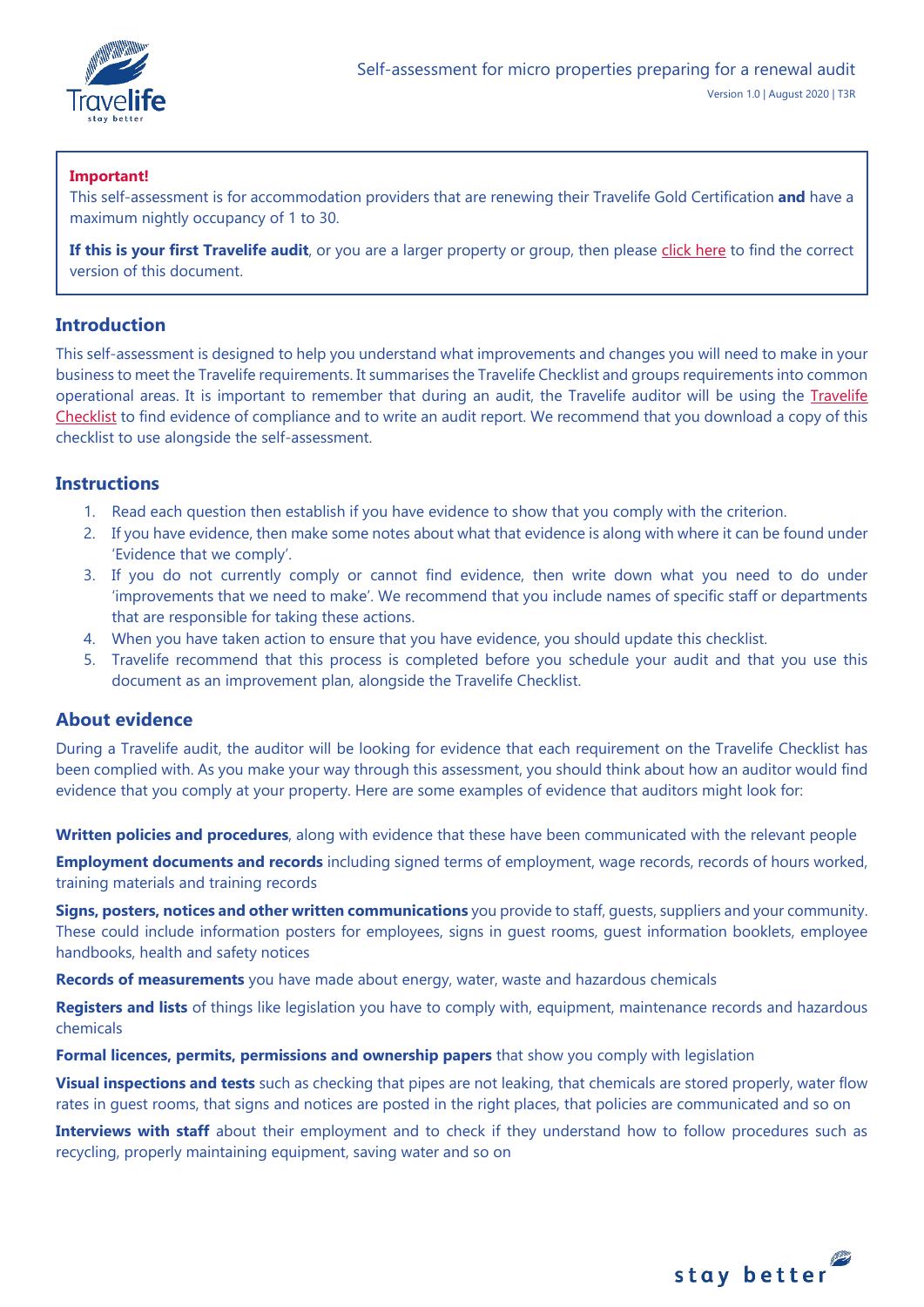## **Examples**

Here is an example showing how to complete the assessment.

#### Question 6

Do you ensure that your environmental, labour and human rights, local community relations, quality and health and safety policy documents, or the relevant parts of them, are:

- − Available in staff areas and in the languages that all of your staff understand
- − Available in guest areas and in the languages most commonly understood by your guests
- Provided to your suppliers and subcontractors

**Travelife Checklist criteria/criterion:** 7 + 8 + 121

#### Evidence that we comply

*The sustainability policies are published on our website and displayed on guest and staff noticeboards in English and Spanish* 

Improvements we need to make

*German translation and we need to email it to our suppliers*

## **Creating an improvement plan**

How you write your plan is up to you and we have provided an example below of one way you could do it. We strongly recommend that it includes a list of the Travelife criteria that you do not yet comply with, what actions must be taken, who will be responsible for each one and deadlines.

| Criteria<br>No. | Travelife requirement                                                                                                    | Actions/to do                                                                                                                                                                          | Person/department<br>responsible | <b>Notes</b>                                                                                   | <b>Deadline</b> |
|-----------------|--------------------------------------------------------------------------------------------------------------------------|----------------------------------------------------------------------------------------------------------------------------------------------------------------------------------------|----------------------------------|------------------------------------------------------------------------------------------------|-----------------|
| 21 to<br>23     | Do you record<br>energy consumption<br>daily, weekly or<br>monthly?<br>Do you record<br>energy used from<br>all sources? | Create spreadsheet from<br>Travelife template<br>Find out from head<br>engineer all of the fuel<br>sources and how they are<br>recorded<br>Agree process for<br>recording on a regular | General manager<br>Head engineer | Make sure<br>head engineer<br>has copy of<br>Travelife<br>Checklist.<br>guides and<br>template | 20DEC           |
|                 |                                                                                                                          | basis                                                                                                                                                                                  |                                  |                                                                                                |                 |

## **More information and resources**

- The [Travelife Checklists](https://travelifestaybetter.com/travelife-standard-checklists/) are available in a variety of languages
- − The Sustainability Toolkit in the [Member Zone](https://travelifestaybetter.com/accommodation-member-zone/) contains guides, templates and examples to help you
- The Audit Preparation guide in the [Member Zone](https://travelifestaybetter.com/accommodation-member-zone/) also contains information to help you prepare for your audit
- You can contact [info@travelife.org](mailto:info@travelife.org) at any time if you have any questions or require further support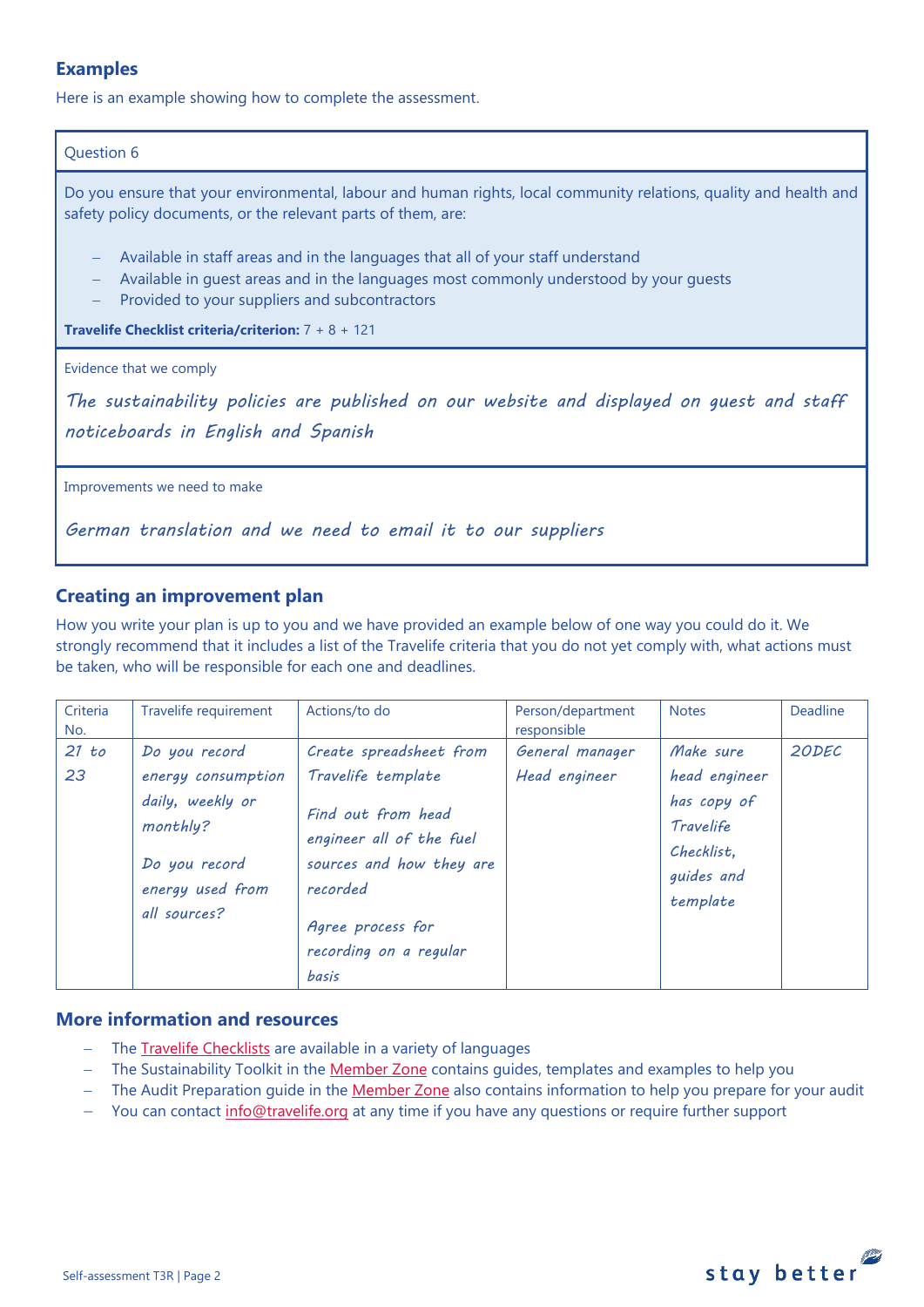## **Contents**

You can click on the links below to go straight to the section you would like to work on or keep scrolling to start the assessment from the beginning.

## **[Legislation](#page-3-0)**

[Question 1:](#page-3-1) Creating and maintaining a legal register [Question 2:](#page-3-2) Regulations for biodiversity and historical artifacts [Question 3:](#page-4-0) Licences and permits [Question 4:](#page-4-1) Travelife Declaration of Compliance

## **[Policies](#page-5-0)**

[Question 5:](#page-5-1) The policies you need to have in place [Question 6:](#page-8-0) Making policies available and accessible

## **[Internal resourcing and support](#page-8-1)**

[Question 7:](#page-9-0) Staff resourcing [Question 8:](#page-9-1) Training and engagement [Question 9:](#page-10-0) Staff and subcontractor engagement

#### **[Assessing and communicating your progress](#page-10-0)**

[Question 10:](#page-10-1) Reports [Question 11:](#page-11-0) Guest feedback [Question 12:](#page-11-1) Hazardous substance assessment

## **[Environmental measurements and keeping records](#page-12-0)**

[Question 13:](#page-12-1) Energy [Question 14:](#page-13-0) Water [Question 15::](#page-14-0) Waste (including hazardous waste and wastewater) [Question 16:](#page-15-0) Hazardous substances

#### **[Reducing environmental impacts](#page-18-0)**

[Question 17:](#page-18-1) Maintenance [Question 18:](#page-18-2) Actions

#### **[Biodiversity and animal welfare](#page-21-0)**

[Question 19:](#page-21-1) Animals and sensitive natural areas

## **[Community engagement](#page-22-0) and support**

[Question 20:](#page-22-1) Safeguarding people, culture and heritage [Question 21:](#page-23-0) Fair treatment

## **[Your guests](#page-24-0)**

[Question 22:](#page-23-1) Guest engagement and support

## **[Fair labour practices](#page-25-0)**

[Question 23:](#page-25-1) Recruitment and induction [Question 24:](#page-25-2) General terms and conditions [Question 25:](#page-27-0) Complaints, feedback and representation [Question 26:](#page-27-1) Keeping records [Question 27:](#page-28-0) Employees under the age of 18

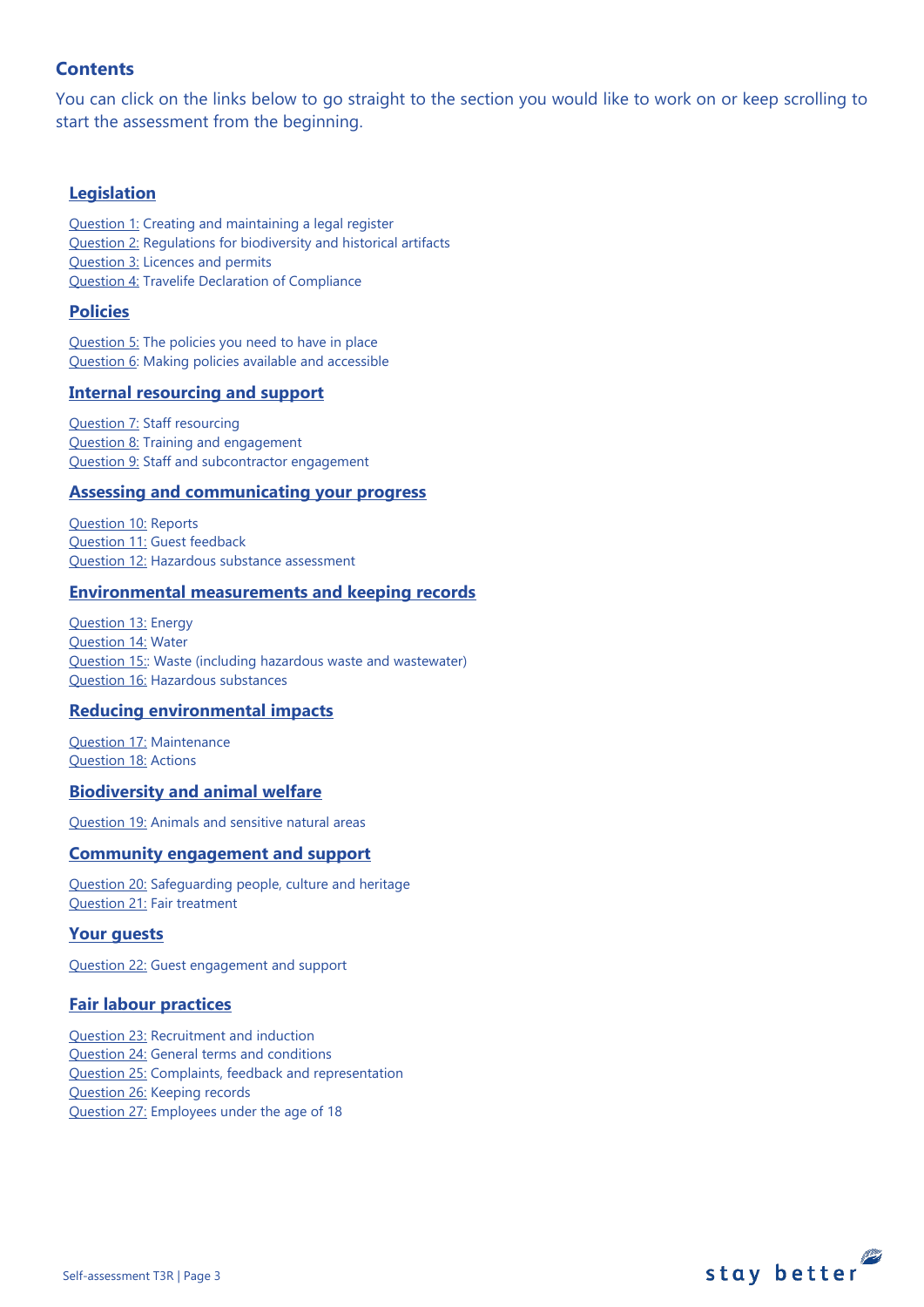## <span id="page-3-0"></span>**LEGISLATION**

## Purpose

An important part of responsible business is making sure you comply with all applicable laws and regulations, and have all the necessary permits to operate. If this is not being done it can indicate that your business is not showing proper care for people and the environment, and it also leaves you vulnerable to risk.

## **Objectives**

- − To ensure your business is aware of all relevant legislation you need to comply with
- To have a system in place for checking that you are always compliant
- − To regularly check for any new legislation or codes of practice that might apply to your business
- − To ensure you have all the necessary licences, permits and permissions to operate your business

## <span id="page-3-1"></span>**Question 1: Creating and maintaining a legal register**

Do you keep a list of all legislation (including regional, national and international legislation) that is relevant to your business? This list must cover legislation that relates to each of the following areas:

- Environment (including all types of waste)
- − Labour
- − Human rights
- − Health and safety
- − Financial responsibilities

## **Travelife Checklist criteria/criterion:** 9 + 10 + 11 + 12

**Travelife resources:** Quick guide: Recording legislation and licences **English | Εspañol | Ελλ[ηνικά](https://travelifestaybetter.com/wp-content/uploads/2020/02/21-Quick-Guide-Recording-Legislation-and-Licenses-GR.pdf) | Türkçe**. Example of a legal register that meets minimum requirements [English](https://travelifestaybetter.com/wp-content/uploads/2019/02/1-Example-Legal-Register-Minimum-Requirements.docx.pdf) | [Español](https://travelifestaybetter.com/wp-content/uploads/2019/02/1-ES-Example-Legal-Register.pdf) | Ελλ[ηνικά](https://travelifestaybetter.com/wp-content/uploads/2020/02/23-Example-Legal-Register-GR.pdf) | [Türkçe.](https://travelifestaybetter.com/wp-content/uploads/2020/12/1-Example-Legal-Register-TR-Ornek-Yasal-Kayit.pdf) Template of a legal register that meets minimum requirements [English](https://travelifestaybetter.com/wp-content/uploads/2019/02/1-Template-Legal-Register-Minimum-Requirements.docx) | Εspañol | Ελλ[ηνικά](https://travelifestaybetter.com/wp-content/uploads/2020/02/22-Template-Legal-Register-Minimum-Requirements-GR.docx) .| [Türkçe.](https://travelifestaybetter.com/wp-content/uploads/2020/12/1-Template-Legal-Register-Minimum-Requirements-TR-Sablon-Yasal-Kayit-Minimum-Gereksinimler.docx) Best practice example of a legal register [English](https://travelifestaybetter.com/wp-content/uploads/2020/12/1-Example-Legal-Register-Excellence-V1.1.pdf) | [Español](https://travelifestaybetter.com/wp-content/uploads/2020/12/1-ES-Example-Legal-Register-Excellence-V1.1.pdf) | Ελλ[ηνικά](https://travelifestaybetter.com/wp-content/uploads/2020/12/1-Example-Legal-Register-Excellence-V1.1-GR.pdf) | [Türkçe.](https://travelifestaybetter.com/wp-content/uploads/2020/12/1-Example-Legal-Register-Excellence-TR-Ornek-Yasal-Kayit-En-iyi-Uygulama.pdf) Best practice legal register template [English](https://travelifestaybetter.com/wp-content/uploads/2019/02/1-Template-Legal-Register-Best-Practice.docx) | [Español](https://travelifestaybetter.com/wp-content/uploads/2019/02/1-ES-Template-Legal-Register-Best-Practice.docx) | Ελλ[ηνικά](https://travelifestaybetter.com/wp-content/uploads/2020/02/24-Template-Legal-Register-Best-Practice-GR.docx) | [Türkçe.](https://travelifestaybetter.com/wp-content/uploads/2020/12/1-Template-Legal-Register-Best-Practice-TR-Sablon-Yasal-Kayit-En-Iyi-Uygulama.docx)

Evidence that we comply

Improvements we need to make

## <span id="page-3-2"></span>**Question 2: Regulations for biodiversity and historical artifacts**

If you take part in any of the activities listed below, can you provide evidence that you meet international regulations and codes of practice? This includes activities that happen at your business and any off-site activities that you promote. For example, [CITES](https://cites.org/) (International Convention on Trade in Endangered Species) or laws about the sale of historical artifacts.

- − Taking species from the wild
- − Using protected species for food/drink
- − Showing/exhibiting wildlife species
- − Trading of wildlife species
- − Selling articles originally made from materials of wildlife
- − Selling historical or archaeological products

## **Travelife Checklist criteria/criterion:** 76 + 116

**Travelife resources:** Quick guide: Recording legislation and licences [English](https://travelifestaybetter.com/wp-content/uploads/2019/02/1-Quick-Guide-Recording-Legislation-and-Licenses.pdf) | [Español](https://travelifestaybetter.com/wp-content/uploads/2019/02/1-ES-Quick-Guide-Recording-Legislation-and-Licenses.pdf) | Ελλ[ηνικά](https://travelifestaybetter.com/wp-content/uploads/2020/02/21-Quick-Guide-Recording-Legislation-and-Licenses-GR.pdf) | [Türkçe.](https://travelifestaybetter.com/wp-content/uploads/2020/12/1-Quick-Guide-Recording-Legislation-and-Licenses-TR-Hizli-Kilavuz-Mevzuat-ve-Lisanslarin-Kayit-Edilmesi.pdf) Detailed guide: Biodiversity, wildlife and animal welfare [English](https://travelifestaybetter.com/wp-content/uploads/2021/01/21-Detailed-Guided-Biodiversity-and-Animal-Welfare-V2.0.pdf) | [Español](https://travelifestaybetter.com/wp-content/uploads/2021/01/21-ES-Detailed-Guided-Biodiversity-and-Animal-Welfare-V2.0.pdf) | Ελλ[ηνικά](https://travelifestaybetter.com/wp-content/uploads/2021/01/21-GR-Detailed-Guided-Biodiversity-and-Animal-Welfare.pdf) | [Türkçe.](https://travelifestaybetter.com/wp-content/uploads/2021/01/21-Detailed-Guided-Biodiversity-and-Animal-Welfare-V2.0-TR-Biyocesitlilik-ve-Hayvan-Refahi-Detayli-Kilavuz.pdf) Biodiversity and animal welfare checklist [English](https://travelifestaybetter.com/wp-content/uploads/2020/11/21-Biodiversity-and-Animal-Welfare-Checklist-V2.0.docx) | [Español](https://travelifestaybetter.com/wp-content/uploads/2020/11/21-ES-Biodiversity-and-Animal-Welfare-Checklist-V2.0.docx) | Ελλ[ηνικά](https://travelifestaybetter.com/wp-content/uploads/2021/01/21-GR-Biodiversity-and-Animal-Welfare-Checklist.docx) | [Türkçe.](https://travelifestaybetter.com/wp-content/uploads/2020/10/21-Biodiversity-and-Animal-Welfare-Checklist-July-2021-TR-Biyocesitlilik-ve-Hayvan-Refahi-Kontrol-Listesi.docx) Detailed guide: Human rights [English](https://travelifestaybetter.com/wp-content/uploads/2021/01/8-Detailed-Guide-Human-Rights.pdf) | [Español](https://travelifestaybetter.com/wp-content/uploads/2021/01/8-ES-Detailed-Guide-Human-Rights.pdf) | Ελλ[ηνικά](https://travelifestaybetter.com/wp-content/uploads/2021/01/8-GR-Detailed-Guide-Human-Rights.pdf) | [Türkçe.](https://travelifestaybetter.com/wp-content/uploads/2021/01/8-Detailed-Guide-Human-Rights-TR-Insan-Haklari-Detayli-Kilavuz.pdf)

## stay better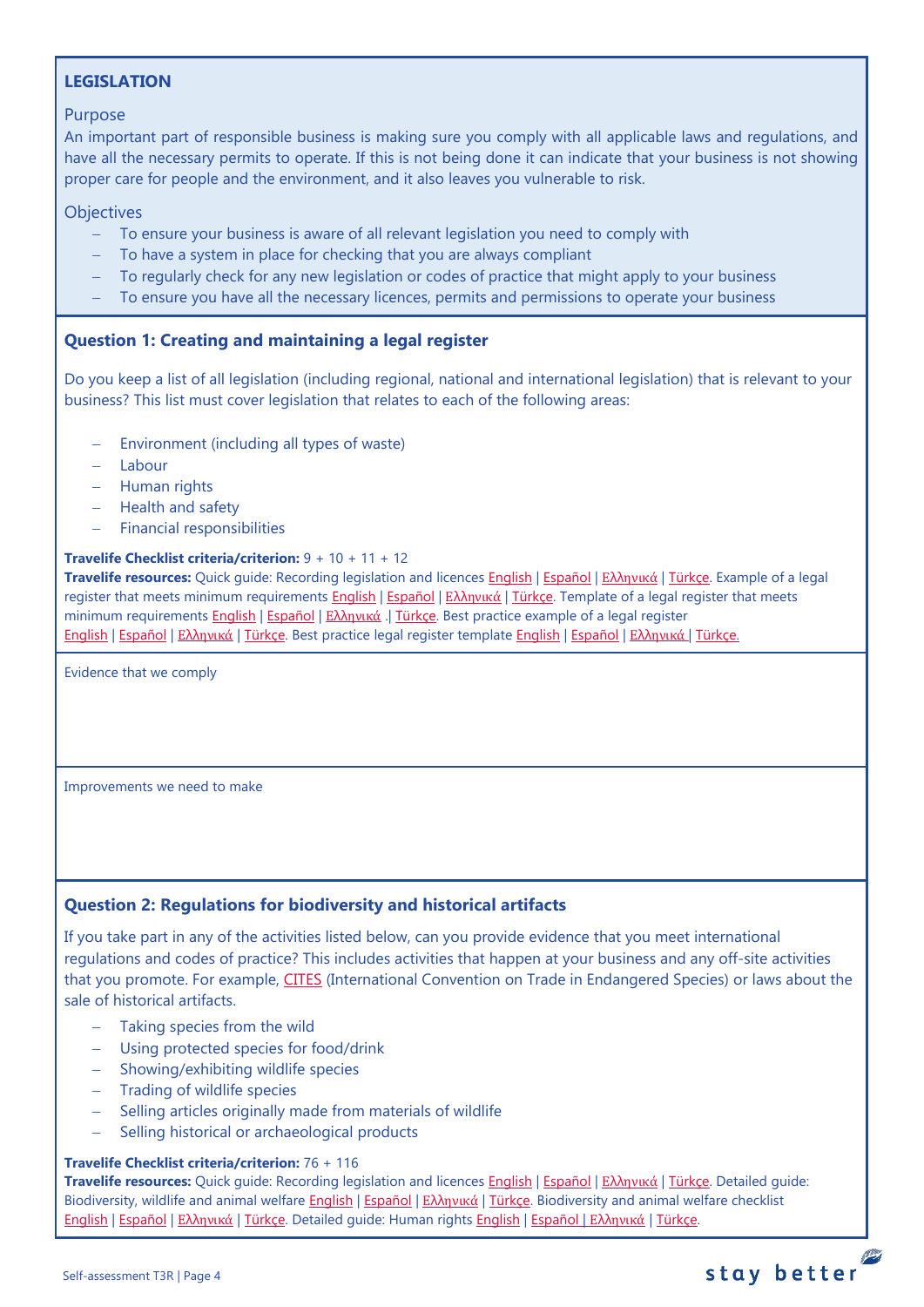#### <span id="page-4-0"></span>**Question 3: Licences and permits**

Do you have copies of all the licences and permits you need for the business premises and your operations? This includes any necessary licences to operate any kind of attraction, entertainment or activity involving wildlife, as required by wildlife regulatory organisations.

**Travelife Checklist criteria/criterion:** 13 + 77

**Travelife resources:** Quick guide: Recording legislation and licences [English](https://travelifestaybetter.com/wp-content/uploads/2019/02/1-Quick-Guide-Recording-Legislation-and-Licenses.pdf) | [Español](https://travelifestaybetter.com/wp-content/uploads/2019/02/1-ES-Quick-Guide-Recording-Legislation-and-Licenses.pdf) | Ελλ[ηνικά](https://travelifestaybetter.com/wp-content/uploads/2020/02/21-Quick-Guide-Recording-Legislation-and-Licenses-GR.pdf) | [Türkçe.](https://travelifestaybetter.com/wp-content/uploads/2020/12/1-Quick-Guide-Recording-Legislation-and-Licenses-TR-Hizli-Kilavuz-Mevzuat-ve-Lisanslarin-Kayit-Edilmesi.pdf) Detailed guide: Biodiversity, wildlife and animal welfare [English](https://travelifestaybetter.com/wp-content/uploads/2021/01/21-Detailed-Guided-Biodiversity-and-Animal-Welfare-V2.0.pdf) | [Español](https://travelifestaybetter.com/wp-content/uploads/2021/01/21-ES-Detailed-Guided-Biodiversity-and-Animal-Welfare-V2.0.pdf) | Ελλ[ηνικά](https://travelifestaybetter.com/wp-content/uploads/2021/01/21-GR-Detailed-Guided-Biodiversity-and-Animal-Welfare.pdf) | [Türkçe.](https://travelifestaybetter.com/wp-content/uploads/2021/01/21-Detailed-Guided-Biodiversity-and-Animal-Welfare-V2.0-TR-Biyocesitlilik-ve-Hayvan-Refahi-Detayli-Kilavuz.pdf) Biodiversity and animal welfare checklist [English](https://travelifestaybetter.com/wp-content/uploads/2020/11/21-Biodiversity-and-Animal-Welfare-Checklist-V2.0.docx) | [Español](https://travelifestaybetter.com/wp-content/uploads/2020/11/21-ES-Biodiversity-and-Animal-Welfare-Checklist-V2.0.docx) | Ελλ[ηνικά](https://travelifestaybetter.com/wp-content/uploads/2021/01/21-GR-Biodiversity-and-Animal-Welfare-Checklist.docx) | [Türkçe.](https://travelifestaybetter.com/wp-content/uploads/2020/10/21-Biodiversity-and-Animal-Welfare-Checklist-July-2021-TR-Biyocesitlilik-ve-Hayvan-Refahi-Kontrol-Listesi.docx)

Evidence that we comply

Improvements we need to make

## <span id="page-4-1"></span>**Question 4: Travelife Declaration of Compliance**

Is a senior manager at your business able to sign the Travelife Declaration of Compliance that shows your commitment to complying with legislation across your business?

**Travelife Checklist criteria/criterion:** 14

**Travelife resources:** [View or download the Travelife Declaration of Compliance](https://travelifestaybetter.com/wp-content/uploads/2019/02/Travelife-Declaration-of-Compliance.docx) 

Evidence that we comply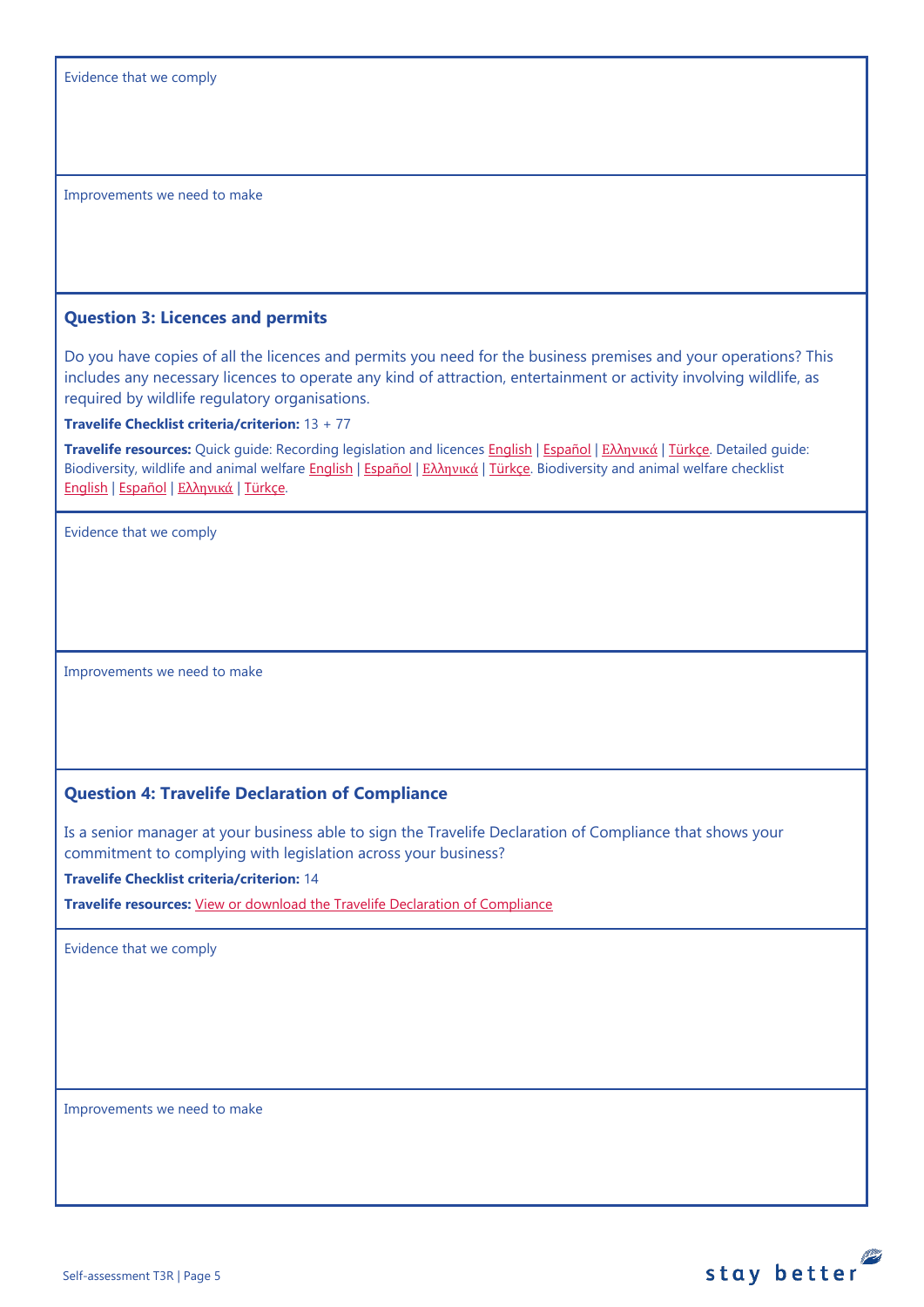## <span id="page-5-0"></span>**POLICIES**

## Purpose

Having written policies that state your commitments, goals, targets, and the steps you will take to achieve these, are one very important way to ensure that everyone at your business understands what is required to operate responsibly. They also show your guests, suppliers and community what you are doing to improve your environmental and social impacts. Being able to refer back to your policies also helps you to track your progress.

**Objectives** 

- − To ensure that senior management understand and support the commitments your business has made
- To ensure that responsible business practices are incorporated in your day-to-day operations, rather than something you only think about once or twice a year
- To have written goals, targets and procedures that you can track and measure to see what things you are doing well and what further improvements can be made
- To help keep you accountable to your guests, stakeholders, staff and community by making the important and relevant parts of your policies public

## <span id="page-5-1"></span>**Question 5: The polices you need to have in place**

Your written policies should cover all the impacts of your operations, both on and off-site. You should remember to factor in any subcontractors such as gift shop or salon operators and any other aspects of your business such as swimming pools, water parks, etc. You can have several individual policies or combine them into one or two policy documents that cover multiple areas.

#### **Travelife Checklist criteria/criterion:** 6

No matter how you decide to do this, you must have written policies that cover all of the following areas, and be able to show that you are taking steps to ensure your policies are being implemented:

How you reduce, minimise and manage your impact on the environment.

#### **Travelife Checklist criteria/criterion:** 1

**Travelife resources:** Quick guide: Environmental policy [English](https://travelifestaybetter.com/wp-content/uploads/2019/02/3-Quick-Guide-Environmental-Policy.pdf) | [Español](https://travelifestaybetter.com/wp-content/uploads/2019/02/3-ES-Quick-Guide-Environmental-Policy.pdf) | Ελλ[ηνικά](https://travelifestaybetter.com/wp-content/uploads/2020/02/30-Quick-Guide-Environmental-Policy-GR.pdf) | [Türkçe.](https://travelifestaybetter.com/wp-content/uploads/2020/12/3-Quick-Guide-Environmental-Policy-TR-Hizli-Kilavuz-Cevre-Politikasi.pdf) Example polic[y English](https://travelifestaybetter.com/wp-content/uploads/2019/02/3-Example-Environmental-Policy.pdf) | [Español](https://travelifestaybetter.com/wp-content/uploads/2019/02/3-ES-Example-Environmental-Policy.pdf) | Ελλ[ηνικά](https://travelifestaybetter.com/wp-content/uploads/2020/07/31-Example-Environmental-Policy-GR.pdf) | [Türkçe.](https://travelifestaybetter.com/wp-content/uploads/2020/12/3-Example-Environmental-Policy-TR-Ornek-Cevre-Politikasi.pdf)

Evidence that we comply

Improvements we need to make

How you make sure that you have good working conditions for your employees and protect human rights, ensuring people are treated fairly and equally.

#### **Travelife Checklist criteria/criterion:** 2

**Travelife resources:** Quick guide: Human rights and labour policy [English](https://travelifestaybetter.com/wp-content/uploads/2019/02/8-Quick-Guide-Labour-and-Human-Rights-Policy.pdf) | [Español](https://travelifestaybetter.com/wp-content/uploads/2019/02/8-ES-Quick-Guide-Labour-and-Human-Rights-Policy.pdf) | Ελλ[ηνικά](https://travelifestaybetter.com/wp-content/uploads/2020/07/35-Quick-Guide-Labour-and-Human-Rights-Policy-GR.pdf) | [Türkçe.](https://travelifestaybetter.com/wp-content/uploads/2020/08/8-Quick-Guide-Labour-and-Human-Rights-Policy-TR-8-Hizli-Kilavuz-Isci-ve-Insan-Haklari-Politikasi.pdf) Detailed guide: Fair labour practices [English](https://travelifestaybetter.com/wp-content/uploads/2021/01/8-Detailed-Guide-Human-Rights.pdf) | [Español](https://travelifestaybetter.com/wp-content/uploads/2021/01/8-ES-Detailed-Guide-Human-Rights.pdf) | Ελλ[ηνικά](https://travelifestaybetter.com/wp-content/uploads/2021/01/8-GR-Detailed-Guide-Human-Rights.pdf) | [Türkçe.](https://travelifestaybetter.com/wp-content/uploads/2021/01/10-Detailed-Guide-Fair-Labour-Practices-TR-Adil-Is-Gucu-Uygulamalari-Detayli-Kilavuz.pdf) Detailed guide: Human rights English | Εspañol | Ελληνικά | [Türkçe.](https://travelifestaybetter.com/wp-content/uploads/2021/01/8-Detailed-Guide-Human-Rights-TR-Insan-Haklari-Detayli-Kilavuz.pdf) Quick guide: Avoiding discriminatio[n English](https://travelifestaybetter.com/wp-content/uploads/2019/02/13-Quick-Guide-Avoiding-Workplace-Discrimination.pdf) | [Español](https://travelifestaybetter.com/wp-content/uploads/2019/02/13-ES-Quick-Guide-Avoiding-Workplace-Discrimination.pdf) | Ελλ[ηνικά](https://travelifestaybetter.com/wp-content/uploads/2020/07/38-Quick-Guide-Avoiding-Workplace-Discrimination-GR.pdf) | [Türkçe.](https://travelifestaybetter.com/wp-content/uploads/2020/10/13-Quick-Guide-Avoiding-Workplace-Discrimination-TR-Isyerinde-Ayrimciligi-Onlemek-icin-Hizli-Kilavuz.pdf) Example policy [English](https://travelifestaybetter.com/wp-content/uploads/2021/06/10-Example-Labour-and-Human-Rights-Policy.pdf) | [Español](https://travelifestaybetter.com/wp-content/uploads/2021/06/8-ES-Example-Labour-Human-Rights-Policy.pdf) | [Ελληνικά](https://travelifestaybetter.com/wp-content/uploads/2021/08/10-Example-Labour-and-Human-Rights-Policy-GR.pdf) | [Türkçe](https://travelifestaybetter.com/wp-content/uploads/2021/06/10-Example-Labour-and-Human-Rights-Policy-TR-Ornek-Calisan-ve-Insan-Haklari-Politikasi.pdf)

Evidence that we comply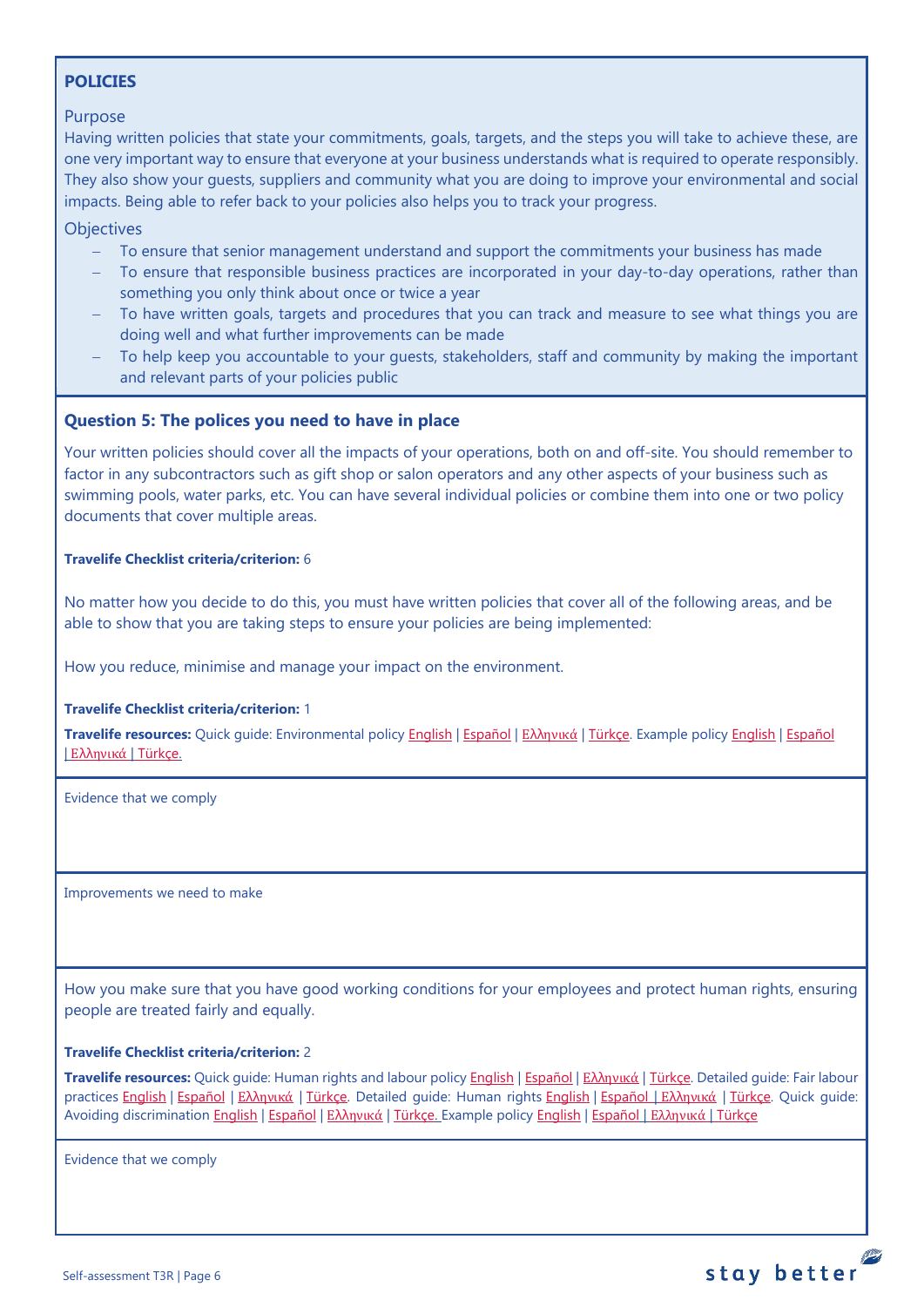How you engage with local people and local businesses to support the economy and community, and how you protect local traditions and cultures.

#### **Travelife Checklist criteria/criterion:** 3

**Travelife resources:** Quick guide: Community engagement policy [English](https://travelifestaybetter.com/wp-content/uploads/2019/02/7-Quick-Guide-Community-Engagement.pdf) | [Español](https://travelifestaybetter.com/wp-content/uploads/2019/02/7-ES-Quick-Guide-Community-Engagement.pdf) | Ελλ[ηνικά](https://travelifestaybetter.com/wp-content/uploads/2020/07/34-Quick-Guide-Community-Engagement-GR.pdf) | [Türkçe](https://travelifestaybetter.com/wp-content/uploads/2020/08/7-Quick-Guide-Community-Engagement-TR-7-Hizli-Kilavuz-Toplum-Uyum-Politikasi.pdf) . Detailed guide: Community engagement and support [English](https://travelifestaybetter.com/wp-content/uploads/2019/02/7-Detailed-Guide-Community-Engagement.pdf) | Εspañol | Ελλ[ηνικά](https://travelifestaybetter.com/wp-content/uploads/2020/11/7-GR-Detailed-Guide-Community-Engagement.pdf) | [Türkçe.](https://travelifestaybetter.com/wp-content/uploads/2021/01/7-Detailed-Guide-Community-Engagement-TR-Toplum-Katilimi-ve-Destegi-Detayli-Kilavuz.pdf) Detailed guide: Sustainable procurement (includes buying local[\) English](https://travelifestaybetter.com/wp-content/uploads/2019/02/22-Detailed-Guide-Sustainable-Procurement.pdf) | [Español](https://travelifestaybetter.com/wp-content/uploads/2019/03/22-ES-Detailed-Guide-Sustainable-Procurement.pdf) | Ελλ[ηνικά](https://travelifestaybetter.com/wp-content/uploads/2021/01/22-GR-Detailed-Guide-Sustainable-Procurement.pdf)| [Türkçe.](https://travelifestaybetter.com/wp-content/uploads/2021/01/22-Detailed-Guide-Sustainable-Procurement-TR-Surdurulebilir-Tedarik-Detayli-Kilavuz.pdf) Example polic[y English](https://travelifestaybetter.com/wp-content/uploads/2021/06/7-Example-Community-engagement-Policy.pdf) | [Español](https://travelifestaybetter.com/wp-content/uploads/2021/06/7-ES-Example-Community-Engagement-Policy.pdf) | [Ελληνικά](https://travelifestaybetter.com/wp-content/uploads/2021/08/7-Example-Community-engagement-policy-GR.pdf) | [Türkçe](https://travelifestaybetter.com/wp-content/uploads/2021/06/7-Example-Community-engagement-Policy-TR-Ornek-Toplum-Uyum-Politikasi.pdf)

Evidence that we comply

Improvements we need to make

How you will safeguard children from abuse and exploitation, including reporting suspicious activities involving children to the appropriate authority.

#### **Travelife Checklist criteria/criterion:** 109 + 111

**Travelife resources:** Quick guide: Child safeguarding policy [English](https://travelifestaybetter.com/wp-content/uploads/2020/06/14-Quick-Guide-Child-Safeguarding.pdf) | [Español](https://travelifestaybetter.com/wp-content/uploads/2019/02/14-ES-Quick-Guide-Safeguarding-Children.pdf) | Ελλ[ηνικά](https://travelifestaybetter.com/wp-content/uploads/2020/07/39-Quick-Guide-Child-Safeguarding-GR.pdf) | [Türkçe](https://travelifestaybetter.com/wp-content/uploads/2020/10/14-Quick-Guide-Child-Safeguarding-TR-Cocuklarin-Korunmasi-icin-Hizli-Kilavuz.pdf) . Detailed guide: Safeguarding children [English](https://travelifestaybetter.com/wp-content/uploads/2019/02/14-Detailed-Guide-Safeguarding-Children.pdf) | Εspañol | Ελλ[ηνικά](https://travelifestaybetter.com/wp-content/uploads/2020/11/14-GR-Detailed-Guide-Safeguarding-Children.pdf) Detailed guide: Safeguarding children English | Εspañol | Ελληνικά | [Türkçe.](https://travelifestaybetter.com/wp-content/uploads/2021/01/14-Detailed-Guide-Safeguarding-Children-TR-Cocuklari-Koruma-Detayli-Kilavuz.pdf) Detailed guide: Human rights [English](https://travelifestaybetter.com/wp-content/uploads/2021/01/8-Detailed-Guide-Human-Rights.pdf) | [Español](https://travelifestaybetter.com/wp-content/uploads/2021/08/14-ES-Example-Child-Safeguarding-Policy.pdf) | Ελλ[ηνικά](https://travelifestaybetter.com/wp-content/uploads/2021/08/14-Example-Child-Safeguarding-Policy-GR.pdf) | [Türkçe.](https://travelifestaybetter.com/wp-content/uploads/2021/01/8-Detailed-Guide-Human-Rights-TR-Insan-Haklari-Detayli-Kilavuz.pdf) Example policy [English](https://travelifestaybetter.com/wp-content/uploads/2021/08/14-Example-Child-Safeguarding-Policy.pdf) | [Türkçe](https://travelifestaybetter.com/wp-content/uploads/2021/08/14-Example-Child-Safeguarding-Policy-TR-14-Ornek-Cocuk-Koruma-Politikasi.pdf) | Ελληνικά | Español

Evidence that we comply

Improvements we need to make

Your commitment to high standards and your quality assurance procedures.

#### **Travelife Checklist criteria/criterion:** 4

**Travelife resources:** Quick guide: Quality assurance [English](https://travelifestaybetter.com/wp-content/uploads/2019/02/4-Quick-Guide-Quality-Assurance.pdf) | [Español](https://travelifestaybetter.com/wp-content/uploads/2019/02/4-ES-Quick-Guide-Quality-Assurance.pdf) | Ελλ[ηνικά](https://travelifestaybetter.com/wp-content/uploads/2020/07/32-Quick-Guide-Quality-Assurance-GR.pdf) | [Türkçe](https://travelifestaybetter.com/wp-content/uploads/2020/11/4-Quick-Guide-Quality-Assurance-TR-4-Hizli-Kilavuz-Kalite-Guvence.pdf) . Detailed guide: Guest feedback [English](https://travelifestaybetter.com/wp-content/uploads/2019/02/5-Detailed-Guide-Collecting-Guest-Feedback.pdf) | [Español](https://travelifestaybetter.com/wp-content/uploads/2019/02/5-ES-Detailed-Guide-Collecting-Guest-Feedback.pdf) | Ελλ[ηνικά](https://travelifestaybetter.com/wp-content/uploads/2021/01/5-GR-Detailed-Guide-Collecting-Guest-Feedback.pdf) | [Türkçe.](https://travelifestaybetter.com/wp-content/uploads/2021/01/5-Detailed-Guide-Collecting-Guest-Feedback-TR-Misafir-Geri-Bildirimlerini-Toplama-Detayli-Kilavuz.pdf) Example of quality assurance policy [English](https://travelifestaybetter.com/wp-content/uploads/2019/02/4-Example-Quality-Assurance-Policy.pdf) | [Español](https://travelifestaybetter.com/wp-content/uploads/2019/02/4-ES-Example-Quality-Assurance-Policy.pdf) | Ελλ[ηνικά](https://travelifestaybetter.com/wp-content/uploads/2020/07/33-Example-Quality-Assurance-Policy-GR.pdf) | [Türkçe](https://travelifestaybetter.com/wp-content/uploads/2020/08/4-Example-Quality-Assurance-Policy-TR-4-Ornek-Kalite-Guvence-Politikasi.pdf) . Guest feedback survey template [English](https://travelifestaybetter.com/wp-content/uploads/2019/02/5-Example-Guest-Feedback-Survey.pdf) | Εspañol | Ελλ[ηνικά](https://travelifestaybetter.com/wp-content/uploads/2021/01/5-GR-Example-Guest-Feedback-Survey.pdf) | [Türkçe](https://travelifestaybetter.com/wp-content/uploads/2020/08/5-Example-Guest-Feedback-Survey-TR-5-Ornek-Misafir-Geri-Bildirim-Anketi.pdf) . Guest feedback survey example English | Εspañol | Ελληνικά | Türkçe . Example of how to ask guests for feedback [English](https://travelifestaybetter.com/wp-content/uploads/2019/02/5-Example-of-Feedback-Insructions-for-Guests.pdf) | [Español](https://travelifestaybetter.com/wp-content/uploads/2019/02/5-ES-Example-Guest-Feedback-Instructions-for-Guests.pdf) | Ελλ[ηνικά](https://travelifestaybetter.com/wp-content/uploads/2021/01/5-GR-Example-of-Feedback-Instructions-for-Guests.pdf) | [Türkçe.](https://travelifestaybetter.com/wp-content/uploads/2020/08/5-Example-of-Feedback-Insructions-for-Guests-TR-5-Ornek-Misafir-Geri-Bildirim-Talimati.pdf)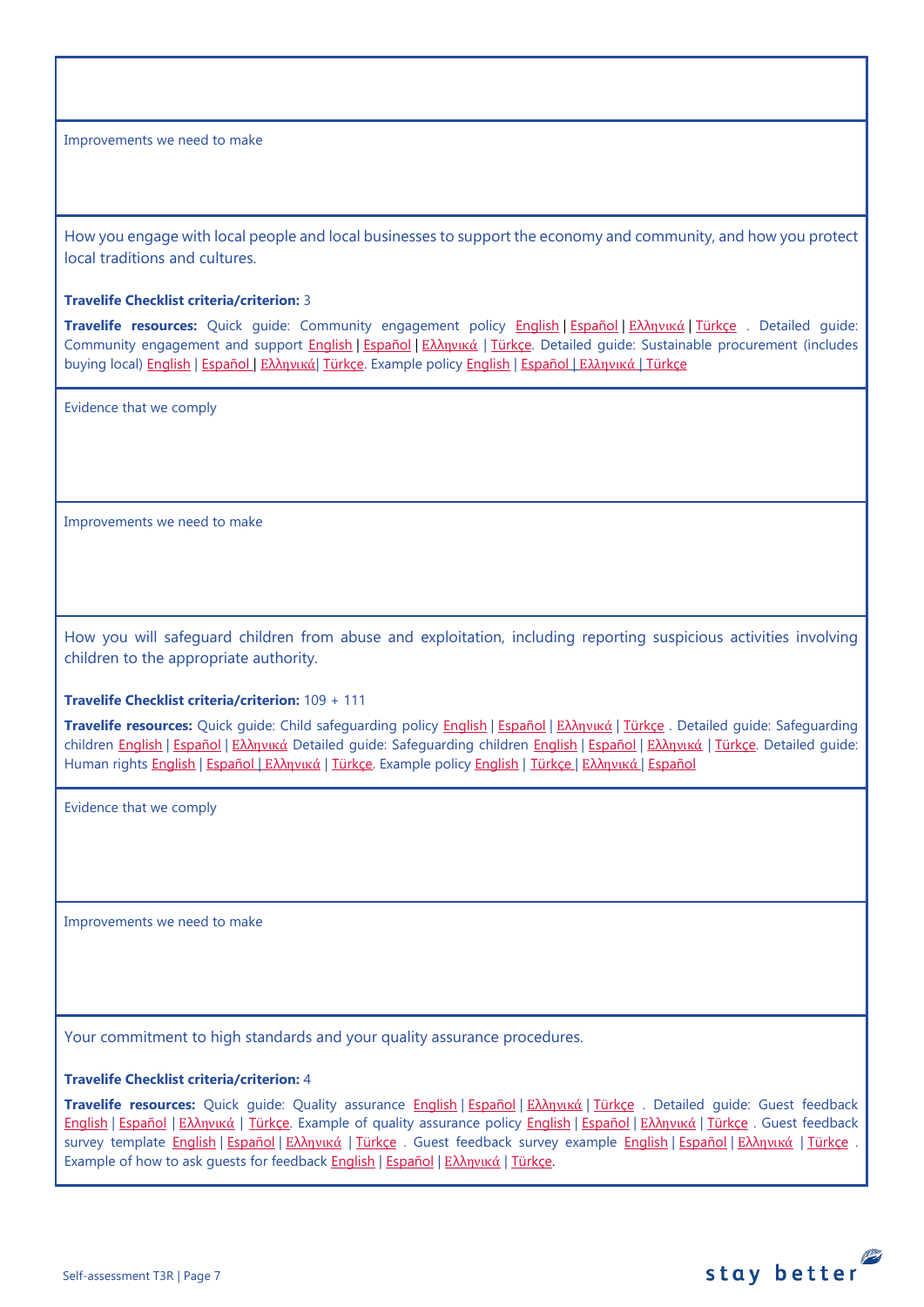Evidence that we comply

Improvements we need to make

Your health and safety policies.

#### **Travelife Checklist criteria/criterion:** 5

**Travelife resources:** We do not provide guidance on your health and safety policy. We simply need to see that you have one in place, that it covers all aspects of your business and that you are following it.

Evidence that we comply

Improvements we need to make

How you ensure you purchase responsibly and support local businesses. This includes ensuring you are committed to doing all of the following wherever possible:

- − Considering low energy technologies when purchasing or replacing electrical equipment and opting for energy efficient electrical equipment where possible
- − Ordering/purchasing food in a way that reduces food waste by providing a guide to purchasing appropriate size portions of perishable foods
- − Ordering/purchasing in a way that reduces waste wherever possible by, for example, purchasing products in bulk or with less packaging
- − Buying products locally and using local service providers
- − Buying sustainably produced/sourced products where possible
- − Sourcing items that are recyclable and/or made from recycled materials
- − Where there is a choice, opting for products with reputable sustainability labels such as Fair Trade, Rainforest Alliance, FSC (Forest Stewardship Council), MSC (Marine Stewardship Council) and so on

**Travelife Checklist criteria/criterion:** 29 + 33 + 57 + 64 +118 +119 +120

**Travelife resources:** Quick guide: Community engagement policy [English](https://travelifestaybetter.com/wp-content/uploads/2019/02/7-Quick-Guide-Community-Engagement.pdf) | [Español](https://travelifestaybetter.com/wp-content/uploads/2019/02/7-ES-Quick-Guide-Community-Engagement.pdf) | Ελλ[ηνικά](https://travelifestaybetter.com/wp-content/uploads/2020/07/34-Quick-Guide-Community-Engagement-GR.pdf) | [Türkçe](https://travelifestaybetter.com/wp-content/uploads/2020/08/7-Quick-Guide-Community-Engagement-TR-7-Hizli-Kilavuz-Toplum-Uyum-Politikasi.pdf) . Detailed guide: Community engagement and support [English](https://travelifestaybetter.com/wp-content/uploads/2019/02/7-Detailed-Guide-Community-Engagement.pdf) | [Español](https://travelifestaybetter.com/wp-content/uploads/2019/02/7-ES-Detailed-Guide-Community-Engagement.pdf) | Ελλ[ηνικά](https://travelifestaybetter.com/wp-content/uploads/2020/11/7-GR-Detailed-Guide-Community-Engagement.pdf) | Türkce. Detailed guide: Sustainable procurement (includes buying local[\) English](https://travelifestaybetter.com/wp-content/uploads/2019/02/22-Detailed-Guide-Sustainable-Procurement.pdf) | [Español](https://travelifestaybetter.com/wp-content/uploads/2019/03/22-ES-Detailed-Guide-Sustainable-Procurement.pdf) | Ελλ[ηνικά](https://travelifestaybetter.com/wp-content/uploads/2021/01/22-GR-Detailed-Guide-Sustainable-Procurement.pdf)| [Türkçe.](https://travelifestaybetter.com/wp-content/uploads/2021/01/22-Detailed-Guide-Sustainable-Procurement-TR-Surdurulebilir-Tedarik-Detayli-Kilavuz.pdf)

stay better

Evidence that we comply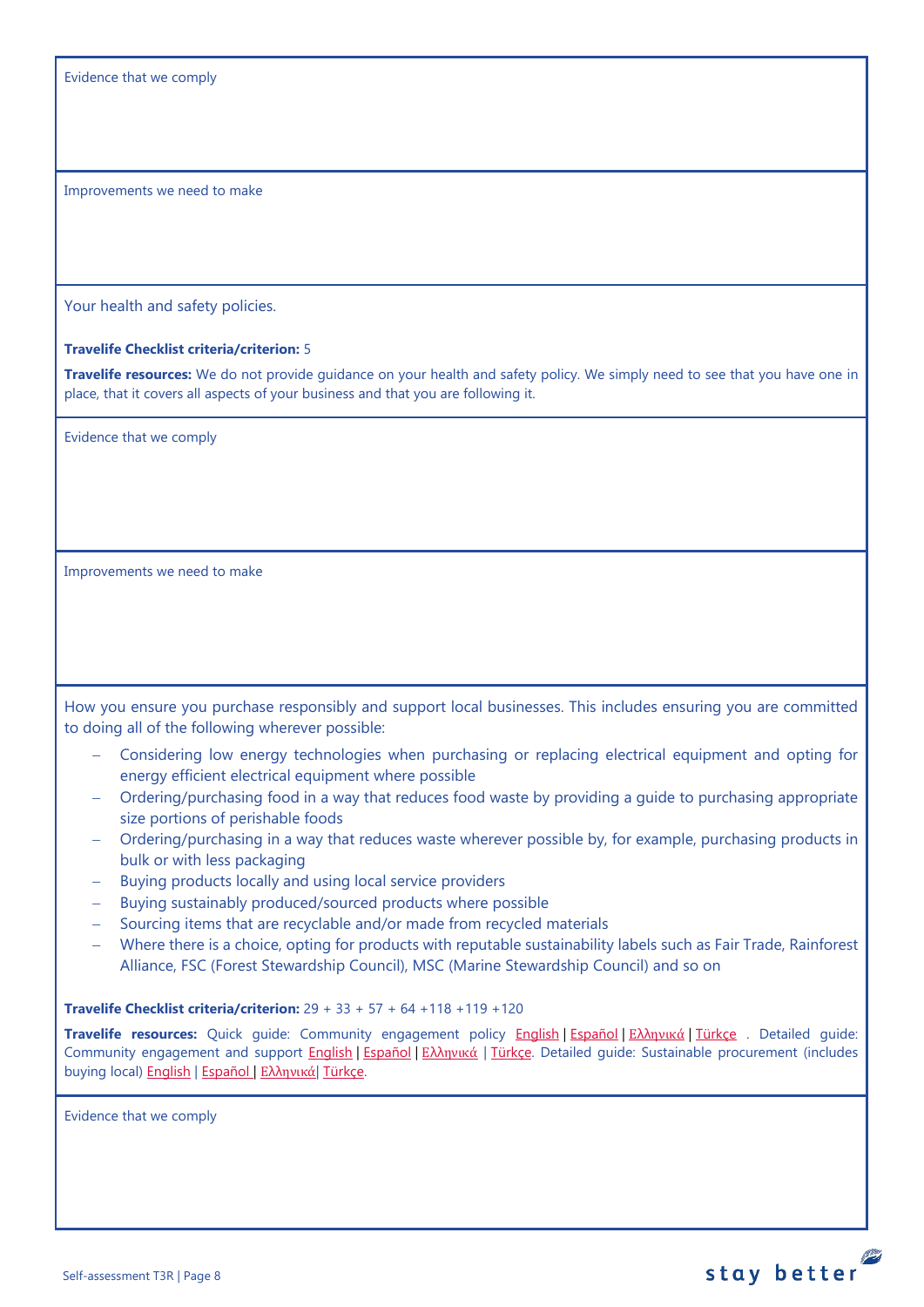<span id="page-8-0"></span>

| Improvements we need to make                                                                                                                                                                                                                                                                                                                      |
|---------------------------------------------------------------------------------------------------------------------------------------------------------------------------------------------------------------------------------------------------------------------------------------------------------------------------------------------------|
|                                                                                                                                                                                                                                                                                                                                                   |
|                                                                                                                                                                                                                                                                                                                                                   |
| <b>Question 6: Making policies available and accessible</b>                                                                                                                                                                                                                                                                                       |
| Do you ensure that your environmental, labour and human rights, community engagement, quality and health and<br>safety policy documents, or the relevant parts of them, are:                                                                                                                                                                      |
| Available in staff areas and in the languages that all of your staff understand<br>Available in quest areas and in the languages most commonly understood by your quests<br>Provided to your suppliers and subcontractors                                                                                                                         |
| <b>Travelife Checklist criteria/criterion:</b> $7 + 8 + 121$                                                                                                                                                                                                                                                                                      |
| Travelife resources: We can also help you understand which languages should be covered in terms of your guests, but generally<br>we recommend you cover the languages that around 80% of your guests speak.                                                                                                                                       |
| Evidence that we comply                                                                                                                                                                                                                                                                                                                           |
|                                                                                                                                                                                                                                                                                                                                                   |
| Improvements we need to make                                                                                                                                                                                                                                                                                                                      |
|                                                                                                                                                                                                                                                                                                                                                   |
|                                                                                                                                                                                                                                                                                                                                                   |
|                                                                                                                                                                                                                                                                                                                                                   |
| Do you ensure that your child safeguarding policy is available in staff areas and in the languages that all of your staff<br>understand?                                                                                                                                                                                                          |
| Travelife Checklist criteria/criterion: 109                                                                                                                                                                                                                                                                                                       |
| Evidence that we comply                                                                                                                                                                                                                                                                                                                           |
|                                                                                                                                                                                                                                                                                                                                                   |
|                                                                                                                                                                                                                                                                                                                                                   |
| Improvements we need to make                                                                                                                                                                                                                                                                                                                      |
|                                                                                                                                                                                                                                                                                                                                                   |
|                                                                                                                                                                                                                                                                                                                                                   |
| <b>INTERNAL RESOURCING AND SUPPORT</b>                                                                                                                                                                                                                                                                                                            |
| Purpose                                                                                                                                                                                                                                                                                                                                           |
| Businesses that have the most success with their sustainability initiatives have made sure they have staff dedicated to<br>carrying out the work, and that they are supported by senior management. They also regularly train and engage all<br>of their staff with this work so they understand why it is important and how they can support it. |

<span id="page-8-1"></span>**Objectives** 

− Making sure that you have enough staff taking responsibility for meeting your sustainability commitments

stay better

− Ensuring that senior management are supporting these staff with their sustainability work

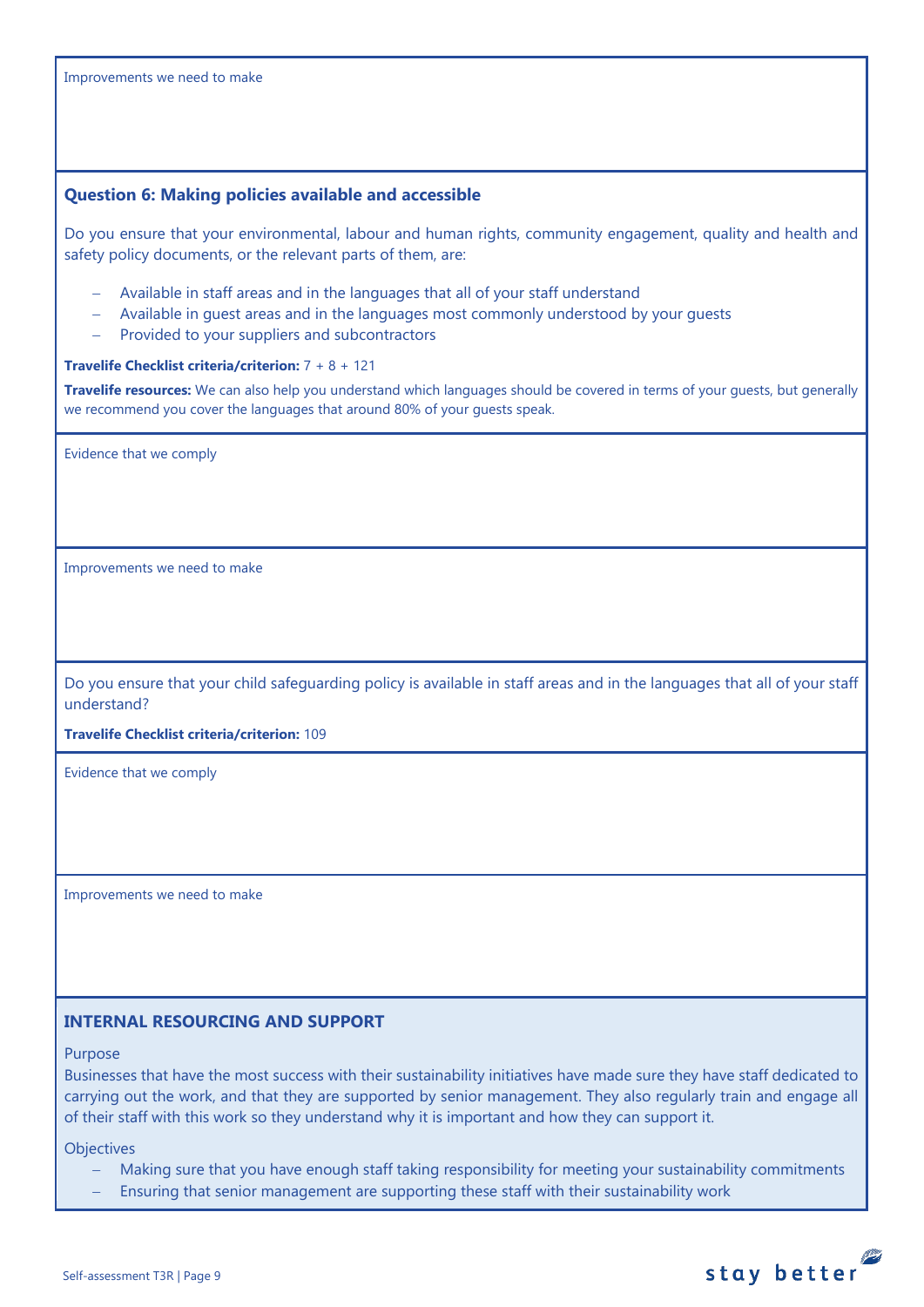Giving all staff regular training and information about why it is important to operate responsibly and how they can support your efforts

## <span id="page-9-0"></span>**Question 7: Staff resourcing**

Do you have enough staff dedicated to your sustainability work? This means that at least one member of staff, with the right skills, has specific responsibility for each responsible business areas listed below. Some large hotels have a different staff member for each area and smaller properties might have one person managing all of them.

- − Environmental management
- − Staff welfare and labour standards
- − Human rights
- − Community engagement and support

They should regularly report to senior management about the work they are doing.

**Travelife Checklist criteria/criterion:** 18 + 19 + 20

Evidence that we comply

Improvements we need to make

## <span id="page-9-1"></span>**Question 8: Staff training**

Can you show that you regularly engage your staff by providing training and information about the importance of your sustainability work and how they can support it?

This should involve training sessions as well as regular reminders in the form of things like posters, signs, information in handbooks and so on. It must include how they can support you in all of the following areas of responsible business:

- − Waste separation, including how to recycle
- − Safeguarding children, including how to identify and report suspected abuse or exploitation of children to the correct authorities
- How to safely handle and properly use, store and dispose of chemicals, including how to use any protective equipment, and how to deal with chemical spills

#### **Travelife Checklist criteria/criterion:** 59 + 72 + 110

**Travelife resources:** Information about this is included in various relevant guides covering environmental management, labour, human rights and child safeguarding. These can be found in the online [Sustainability Toolkit.](https://travelifestaybetter.com/accommodation-member-zone/)

Evidence that we comply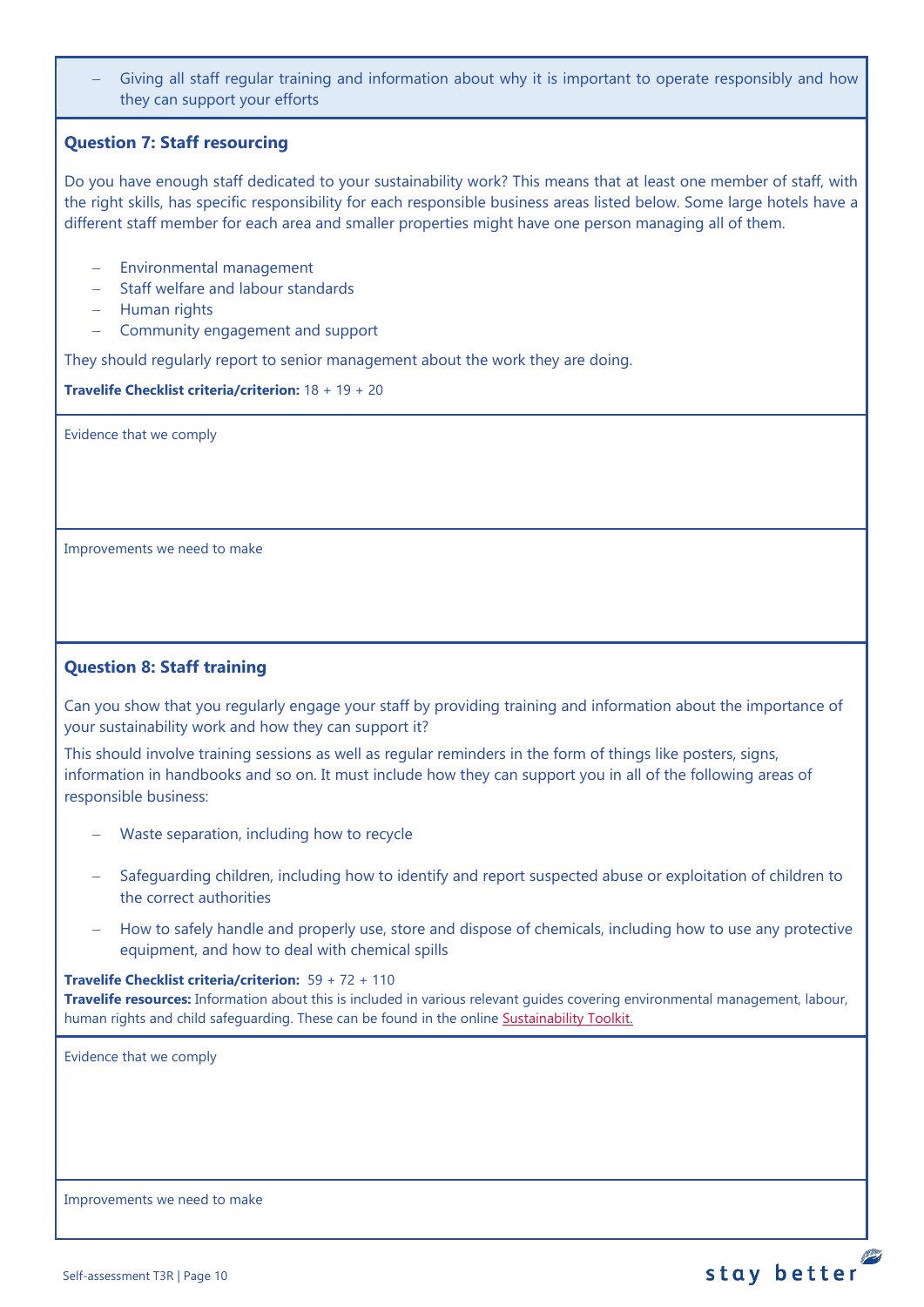## <span id="page-10-0"></span>**Question 9: Staff and subcontractor engagement**

In addition to formal training, can you show that you regularly engage your **staff** and **subcontractors** by providing information about the importance of saving energy and water and how they can do so? This should include anyone else that regularly works as part of your operations such as subcontractors.

This engagement should involve regular reminders in the form of things like posters, signs, emails, standard operating procedures, information in handbooks and so on.

#### **Travelife Checklist criteria/criterion:** 28 + 36 + 46

Evidence that we comply

Improvements we need to make

## **ASSESSING AND COMMUNICATING YOUR PROGRESS**

#### Purpose

Producing reports ensures that you are regularly assessing your progress against your targets and can make adjustments where necessary. Producing a public report that your guests, staff, community and other stakeholders can see helps to promote your achievements, and ensures you are being transparent about your sustainability work.

**Objectives** 

- − Produce regular internal reports that assess your progress against your sustainability goals and targets
- − Share internal sustainability reports with management and make sure they are discussed
- − Regularly review your targets, adjusting them when needed along with the steps you are taking to meet them
- Have a process in place to collect general feedback from your guests and making any necessary changes or improvements that this feedback identifies

## <span id="page-10-1"></span>**Question 10: Reports**

You should create a public (external) sustainability progress report at least once every year. This report should:

- Show your progress on sustainability issues such as environmental impacts, community engagement and labour and human rights
- Show a comparison of your progress since the last report you have produced. For example, your current amount of food waste compared to your last report

**Travelife Checklist criteria/criterion:** 15 + 16 **Travelife resources:** Quick guide: Public sustainability reports [English](https://travelifestaybetter.com/wp-content/uploads/2020/12/2-Quick-Guide-Public-Sustinability-Report-V1.1.pdf) | [Español](https://travelifestaybetter.com/wp-content/uploads/2020/12/2-ES-Quick-Guide-Public-Sustinability-Report-V1.1.pdf) | Ελλ[ηνικά](https://travelifestaybetter.com/wp-content/uploads/2020/12/3-Quick-Guide-Public-Sustinability-Report-V1.1-GR.pdf) [| Türkçe.](https://travelifestaybetter.com/wp-content/uploads/2020/12/2-Quick-Guide-Public-Sustinability-Report-TR-Hizli-Kilavuz-Sirket-Disi-Surdurulebilirlik-Raporu.pdf)

Evidence that we comply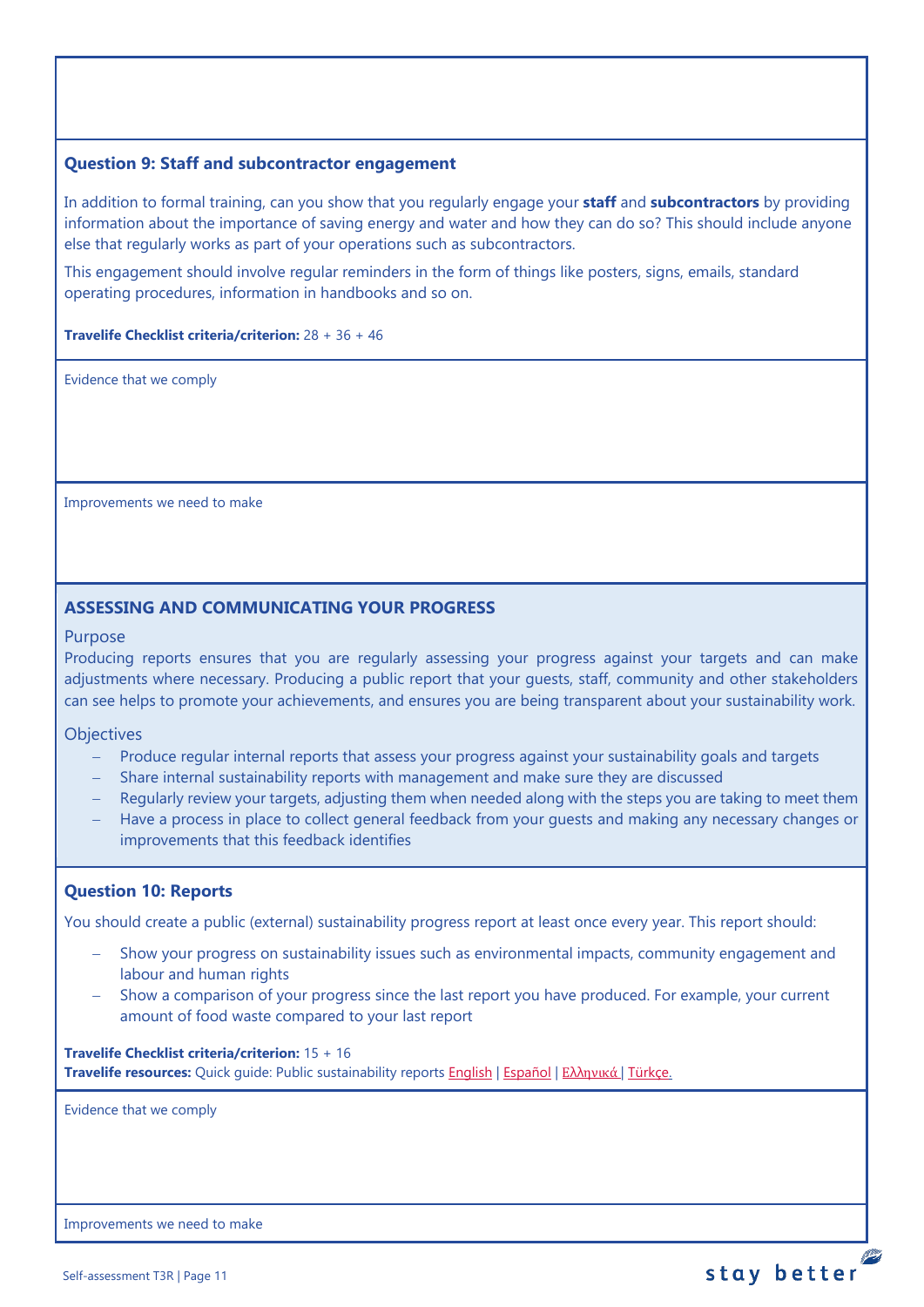Is the public (external) report available in your local language/s, the languages your staff understand, along with most of your guests? For example, if you are in France and all of your staff speak French, and 40% of your guests are German and 40% English, then the report should be in French, German and English.

**Travelife Checklist criteria/criterion:** 122

**Travelife resources:** Quick guide: Public sustainability reports [English](https://travelifestaybetter.com/wp-content/uploads/2020/12/2-Quick-Guide-Public-Sustinability-Report-V1.1.pdf) | [Español](https://travelifestaybetter.com/wp-content/uploads/2020/12/2-ES-Quick-Guide-Public-Sustinability-Report-V1.1.pdf) | Ελλ[ηνικά](https://travelifestaybetter.com/wp-content/uploads/2020/12/3-Quick-Guide-Public-Sustinability-Report-V1.1-GR.pdf) [| Türkçe.](https://travelifestaybetter.com/wp-content/uploads/2020/12/2-Quick-Guide-Public-Sustinability-Report-TR-Hizli-Kilavuz-Sirket-Disi-Surdurulebilirlik-Raporu.pdf)

Evidence that we comply

Improvements we need to make

## <span id="page-11-0"></span>**Question 11: Guest feedback**

Do you collect feedback about guest satisfaction?

#### **Travelife Checklist criteria/criterion:** 17

**Travelife resources:** Quick guide: Quality assurance [English](https://travelifestaybetter.com/wp-content/uploads/2019/02/4-Quick-Guide-Quality-Assurance.pdf) | [Español](https://travelifestaybetter.com/wp-content/uploads/2019/02/4-ES-Quick-Guide-Quality-Assurance.pdf) | Ελλ[ηνικά](https://travelifestaybetter.com/wp-content/uploads/2020/07/32-Quick-Guide-Quality-Assurance-GR.pdf) | [Türkçe](https://travelifestaybetter.com/wp-content/uploads/2020/11/4-Quick-Guide-Quality-Assurance-TR-4-Hizli-Kilavuz-Kalite-Guvence.pdf) . Detailed guide: Guest feedback [English](https://travelifestaybetter.com/wp-content/uploads/2019/02/5-Detailed-Guide-Collecting-Guest-Feedback.pdf) | [Español](https://travelifestaybetter.com/wp-content/uploads/2019/02/5-ES-Detailed-Guide-Collecting-Guest-Feedback.pdf) | Ελλ[ηνικά](https://travelifestaybetter.com/wp-content/uploads/2021/01/5-GR-Detailed-Guide-Collecting-Guest-Feedback.pdf) | [Türkçe.](https://travelifestaybetter.com/wp-content/uploads/2021/01/5-Detailed-Guide-Collecting-Guest-Feedback-TR-Misafir-Geri-Bildirimlerini-Toplama-Detayli-Kilavuz.pdf) Example of quality assurance policy [English](https://travelifestaybetter.com/wp-content/uploads/2019/02/4-Example-Quality-Assurance-Policy.pdf) | [Español](https://travelifestaybetter.com/wp-content/uploads/2019/02/4-ES-Example-Quality-Assurance-Policy.pdf) | Ελλ[ηνικά](https://travelifestaybetter.com/wp-content/uploads/2020/07/33-Example-Quality-Assurance-Policy-GR.pdf) | [Türkçe](https://travelifestaybetter.com/wp-content/uploads/2020/08/4-Example-Quality-Assurance-Policy-TR-4-Ornek-Kalite-Guvence-Politikasi.pdf) . Guest feedback survey template [English](https://travelifestaybetter.com/wp-content/uploads/2019/02/5-Example-Guest-Feedback-Survey.pdf) | [Español](https://travelifestaybetter.com/wp-content/uploads/2019/02/5-ES-Example-Guest-Feedback-Survey.pdf) | Ελλ[ηνικά](https://travelifestaybetter.com/wp-content/uploads/2021/01/5-GR-Example-Guest-Feedback-Survey.pdf) | [Türkçe](https://travelifestaybetter.com/wp-content/uploads/2020/08/5-Example-Guest-Feedback-Survey-TR-5-Ornek-Misafir-Geri-Bildirim-Anketi.pdf) . Guest feedback survey example English | Español | Ελληνικά | Türkçe Example of how to ask quests for feedback **English | [Español](https://travelifestaybetter.com/wp-content/uploads/2019/02/5-ES-Example-Guest-Feedback-Instructions-for-Guests.pdf) | Ελλ[ηνικά](https://travelifestaybetter.com/wp-content/uploads/2021/01/5-GR-Example-of-Feedback-Instructions-for-Guests.pdf) | Türkce**.

Evidence that we comply

Improvements we need to make

## <span id="page-11-1"></span>**Question 12: Hazardous substance assessment**

Can you show that you have assessed the chemicals you use to see which ones have negative environmental impacts? If high environmental impacts are identified, you should develop and implement a plan to minimise these impacts. This could include making sure you are using the correct minimum doses, staff training and looking for less harmful alternatives.

#### **Travelife Checklist criteria/criterion:** 68

**Travelife resources:** Detailed guide: Hazardous substances [English](https://travelifestaybetter.com/wp-content/uploads/2019/02/20-Detailed-Guide-Hazardous-Substances.pdf) | [Español](https://travelifestaybetter.com/wp-content/uploads/2019/02/20-ES-Detailed-Guide-Hazardous-Substances.pdf) | Ελλ[ηνικά](https://travelifestaybetter.com/wp-content/uploads/2021/01/20-GR-Detailed-Guide-Hazardous-Substances.pdf) | [Türkçe.](https://travelifestaybetter.com/wp-content/uploads/2021/01/20-Detailed-Guide-Hazardous-Substances-TR-Tehlikeli-Maddeler-Detayli-Kilavuz.pdf)

Evidence that we comply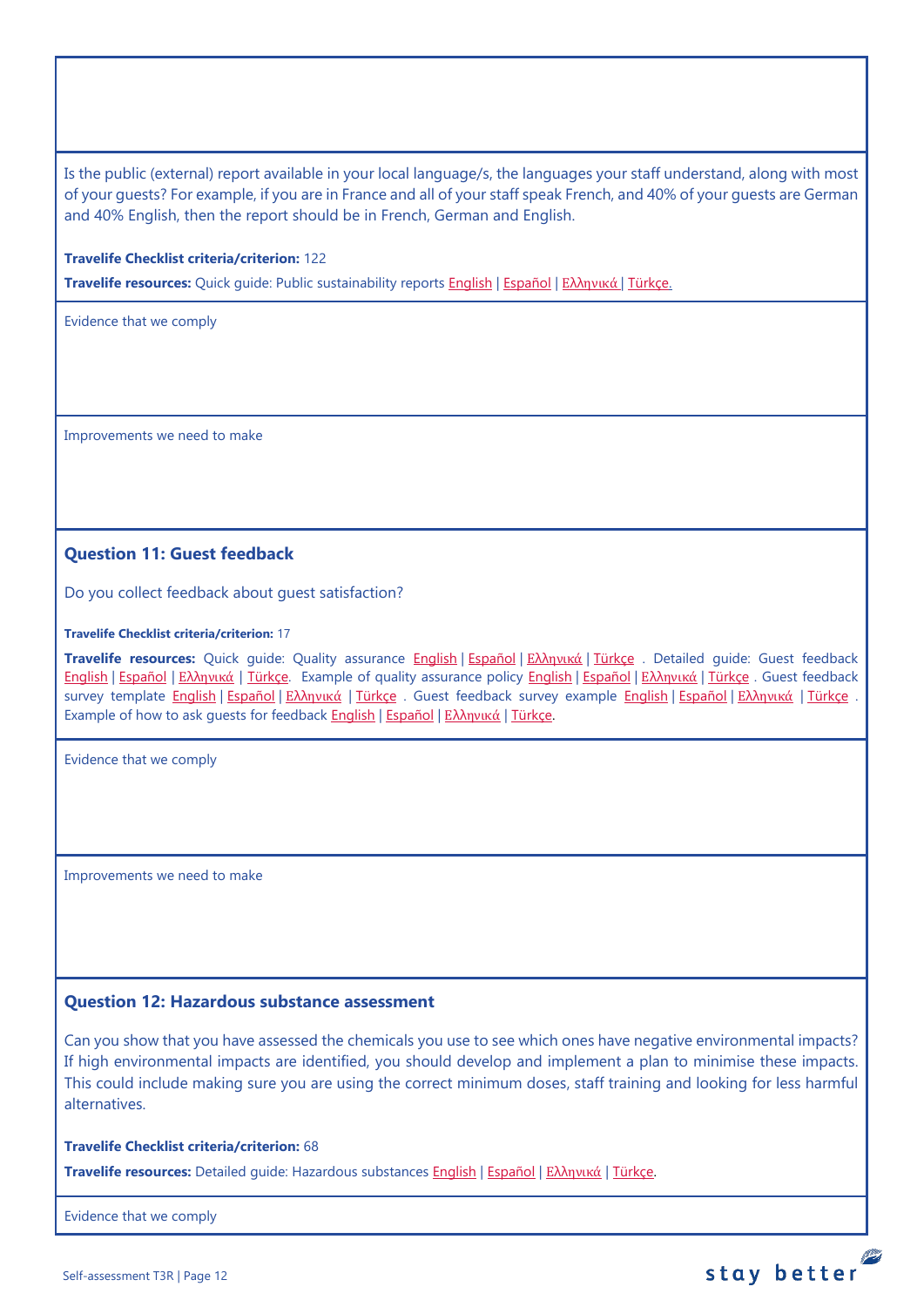## <span id="page-12-0"></span>**ENVIRONMENTAL MEASUREMENTS AND KEEPING RECORDS**

## Purpose

Monitoring and minimising your environmental impacts are an important way to reduce the carbon footprint of your property, to reduce overall pollution and to control the resources your business consumes.

## **Objectives**

- To regularly record and monitor your environmental impacts so that you can use this data in reports that help you measure progress, set new targets and, when needed, adjust the measures you are taking
- To make sure you are not polluting air, soil and water
- To keep people and wildlife safe from hazardous substances and other pollutants
- To make sure you are following all relevant laws, regulations and guidelines

## <span id="page-12-1"></span>**Question 13: Energy**

Can you show that you record your **energy consumption from all sources** (electricity, gas, LPG, heating oil, etc.), either daily, weekly or monthly?

Do you use this to calculate your **total energy use** and **total energy use per guest night** in kWh (kilowatt-hours)? This is the sum of all your energy sources (electricity  $+$  gas  $+$  LPG, etc.)

## **Travelife Checklist criteria/criterion:** 21 + 22 + 24 + 25

**Travelife resources:** Detailed guide: Energy [English](https://travelifestaybetter.com/wp-content/uploads/2019/02/17-Detailed-Guide-Energy.pdf) | [Español](https://travelifestaybetter.com/wp-content/uploads/2019/02/17-ES-Detailed-Guide-Energy.pdf) | Ελλ[ηνικά](https://travelifestaybetter.com/wp-content/uploads/2020/11/17-GR-Detailed-Guide-Energy.pdf) | [Türkçe.](https://travelifestaybetter.com/wp-content/uploads/2021/01/17-Detailed-Guide-Energy-TR-Enerji-Detayli-Kilavuz.pdf) Quick guide: Recording and monitoring energy consumption [English](https://travelifestaybetter.com/wp-content/uploads/2019/02/17-Quick-Guide-Monitoring-Reporting-Energy-Use.pdf) | [Español](https://travelifestaybetter.com/wp-content/uploads/2019/02/17-ES-Quick-Guide-Monitoring-Reporting-Energy-Use.pdf) | Ελλ[ηνικά](https://travelifestaybetter.com/wp-content/uploads/2020/01/12-Quick-Guide-Monitoring-Reporting-Energy-Use-GR.pdf) | [Türkçe.](https://travelifestaybetter.com/wp-content/uploads/2020/10/17-Quick-Guide-Monitoring-Reporting-Energy-Use-TR-Enerjinin-Takibi-ve-Raporlanmasi-icin-Hizli-Kilavuz.pdf) Quick guide: Converting energy to kilowatt-hours (kWh) [English](https://travelifestaybetter.com/wp-content/uploads/2019/02/17-Quick-Guide-Converting-Energy-to-Kilowatt-Hours.pdf) | [Español](https://travelifestaybetter.com/wp-content/uploads/2019/03/17-ES-Quick-Guide-Converting-Energy-to-Kilowatt-Hours.pdf) | Ελλ[ηνικά](https://travelifestaybetter.com/wp-content/uploads/2020/01/13-Quick-Guide-Converting-Energy-to-Kilowatt-Hours-GR.pdf) | [Türkçe.](https://travelifestaybetter.com/wp-content/uploads/2020/10/17-Quick-Guide-Converting-Energy-to-Kilowatt-Hours-TR-Enerjinin-Kilovatsaata-Donusturulmesi-icin-Hizli-Kilavuz.pdf) Template: Energy consumption report [English](https://travelifestaybetter.com/wp-content/uploads/2019/02/17-Template-Recording-Energy-Consumption.xlsx) | [Español](https://travelifestaybetter.com/wp-content/uploads/2019/02/17-ES-Template-Recording-Energy-Consumption.xlsx) | Ελλ[ηνικά](https://travelifestaybetter.com/wp-content/uploads/2019/08/17-GR-Template-Recording-Energy-Consumption.xlsx) | [Türkçe](https://travelifestaybetter.com/wp-content/uploads/2020/07/17-Template-Recording-Energy-Consumption-TR-Enerji-T%C3%BCketiminin-Kayd%C4%B1-%C5%9Eablonu.xlsx) . Tool: Conversion numbers for kWh and greenhouse gas emissions if you would like to track that too [English](https://travelifestaybetter.com/wp-content/uploads/2019/02/17-Fuel-Conversion-Rates-to-kWh-and-CO2e.pdf) | Εspañol | Ελλ[ηνικά](https://travelifestaybetter.com/wp-content/uploads/2020/01/11-Fuel-Conversion-to-kWh-and-CO2e-GR.pdf) | [Türkçe.](https://travelifestaybetter.com/wp-content/uploads/2020/10/17-Fuel-Conversion-to-kWh-and-CO2e-TR-Yakitin-kWh-ve-CO2eye-Donusturulmesi.pdf) Optional best practice: Converting energy to greenhouse gas emissions [English](https://travelifestaybetter.com/wp-content/uploads/2019/02/17-Quick-Guide-Converting-Energy-to-CO2e.pdf) | [Español](https://travelifestaybetter.com/wp-content/uploads/2019/02/17-ES-Quick-Guide-Converting-Energy-to-CO2e.pdf) | Ελλ[ηνικά](https://travelifestaybetter.com/wp-content/uploads/2020/01/14-Quick-Guide-Converting-Energy-to-CO2e-GR.pdf) | [Türkçe.](https://travelifestaybetter.com/wp-content/uploads/2020/10/17-Quick-Guide-Converting-Energy-to-CO2e-TR-Enerjinin-CO2eye-Donusturulmesi-icin-Hizli-Kilavuz.pdf)

Evidence that we comply

Improvements we need to make

Can you show that you keep these records so that you can make regular comparisons to energy consumption in previous years?

stay better

**Travelife Checklist criteria/criterion:** 26

Do you record the source of each type of energy you use, including details of any external suppliers?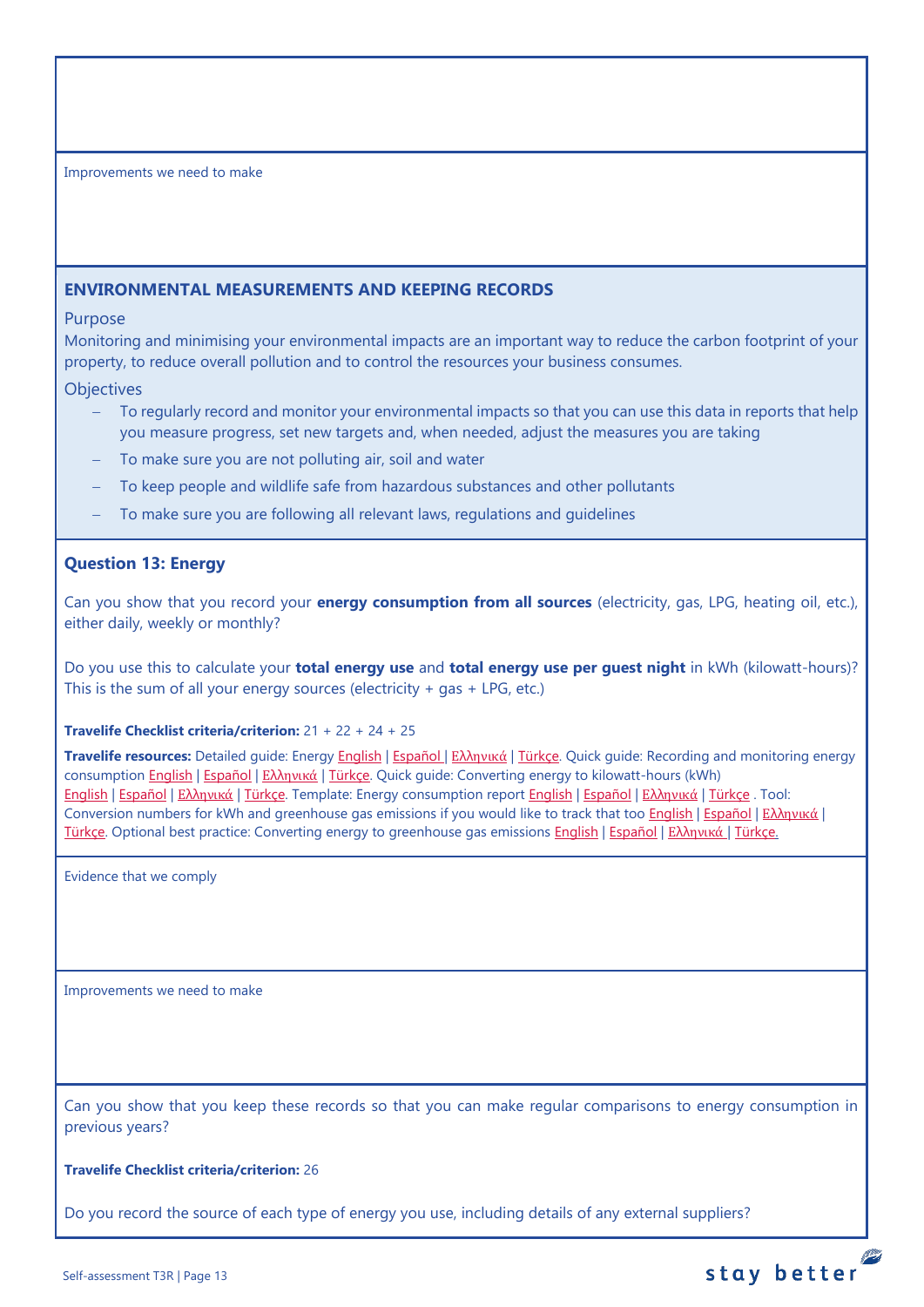#### **Travelife Checklist criteria/criterion:** 23

**Travelife resources:** Detailed guide: Energy [English](https://travelifestaybetter.com/wp-content/uploads/2019/02/17-Detailed-Guide-Energy.pdf) | [Español](https://travelifestaybetter.com/wp-content/uploads/2019/02/17-ES-Detailed-Guide-Energy.pdf) | Ελλ[ηνικά](https://travelifestaybetter.com/wp-content/uploads/2020/11/17-GR-Detailed-Guide-Energy.pdf) | [Türkçe.](https://travelifestaybetter.com/wp-content/uploads/2021/01/17-Detailed-Guide-Energy-TR-Enerji-Detayli-Kilavuz.pdf) Quick guide: Recording and monitoring energy consumption [English](https://travelifestaybetter.com/wp-content/uploads/2019/02/17-Quick-Guide-Monitoring-Reporting-Energy-Use.pdf) | [Español](https://travelifestaybetter.com/wp-content/uploads/2019/02/17-ES-Quick-Guide-Monitoring-Reporting-Energy-Use.pdf) | Ελλ[ηνικά](https://travelifestaybetter.com/wp-content/uploads/2020/01/12-Quick-Guide-Monitoring-Reporting-Energy-Use-GR.pdf) | [Türkçe.](https://travelifestaybetter.com/wp-content/uploads/2020/10/17-Quick-Guide-Monitoring-Reporting-Energy-Use-TR-Enerjinin-Takibi-ve-Raporlanmasi-icin-Hizli-Kilavuz.pdf) Quick guide: Converting energy to kilowatt-hours (kWh) [English](https://travelifestaybetter.com/wp-content/uploads/2019/02/17-Quick-Guide-Converting-Energy-to-Kilowatt-Hours.pdf) | [Español](https://travelifestaybetter.com/wp-content/uploads/2019/03/17-ES-Quick-Guide-Converting-Energy-to-Kilowatt-Hours.pdf) | Ελλ[ηνικά](https://travelifestaybetter.com/wp-content/uploads/2020/01/13-Quick-Guide-Converting-Energy-to-Kilowatt-Hours-GR.pdf) | [Türkçe.](https://travelifestaybetter.com/wp-content/uploads/2020/10/17-Quick-Guide-Converting-Energy-to-Kilowatt-Hours-TR-Enerjinin-Kilovatsaata-Donusturulmesi-icin-Hizli-Kilavuz.pdf) Template: Energy consumption report [English](https://travelifestaybetter.com/wp-content/uploads/2019/02/17-Template-Recording-Energy-Consumption.xlsx) | [Español](https://travelifestaybetter.com/wp-content/uploads/2019/02/17-ES-Template-Recording-Energy-Consumption.xlsx) | Ελλ[ηνικά](https://travelifestaybetter.com/wp-content/uploads/2019/08/17-GR-Template-Recording-Energy-Consumption.xlsx) | [Türkçe](https://travelifestaybetter.com/wp-content/uploads/2020/07/17-Template-Recording-Energy-Consumption-TR-Enerji-T%C3%BCketiminin-Kayd%C4%B1-%C5%9Eablonu.xlsx) . Tool: Conversion numbers for kWh and greenhouse gas emissions if you would like to track that too [English](https://travelifestaybetter.com/wp-content/uploads/2019/02/17-Fuel-Conversion-Rates-to-kWh-and-CO2e.pdf) | [Español](https://travelifestaybetter.com/wp-content/uploads/2019/02/17-ES-Fuel-Conversion-to-kWh-and-CO2e.pdf) | Ελλ[ηνικά](https://travelifestaybetter.com/wp-content/uploads/2020/01/11-Fuel-Conversion-to-kWh-and-CO2e-GR.pdf) | [Türkçe.](https://travelifestaybetter.com/wp-content/uploads/2020/10/17-Fuel-Conversion-to-kWh-and-CO2e-TR-Yakitin-kWh-ve-CO2eye-Donusturulmesi.pdf) Optional best practice: Converting energy to greenhouse gas emissions [English](https://travelifestaybetter.com/wp-content/uploads/2019/02/17-Quick-Guide-Converting-Energy-to-CO2e.pdf) | [Español](https://travelifestaybetter.com/wp-content/uploads/2019/02/17-ES-Quick-Guide-Converting-Energy-to-CO2e.pdf) | Ελλ[ηνικά](https://travelifestaybetter.com/wp-content/uploads/2020/01/14-Quick-Guide-Converting-Energy-to-CO2e-GR.pdf) | [Türkçe.](https://travelifestaybetter.com/wp-content/uploads/2020/10/17-Quick-Guide-Converting-Energy-to-CO2e-TR-Enerjinin-CO2eye-Donusturulmesi-icin-Hizli-Kilavuz.pdf)

Evidence that we comply

Improvements we need to make

#### <span id="page-13-0"></span>**Question 14: Water**

Can you show that you record your **water consumption from all sources** either daily, weekly or monthly in litres or cubic metres?

Do you use this to calculate your water use per guest night in either litres or cubic metres?

**Travelife Checklist criteria/criterion:** 37 + 38 + 41 + 42

**Travelife resources:** Detailed guide: Water [English](https://travelifestaybetter.com/wp-content/uploads/2019/02/18-Detailed-Guide-Water.pdf) | [Español](https://travelifestaybetter.com/wp-content/uploads/2019/02/18-ES-Detailed-Guide-Water.pdf) | Ελλ[ηνικά](https://travelifestaybetter.com/wp-content/uploads/2020/11/18-GR-Detailed-Guide-Water.pdf) | [Türkçe.](https://travelifestaybetter.com/wp-content/uploads/2021/01/18-Detailed-Guide-Water-TR-Su-Detayli-Kilavuz.pdf) Quick guide: Recording and reporting water consumption [English](https://travelifestaybetter.com/wp-content/uploads/2019/02/18-Quick-Guide-Recording-Water-Consumption.pdf) | [Español](https://travelifestaybetter.com/wp-content/uploads/2019/02/18-ES-Quick-Guide-Recording-Water-Consumption.pdf) | Ελλ[ηνικά](https://travelifestaybetter.com/wp-content/uploads/2020/01/15-Quick-Guide-Recording-Water-Consumption-GR.pdf) | [Türkçe.](https://travelifestaybetter.com/wp-content/uploads/2020/10/18-Quick-Guide-Recording-Water-Consumption-TR-Su-Tuketiminin-Kayit-Edilmesi-icin-Hizli-Kilavuz.pdf) Template: Water consumption report [English](https://travelifestaybetter.com/wp-content/uploads/2019/02/18-Template-Recording-Water-Consumption.xlsx) | [Español](https://travelifestaybetter.com/wp-content/uploads/2019/02/18-ES-Template-Recording-Water-Consumption.xlsx) | Ελλ[ηνικά](https://travelifestaybetter.com/wp-content/uploads/2019/08/18-GR-Template-Recording-Water-Consumption.xlsx) | [Türkçe.](https://travelifestaybetter.com/wp-content/uploads/2020/07/18-Template-Recording-Water-Consumption-TR-Su-T%C3%BCketiminin-Kayd%C4%B1-%C5%9Eablonu.xlsx)

Evidence that we comply

Improvements we need to make

Can you show that you keep these records so that you can make regular comparisons to water consumption in previous years?

If you source water from any place other than a local municipal supplier, can you show that the way you acquire water does not affect the local supply or the environment? For example, if you use a well or boreholes.

**Travelife Checklist criteria/criterion:** 43 +48 **Travelife resources:** Detailed guide: Water [English](https://travelifestaybetter.com/wp-content/uploads/2019/02/18-Detailed-Guide-Water.pdf) | [Español](https://travelifestaybetter.com/wp-content/uploads/2019/02/18-ES-Detailed-Guide-Water.pdf) | Ελλ[ηνικά](https://travelifestaybetter.com/wp-content/uploads/2020/11/18-GR-Detailed-Guide-Water.pdf) | [Türkçe.](https://travelifestaybetter.com/wp-content/uploads/2021/01/18-Detailed-Guide-Water-TR-Su-Detayli-Kilavuz.pdf)

Evidence that we comply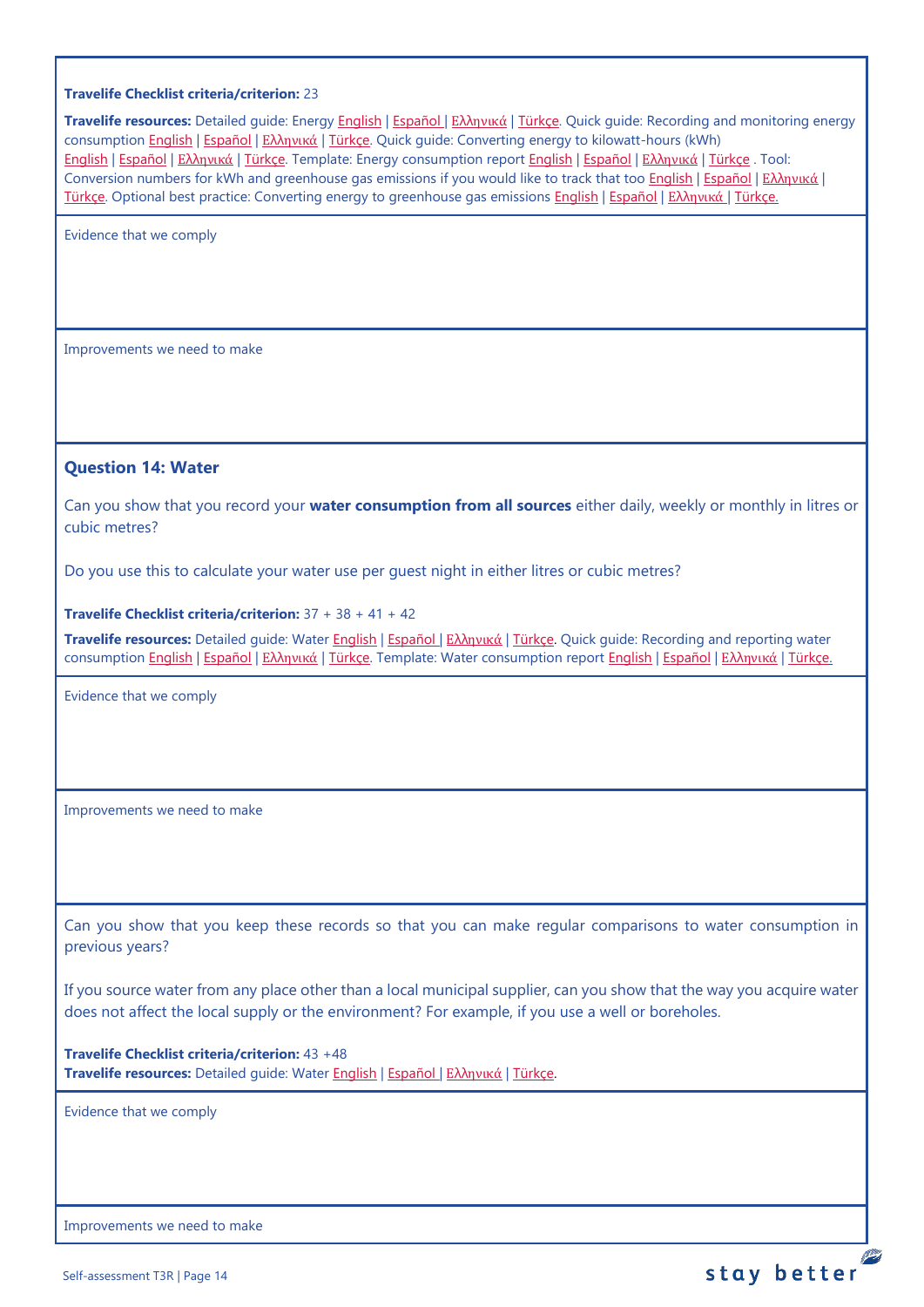<span id="page-14-0"></span>**Question 15: Waste (including wastewater and hazardous waste)**

Do you separate **solid waste** according to guidelines from local authorities?

**Travelife Checklist criteria/criterion:** 55

**Travelife resources:** Detailed guide: Waste [English](https://travelifestaybetter.com/wp-content/uploads/2019/02/19-Detailed-Guide-Waste.pdf) | [Español](https://travelifestaybetter.com/wp-content/uploads/2019/02/19-ES-Detailed-Guide-Waste.pdf) | Ελλ[ηνικά](https://travelifestaybetter.com/wp-content/uploads/2021/01/19-GR-Detailed-Guide-Waste.pdf) | [Türkçe.](https://travelifestaybetter.com/wp-content/uploads/2021/01/19-Detailed-Guide-Waste-TR-Atik-Detayli-Kilavuz.pdf)

Evidence that we comply

Improvements we need to make

If you serve food, do you keep a record of unprepared food that is thrown away? This is food that was never served because it has been spoiled, damaged or contaminated. [Click here](https://travelifestaybetter.com/wp-content/uploads/2020/05/Travelife-Tutorial-Recording-Food-Waste.mp4) to watch a short tutorial about this type of waste.

#### **Travelife Checklist criteria/criterion:** 56

**Travelife resources:** Template: Food waste monitor [English](https://travelifestaybetter.com/wp-content/uploads/2019/03/19-Food-Waste-Monitoring-Template.xlsx) | [Español](https://travelifestaybetter.com/wp-content/uploads/2019/09/19-ES-Food-Waste-Monitoring-Template.xlsx) | Ελλ[ηνικά](https://travelifestaybetter.com/19-gr-food-waste-monitoring-template/) | [Türkçe](https://travelifestaybetter.com/wp-content/uploads/2020/07/19-Food-Waste-Monitoring-Template-TR-G%C4%B1da-At%C4%B1k-Takip-%C5%9Eablonu.xlsx) . Tutorial: Recording food waste [English.](https://travelifestaybetter.com/wp-content/uploads/2020/05/Travelife-Tutorial-Recording-Food-Waste.mp4)

Evidence that we comply

Improvements we need to make

Do you keep records of your hazardous waste? This includes things such as chemicals, light bulbs, batteries, printer cartridges, paint cans and so on. Your hazardous waste records should include:

- The volume of each type of hazardous waste in either litres or kilograms
- − Where each type of it is stored on your premises
- − How much of each type has been removed from your premises
- The details of the licenced waste contractor used for collection/disposal

#### **Travelife Checklist criteria/criterion:** 67

**Travelife resources:** Detailed guide: Hazardous substances [English](https://travelifestaybetter.com/wp-content/uploads/2019/02/20-Detailed-Guide-Hazardous-Substances.pdf) | [Español](https://travelifestaybetter.com/wp-content/uploads/2019/02/20-ES-Detailed-Guide-Hazardous-Substances.pdf) | Ελλ[ηνικά](https://travelifestaybetter.com/wp-content/uploads/2021/01/20-GR-Detailed-Guide-Hazardous-Substances.pdf) | [Türkçe.](https://travelifestaybetter.com/wp-content/uploads/2021/01/20-Detailed-Guide-Hazardous-Substances-TR-Tehlikeli-Maddeler-Detayli-Kilavuz.pdf) Template: Hazardous waste recor[d English](https://travelifestaybetter.com/wp-content/uploads/2019/03/20-Template-Hazardous-Waste-Record.xlsx) | [Español](https://travelifestaybetter.com/wp-content/uploads/2019/09/20-ES-Template-Hazardous-Waste-Record.xlsx) | Ελλ[ηνικά](https://travelifestaybetter.com/20-gr-template-hazardous-waste-record/) | [Türkçe.](https://travelifestaybetter.com/wp-content/uploads/2020/07/20-Template-Hazardous-Waste-Record-TR-Tehlikeli-At%C4%B1k-Kay%C4%B1t-%C5%9Eablonu.xlsx)

Evidence that we comply

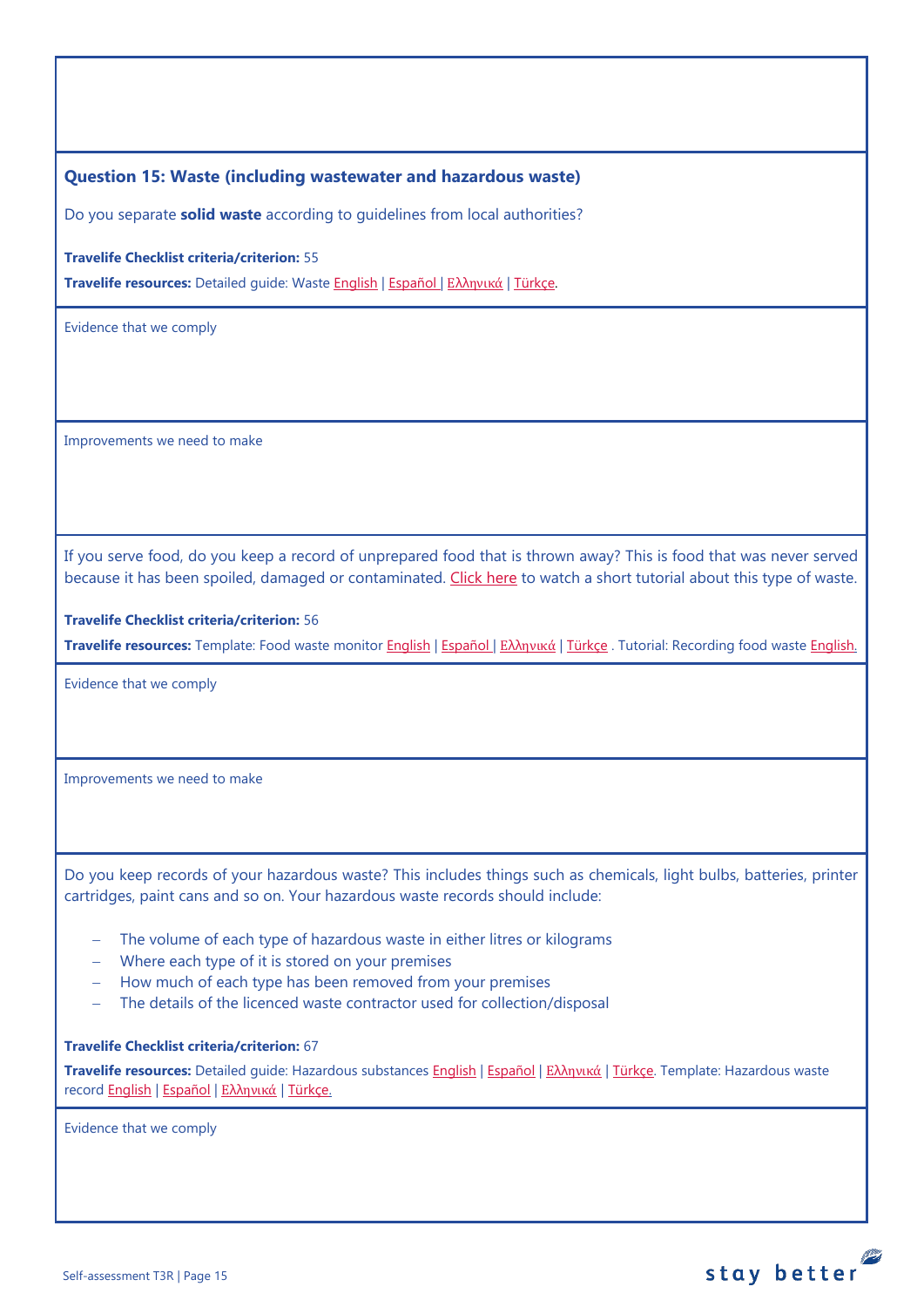Do you have evidence that show all your waste (solid waste, wastewater, hazardous waste) has been properly disposed of? This should include:

- − Any local, national or international laws and regulations you need to follow (these can be added to your legal register)
- − Making sure that your hazardous waste is stored safely in the same way as hazardous products (i.e. in a locked and ventilated area, on drip trays, etc.) whilst awaiting collection/disposal
- Making sure that your wastewater is treated, reused or disposed of safely without affecting the local community or the environment
- − Having systems that make sure any contaminated wastewater does not pollute the local area. For example, swimming pools overflowing with chlorinated water or swimming pool backwash water that contaminates soil or seawater, desalination systems or sewage contaminating a river, etc.
- The names of any waste companies you use and evidence that they have all required licences and are disposing of the waste in a way that minimises environmental and social impacts
- Invoices or receipts from all the waste companies that you use (these should be kept for at least 3 years)

**Travelife Checklist criteria/criterion:** 39 + 40 + 49 + 58 + 61 + 70 **Travelife resources:** Detailed guide: Waste [English](https://travelifestaybetter.com/wp-content/uploads/2019/02/19-Detailed-Guide-Waste.pdf) | [Español](https://travelifestaybetter.com/wp-content/uploads/2019/02/19-ES-Detailed-Guide-Waste.pdf) | Ε[λλ](https://travelifestaybetter.com/wp-content/uploads/2021/01/19-GR-Detailed-Guide-Waste.pdf)[ηνικά](https://travelifestaybetter.com/wp-content/uploads/2021/01/19-GR-Detailed-Guide-Waste.pdf) | [Türkçe.](https://travelifestaybetter.com/wp-content/uploads/2021/01/19-Detailed-Guide-Waste-TR-Atik-Detayli-Kilavuz.pdf) Detailed guide: Hazardous substances [English](https://travelifestaybetter.com/wp-content/uploads/2019/02/20-Detailed-Guide-Hazardous-Substances.pdf) | [Español](https://travelifestaybetter.com/wp-content/uploads/2019/02/20-ES-Detailed-Guide-Hazardous-Substances.pdf) | Ελλ[ηνικά](https://travelifestaybetter.com/wp-content/uploads/2021/01/20-GR-Detailed-Guide-Hazardous-Substances.pdf) | [Türkçe.](https://travelifestaybetter.com/wp-content/uploads/2021/01/20-Detailed-Guide-Hazardous-Substances-TR-Tehlikeli-Maddeler-Detayli-Kilavuz.pdf)

Evidence that we comply

Improvements we need to make

## <span id="page-15-0"></span>**Question 16: Hazardous substances**

Do you keep a register of all of the types of hazardous substances and chemicals on your property that helps you and your staff understand the volume and type of hazardous substances you have at your property at any one time in case of an emergency such as a fire or flood, and how each one should be stored, used and so on? This should include all of the following:

- − The type of each substance
- − What it is for (e.g. cleaning, painting)
- − How much should be used in a single dose (this is mainly for chemicals) and general instructions for how to use the substance (or where an employee can find this information)
- − Any legal or safety requirements for how the substance should be stored and disposed of
- − Any requirements about how the substance should be used safely including any required protective equipment

stay better

How much of each is stored at your property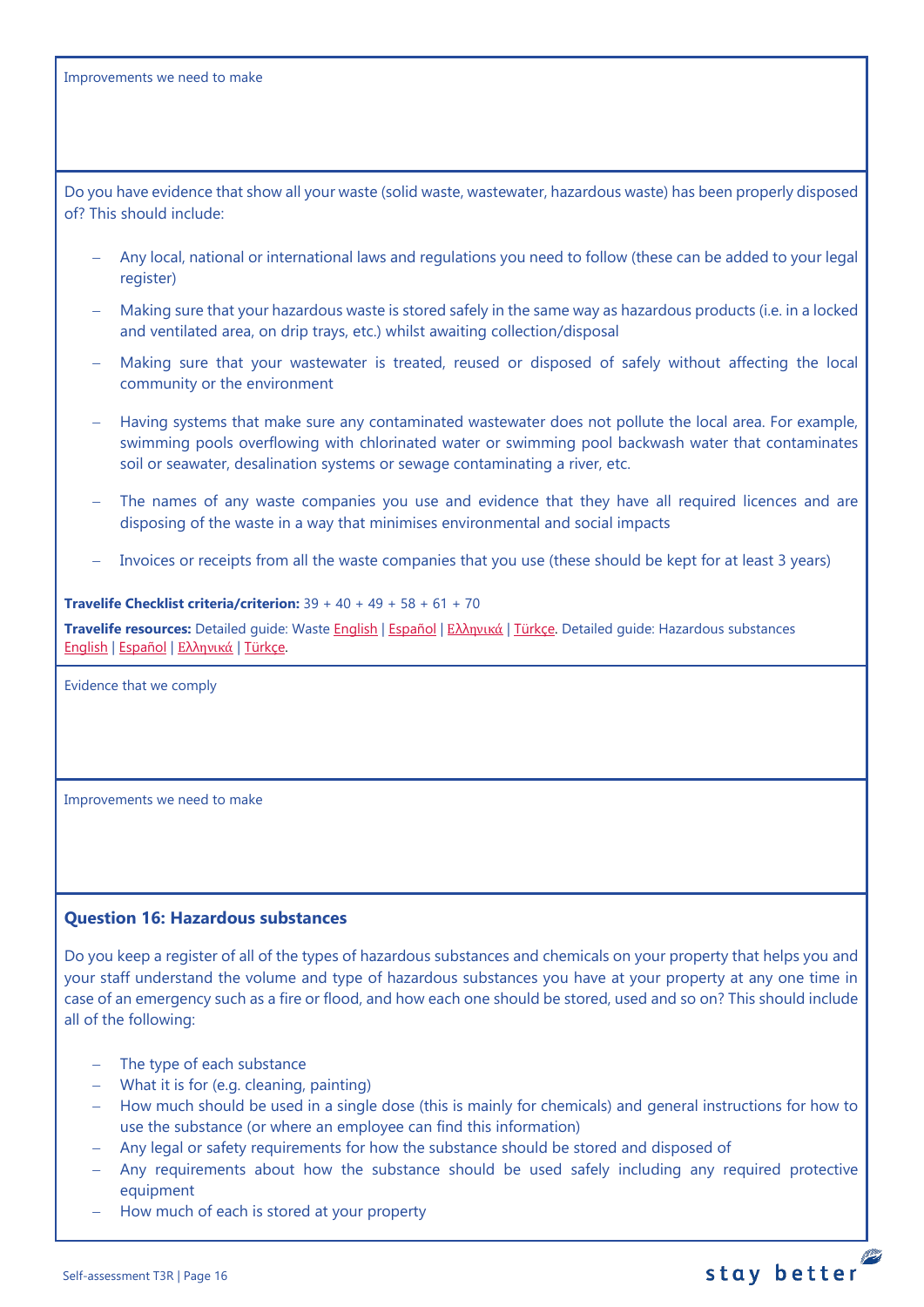#### **Travelife Checklist criteria/criterion:** 65

Here is a template that shows one way of recording this information: [English](https://travelifestaybetter.com/wp-content/uploads/2019/02/20-Member-Template-Hazardous-Substance-Register.xlsx) | [Español](https://travelifestaybetter.com/wp-content/uploads/2019/02/20-ES-Member-Template-Hazardous-Substance-Register.xlsx) | *Ε*λλ*[ηνικά](https://travelifestaybetter.com/20-gr-member-template-hazardous-substance-register/)* | [Türkçe](https://travelifestaybetter.com/wp-content/uploads/2020/07/20-Member-Template-Hazardous-Substance-Register-TR-Tehlikeli-Madde-Kayd%C4%B1-%C3%9Cye-%C5%9Eablonu.xlsx)

Do you record the amount of hazardous substances your business consumes so that you can monitor their use? For example, this might be a stock control procedure where employees update a record each time they use a substance or record how much of each hazardous substance is in stock on a daily, weekly or monthly basis. This record should include:

- − The name of each type of substance
- − If chemicals are in a concentrated form (e.g. they need to be diluted before use)
- − The amount of chemicals used or in stock in litres or kilograms
- − The amount of other substances used or in stock (i.e. not chemicals) in relevant units. For example, the quantity of batteries or ink cartridges

#### **Travelife Checklist criteria/criterion:** 66

Here is a template that shows the type of information you need to record: [English](https://travelifestaybetter.com/wp-content/uploads/2019/02/20-Member-Template-Recording-Use-of-Hazardous-Substances.xlsx) | [Español](https://travelifestaybetter.com/wp-content/uploads/2019/02/20-ES-Member-Template-Recording-Use-of-Hazardous-Substances.xlsx) | *Ε*λλ*[ηνικά](https://travelifestaybetter.com/wp-content/uploads/2019/08/20-GR-Member-Template-Recording-Use-of-Hazardous-Substances.xlsx)* | [Türkçe](https://travelifestaybetter.com/wp-content/uploads/2020/07/20-Member-Template-Recording-Use-of-Hazardous-Substances-TR-Tehlikeli-Madde-Kullan%C4%B1m-Kayd%C4%B1-%C3%9Cye-%C5%9Eablonu.xlsx)

**Travelife resources:** Detailed guide: Hazardous substances [English](https://travelifestaybetter.com/wp-content/uploads/2019/02/20-Detailed-Guide-Hazardous-Substances.pdf) | [Español](https://travelifestaybetter.com/wp-content/uploads/2019/02/20-ES-Detailed-Guide-Hazardous-Substances.pdf) | Ελλ[ηνικά](https://travelifestaybetter.com/wp-content/uploads/2021/01/20-GR-Detailed-Guide-Hazardous-Substances.pdf) | [Türkçe.](https://travelifestaybetter.com/wp-content/uploads/2021/01/20-Detailed-Guide-Hazardous-Substances-TR-Tehlikeli-Maddeler-Detayli-Kilavuz.pdf) Quick guide: Creating a hazardous substance register [English](https://travelifestaybetter.com/wp-content/uploads/2019/02/20-Quick-Guide-Creating-a-Hazardous-Substance-Register.pdf) | [Español](https://travelifestaybetter.com/wp-content/uploads/2019/02/20-ES-Quick-Guide-Creating-a-Hazardous-Substance-Register.pdf) | Ελλ[ηνικά](https://travelifestaybetter.com/wp-content/uploads/2020/01/19-Quick-Guide-Creating-a-Hazardous-Substance-Register-GR.pdf) | [Türkçe.](https://travelifestaybetter.com/wp-content/uploads/2020/10/20-Quick-Guide-Creating-a-Hazardous-Substance-Register-TR-Tehlikeli-Madde-Kaydi-Olusturmak-icin-Hizli-Kilavuz.pdf) Template: Hazardous substance register [English](https://travelifestaybetter.com/wp-content/uploads/2019/02/20-Member-Template-Hazardous-Substance-Register.xlsx) | [Español](https://travelifestaybetter.com/wp-content/uploads/2019/02/20-ES-Member-Template-Hazardous-Substance-Register.xlsx) | Ελλ[ηνικά](https://travelifestaybetter.com/20-gr-member-template-hazardous-substance-register/) | [Türkçe](https://travelifestaybetter.com/wp-content/uploads/2020/07/20-Member-Template-Hazardous-Substance-Register-TR-Tehlikeli-Madde-Kayd%C4%B1-%C3%9Cye-%C5%9Eablonu.xlsx) . Quick guide: Recording use of hazardous substance[s English](https://travelifestaybetter.com/wp-content/uploads/2019/02/20-Quick-Guide-Recording-Use-of-Hazardous-Substances.pdf) | [Español](https://travelifestaybetter.com/wp-content/uploads/2019/02/20-ES-Quick-Guide-Recording-Use-of-Hazardous-Substances.pdf) | Ελλ[ηνικά](https://travelifestaybetter.com/wp-content/uploads/2020/01/20-Quick-Guide-Recording-Use-of-Hazardous-Substances-GR.pdf) | [Türkçe.](https://travelifestaybetter.com/wp-content/uploads/2020/10/20-Quick-Guide-Recording-Use-of-Hazardous-Substances-TR-Tehlikeli-Maddelerin-Kullaniminin-Kaydi-icin-Hizli-Kilavuz.pdf) Template: Recording hazardous substances [English](https://travelifestaybetter.com/wp-content/uploads/2019/02/20-Member-Template-Recording-Use-of-Hazardous-Substances.xlsx) | [Español](https://travelifestaybetter.com/wp-content/uploads/2019/02/20-ES-Member-Template-Recording-Use-of-Hazardous-Substances.xlsx) | Ελλ[ηνικά](https://travelifestaybetter.com/20-gr-member-template-recording-use-of-hazardous-substances/) | [Türkçe.](https://travelifestaybetter.com/wp-content/uploads/2020/07/20-Member-Template-Recording-Use-of-Hazardous-Substances-TR-Tehlikeli-Madde-Kullan%C4%B1m-Kayd%C4%B1-%C3%9Cye-%C5%9Eablonu.xlsx)

Evidence that we comply

Improvements we need to make

Can you show that you are **storing** hazardous substances in accordance with national and international safety standards and all relevant laws, regulations and guidelines? For example, are all chemical stored on drip trays and in locked and ventilated rooms?

#### **Travelife Checklist criteria/criterion:** 69

**Travelife resources:** Detailed guide: Hazardous substances [English](https://travelifestaybetter.com/wp-content/uploads/2019/02/20-Detailed-Guide-Hazardous-Substances.pdf) | [Español](https://travelifestaybetter.com/wp-content/uploads/2019/02/20-ES-Detailed-Guide-Hazardous-Substances.pdf) | Ελλ[ηνικά](https://travelifestaybetter.com/wp-content/uploads/2021/01/20-GR-Detailed-Guide-Hazardous-Substances.pdf) | [Türkçe.](https://travelifestaybetter.com/wp-content/uploads/2021/01/20-Detailed-Guide-Hazardous-Substances-TR-Tehlikeli-Maddeler-Detayli-Kilavuz.pdf)

Evidence that we comply

Improvements we need to make

Can you show that you have procedures in place to handle leaks or spills? This should include:

A plan for managing and controlling these incidents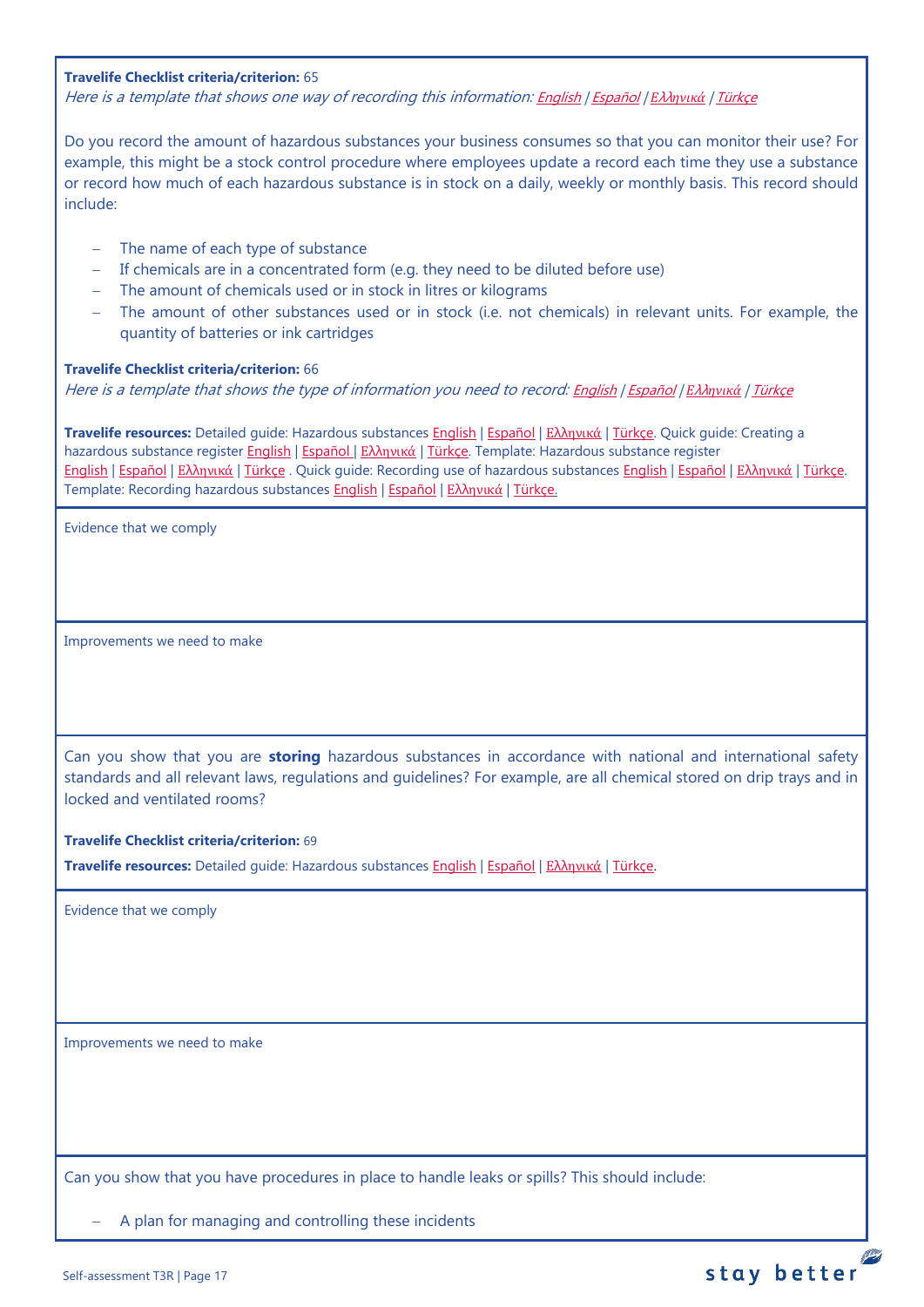− Written emergency instructions

**Travelife Checklist criteria/criterion:** 73 **Travelife resources:** Detailed guide: Hazardous substances [English](https://travelifestaybetter.com/wp-content/uploads/2019/02/20-Detailed-Guide-Hazardous-Substances.pdf) | [Español](https://travelifestaybetter.com/wp-content/uploads/2019/02/20-ES-Detailed-Guide-Hazardous-Substances.pdf) | Ελλ[ηνικά](https://travelifestaybetter.com/wp-content/uploads/2021/01/20-GR-Detailed-Guide-Hazardous-Substances.pdf) | [Türkçe.](https://travelifestaybetter.com/wp-content/uploads/2021/01/20-Detailed-Guide-Hazardous-Substances-TR-Tehlikeli-Maddeler-Detayli-Kilavuz.pdf)

Evidence that we comply

Improvements we need to make

Do you have records that show that all equipment that contains hazardous substances is properly and regularly maintained according with the manufacturer instructions?

**Travelife Checklist criteria/criterion:** 71

Evidence that we comply

Improvements we need to make

Do you make sure that the use and dosage of harmful chemicals in operations that use large quantities of chemicals (laundry, swimming pool, etc.) is controlled? If you use automatic dosage systems, do you make sure that the equipment is calibrated correctly? If you use manual dosage, did you assess the correct amount of chemicals required and make sure that this is followed by staff?

**Travelife Checklist criteria/criterion:** 74

**Travelife resources:** Detailed guide: Hazardous substances [English](https://travelifestaybetter.com/wp-content/uploads/2019/02/20-Detailed-Guide-Hazardous-Substances.pdf) | [Español](https://travelifestaybetter.com/wp-content/uploads/2019/02/20-ES-Detailed-Guide-Hazardous-Substances.pdf) | Ελλ[ηνικά](https://travelifestaybetter.com/wp-content/uploads/2021/01/20-GR-Detailed-Guide-Hazardous-Substances.pdf) | [Türkçe.](https://travelifestaybetter.com/wp-content/uploads/2021/01/20-Detailed-Guide-Hazardous-Substances-TR-Tehlikeli-Maddeler-Detayli-Kilavuz.pdf)

Evidence that we comply

Improvements we need to make

## **REDUCING ENVIRONMENTAL IMPACTS**

Purpose

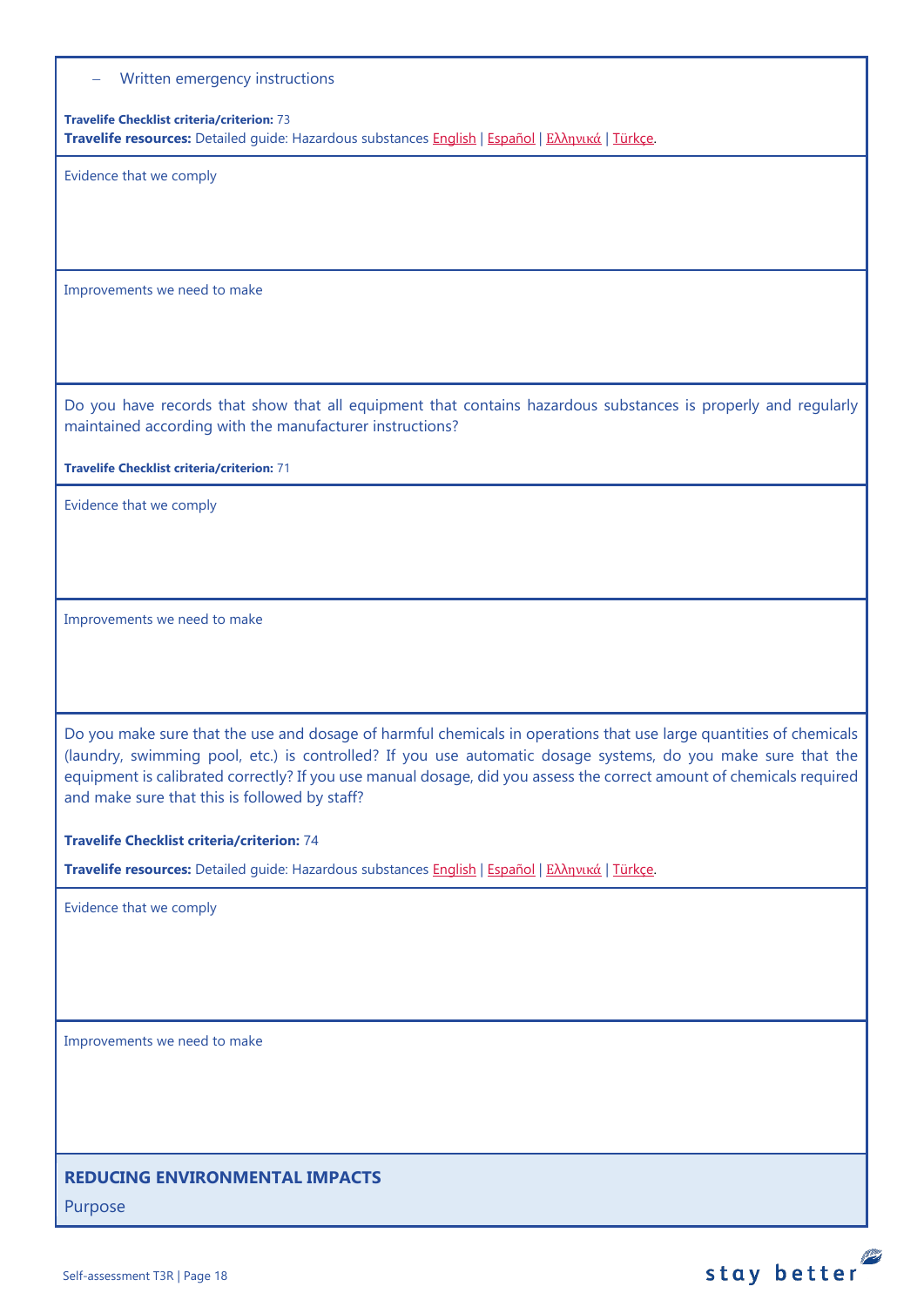Monitoring and minimising your energy and water use is an important way to reduce the carbon footprint of your property, to reduce overall pollution and to control the resources your business consumes.

## **Objective**

To make sure you have implemented specific procedures that will help to minimise your environmental impacts

## <span id="page-18-1"></span>**Question 17: Maintenance**

Do you have a maintenance schedule that ensures all of your equipment is properly cleaned and serviced according to the manufacturer instructions?

Is this a regular schedule that includes checks for problems that are promptly fixed? For example, leaks, general wear and tear, breakdowns, dirt and dust.

Does this schedule cover all types of fixtures, installations and equipment that use water, energy and/or chemicals, or that produces waste (including wastewater and general pollution)? This includes things like boilers, air-conditioning systems, solar panels, pipes, pools, bathroom fixtures, electrical equipment, vehicles, machinery, irrigation systems and so on.

Do you keep records of this maintenance?

#### **Travelife Checklist criteria/criterion:** 30 + 45

**Travelife resources:** Detailed guide: Energy [English](https://travelifestaybetter.com/wp-content/uploads/2019/02/17-Detailed-Guide-Energy.pdf) | [Español](https://travelifestaybetter.com/wp-content/uploads/2019/02/17-ES-Detailed-Guide-Energy.pdf) | Ελλ[ηνικά](https://travelifestaybetter.com/wp-content/uploads/2020/11/17-GR-Detailed-Guide-Energy.pdf) | [Türkçe.](https://travelifestaybetter.com/wp-content/uploads/2021/01/17-Detailed-Guide-Energy-TR-Enerji-Detayli-Kilavuz.pdf) Detailed guide: Water [English](https://travelifestaybetter.com/wp-content/uploads/2019/02/18-Detailed-Guide-Water.pdf) | [Español](https://travelifestaybetter.com/wp-content/uploads/2019/02/18-ES-Detailed-Guide-Water.pdf) | Ελλ[ηνικά](https://travelifestaybetter.com/wp-content/uploads/2020/11/18-GR-Detailed-Guide-Water.pdf) | [Türkçe.](https://travelifestaybetter.com/wp-content/uploads/2021/01/18-Detailed-Guide-Water-TR-Su-Detayli-Kilavuz.pdf) Detailed guide: Hazardous substances [English](https://travelifestaybetter.com/wp-content/uploads/2019/02/20-Detailed-Guide-Hazardous-Substances.pdf) | [Español](https://travelifestaybetter.com/wp-content/uploads/2019/02/20-ES-Detailed-Guide-Hazardous-Substances.pdf) | Ελλ[ηνικά](https://travelifestaybetter.com/wp-content/uploads/2021/01/20-GR-Detailed-Guide-Hazardous-Substances.pdf) | [Türkçe.](https://travelifestaybetter.com/wp-content/uploads/2021/01/20-Detailed-Guide-Hazardous-Substances-TR-Tehlikeli-Maddeler-Detayli-Kilavuz.pdf) Detailed guide: Waste [English](https://travelifestaybetter.com/wp-content/uploads/2019/02/19-Detailed-Guide-Waste.pdf) | [Español](https://travelifestaybetter.com/wp-content/uploads/2019/02/19-ES-Detailed-Guide-Waste.pdf) | Ελλ[ηνικά](https://travelifestaybetter.com/wp-content/uploads/2021/01/19-GR-Detailed-Guide-Waste.pdf) | [Türkçe.](https://travelifestaybetter.com/wp-content/uploads/2021/01/19-Detailed-Guide-Waste-TR-Atik-Detayli-Kilavuz.pdf)

Evidence that we comply

<span id="page-18-0"></span>Improvements we need to make

## <span id="page-18-2"></span>**Question 18: Actions**

Is there energy efficient lighting in at least 50% of your guest areas? This includes guest rooms and central areas.

## **Travelife Checklist criteria/criterion:** 31

Do you have systems in place to prevent unnecessary use of energy? These systems could involve technology like timers and sensors, as well as things like signs to remind guests and staff about what to do. They might also be included in the standard operating procedures that your staff follow. They should include:

- Making sure that lights and other electrical equipment is turned off when they are not needed
- − Making sure that heating and air-conditioning systems are turned off when not required or when the optimal room temperature is met. This includes taking measures to prevent guests leaving this equipment turned on when doors and windows are open
- Instructions on how to use equipment correctly so that it operates at maximum efficiency. For example, closing refrigerator doors, correctly loading washing machines and dishwashers

**Travelife Checklist criteria/criterion:** 32 + 34 + 35 **Travelife resources:** Detailed guide: Energy [English](https://travelifestaybetter.com/wp-content/uploads/2019/02/17-Detailed-Guide-Energy.pdf) | [Español](https://travelifestaybetter.com/wp-content/uploads/2019/02/17-ES-Detailed-Guide-Energy.pdf) | Ελλ[ηνικά](https://travelifestaybetter.com/wp-content/uploads/2020/11/17-GR-Detailed-Guide-Energy.pdf) | [Türkçe.](https://travelifestaybetter.com/wp-content/uploads/2021/01/17-Detailed-Guide-Energy-TR-Enerji-Detayli-Kilavuz.pdf)

## stay better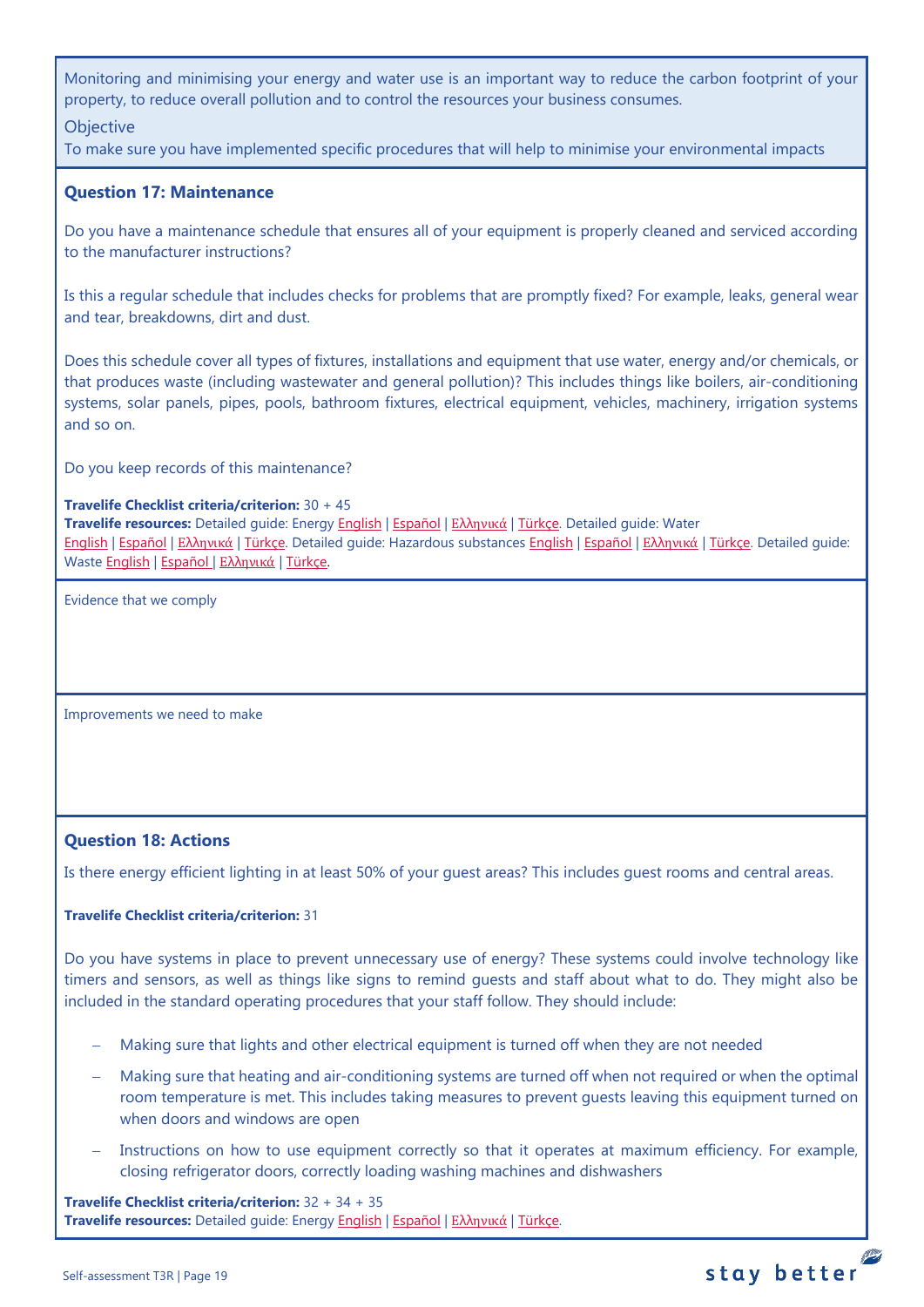| Evidence that we comply |  |  |  |  |
|-------------------------|--|--|--|--|
|-------------------------|--|--|--|--|

Do you have systems in place to prevent unnecessary use of water? These systems could involve technology like timers and sensors, as well as things like signs to remind guests and staff about what to do. They might also be included in the standard operating procedures that your staff follow. They should include:

- Making sure that installations and equipment that use water are operated correctly and are without leaks. This includes things like boilers, air-conditioning systems, pipes, pumps, pools, bathroom fixtures, irrigation systems and so on
- − Having systems and procedures in place that avoid wasting water when irrigating your grounds
- Making sure you are operating your laundry as efficiently as possible. For example, following manufacturer instructions for optimal loads, using the correct dose of laundry detergents and so on
- Implementing and enforcing a guest towel and linen reuse programme in order to reduce the amount of items being laundered (either on or off the premises)
- Ensuring any swimming pools and other water attractions/features are being maintained and cleaned in the most efficient way possible. For example, you should display a clear backwash procedure so that staff know when it should be done and how long each step should last. You should also have a regular maintenance programme for swimming pool cleaning

**Travelife Checklist criteria/criterion:** 44 + 51 + 52 + 53 + 54 **Travelife resources:** Detailed guide: Wate[r English](https://travelifestaybetter.com/wp-content/uploads/2019/02/18-Detailed-Guide-Water.pdf) | [Español](https://travelifestaybetter.com/wp-content/uploads/2019/02/18-ES-Detailed-Guide-Water.pdf) | Ελλ[ηνικά](https://travelifestaybetter.com/wp-content/uploads/2020/11/18-GR-Detailed-Guide-Water.pdf) | [Türkçe.](https://travelifestaybetter.com/wp-content/uploads/2021/01/18-Detailed-Guide-Water-TR-Su-Detayli-Kilavuz.pdf)

Evidence that we comply

Improvements we need to make

Have you taken steps to ensure that the maximum water flow rates (shown below) have been met? This can involve water pressure adjustments or installing equipment such as flow restrictors, and this applies to guest rooms and public areas.

- − Showers: no more than 10 litres per minute
- − Basins: no more than 5 litres per minute
- − Toilets: no more than 6.5 litres per flush
- − Urinals: no more than 2 litres per flush

**Travelife Checklist criteria/criterion:** 50

**Travelife resources:** Quick guide: Measuring water flow [English](https://travelifestaybetter.com/wp-content/uploads/2019/02/18-Quick-Guide-Measuring-Water-Flow.pdf) | [Español](https://travelifestaybetter.com/wp-content/uploads/2019/02/18-ES-Quick-Guide-Measuring-Water-Flow.pdf) | Ελλ[ηνικά](https://travelifestaybetter.com/wp-content/uploads/2020/01/16-Quick-Guide-Measuring-Water-Flow-GR.pdf) | [Türkçe](https://travelifestaybetter.com/wp-content/uploads/2020/10/18-Quick-Guide-Measuring-Water-Flow-TR-Su-Debisinin-Olculmesi-icin-Hizli-Kilavuz.pdf)

Evidence that we comply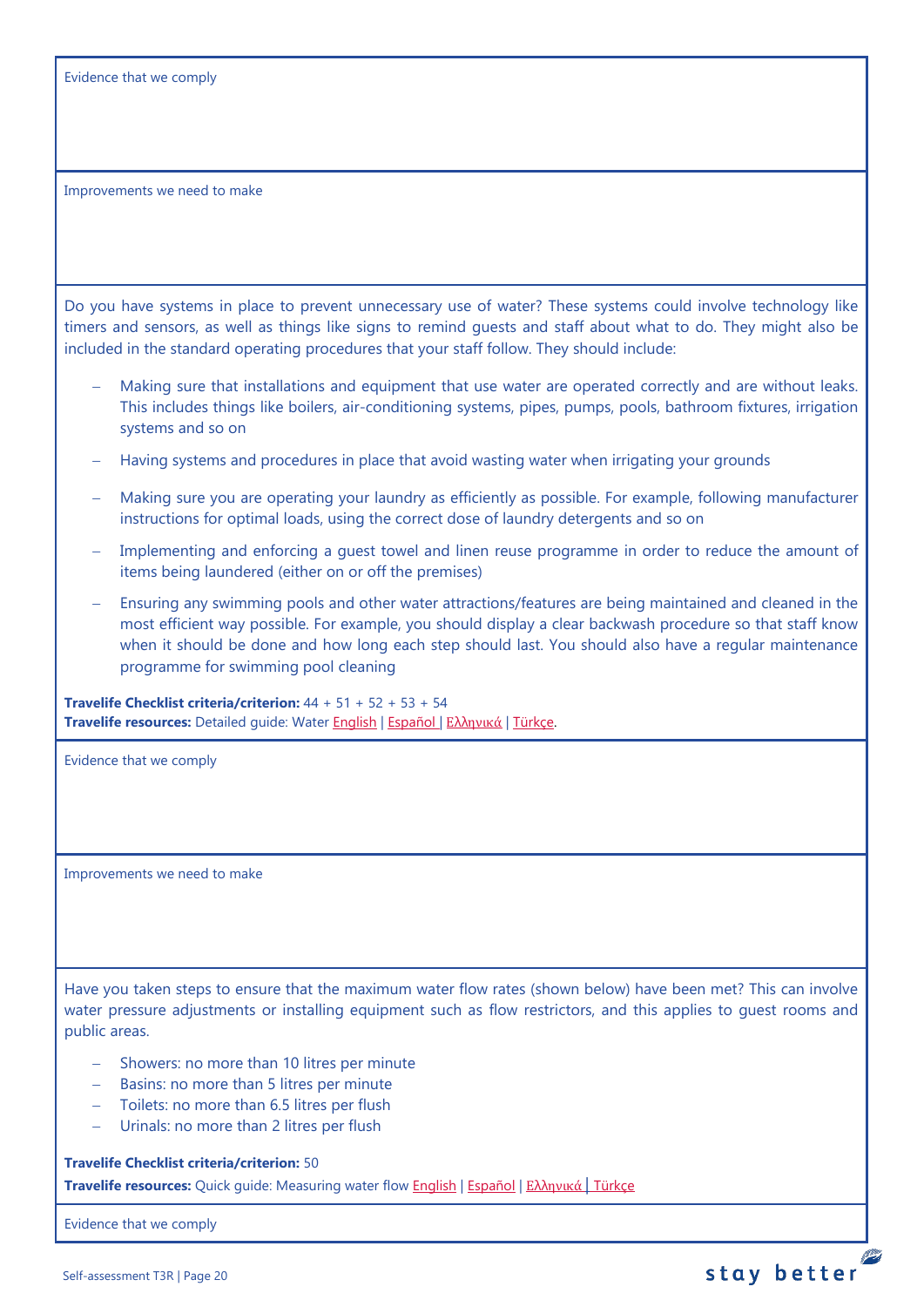Do you have systems in place to reduce waste and the use of chemicals? They should include:

- Rotating your food and beverage supplies to ensure that the oldest products are always used first
- Ensuring you only use disinfectants when they are required to comply with legal hygiene requirements

Have you made sure that there are plenty of recycling bins at your property for both staff and guest areas? These should be clearly labelled so that guests, staff, contractors and other visitors can easily find them, and understand how to use them.

**Travelife Checklist criteria/criterion:** 62 + 63 + 75

**Travelife resources:** Detailed guide: Waste [English](https://travelifestaybetter.com/wp-content/uploads/2019/02/19-Detailed-Guide-Waste.pdf) | [Español](https://travelifestaybetter.com/wp-content/uploads/2019/02/19-ES-Detailed-Guide-Waste.pdf) | Ελλ[ηνικά](https://travelifestaybetter.com/wp-content/uploads/2021/01/19-GR-Detailed-Guide-Waste.pdf) | [Türkçe.](https://travelifestaybetter.com/wp-content/uploads/2021/01/19-Detailed-Guide-Waste-TR-Atik-Detayli-Kilavuz.pdf) Detailed guide: Hazardous substances [English](https://travelifestaybetter.com/wp-content/uploads/2019/02/20-Detailed-Guide-Hazardous-Substances.pdf) | [Español](https://travelifestaybetter.com/wp-content/uploads/2019/02/20-ES-Detailed-Guide-Hazardous-Substances.pdf) | Ελλ[ηνικά](https://travelifestaybetter.com/wp-content/uploads/2021/01/20-GR-Detailed-Guide-Hazardous-Substances.pdf) | [Türkçe.](https://travelifestaybetter.com/wp-content/uploads/2021/01/20-Detailed-Guide-Hazardous-Substances-TR-Tehlikeli-Maddeler-Detayli-Kilavuz.pdf)

Evidence that we comply

Improvements we need to make

If there is public transport in your destination, do you provide information to guests and employees about how they can use this?

**Travelife Checklist criteria/criterion:** 128

Evidence that we comply

Improvements we need to make

## **BIODIVERSITY AND ANIMAL WELFARE**

Purpose

Making sure that your business does not harm or support any activities that could harm biodiversity is an essential part of being a responsible business. This includes things like protecting natural areas, wildlife and the welfare of

stay better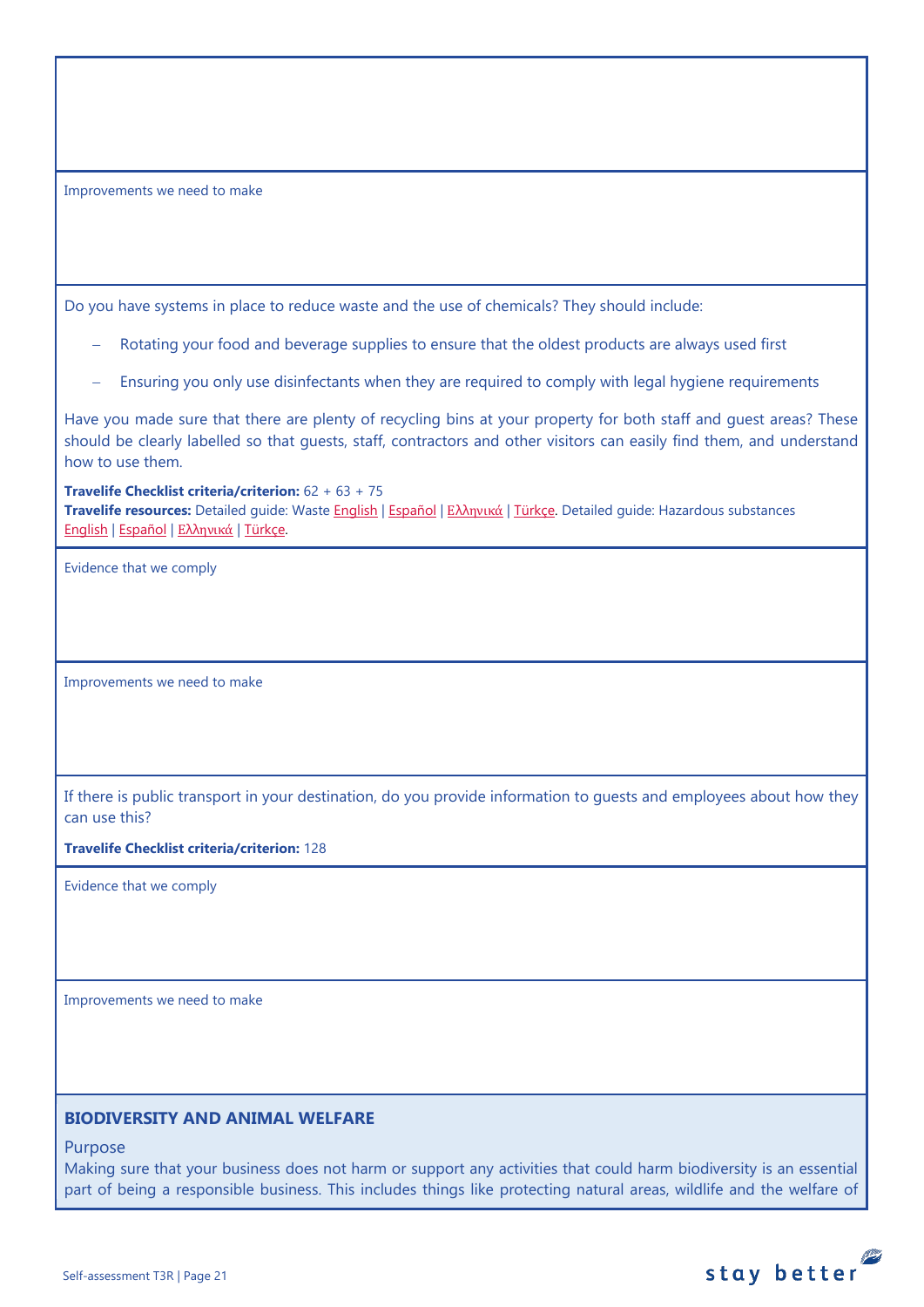animals. You should also be aware that there is increasing data to show that animal welfare is becoming an important issue to many tourists around the world.

## **Objectives**

- − To make sure that you properly protect and care for any animals at your premises
- To ensure you are not promoting any off-site activities that may harm the welfare of animals
- To ensure that your operations are not negatively impacting local biodiversity, especially in protected or sensitive areas

## <span id="page-21-1"></span>**Question 19: Animals and sensitive natural areas**

If you keep animals on your premises, you will need to answer the following questions:

- Do you keep animals on your premises that you manage and/or are dependent on you for their care? If you do, can you show that you comply wit[h Appendix I](https://travelifestaybetter.com/travelife-standard-checklists/) of the Travelife animal welfare requirements?
- Do you keep any working animals on your premises? If so, can you also show that you comply with both section a and b as described in [Appendix I o](https://travelifestaybetter.com/travelife-standard-checklists/)f the Travelife animal welfare requirements?
- Can you show that any activities you operate from your premises, or that take place on your premises, involving wildlife comply with established codes of practice about contact with animals? For example, safaris, dolphin swims, entertainment involving any type of animals
- Do any of the unacceptable practices described under [Appendix II](https://travelifestaybetter.com/travelife-standard-checklists/) of the Travelife animal welfare requirements take place at your property?
- − Did you inform Travelife that you keep animals onsite **before** your Travelife audit? This is so that we can brief our auditors accordingly and make sure they are well prepared. We might also ask you to provide additional information

If you promote any off-site activities involving animals, even if they are not operated by you (e.g. you have brochures promoting them, sell trips to guests via an activities desk), you will need to answer the following questions:

- Does the activity or attraction comply with established codes of practice about contact with animals? For example, safaris, dolphin swims, entertainment involving any type of animals
- Does the activity or attraction involve any of the unacceptable practices described under [Appendix II](https://travelifestaybetter.com/travelife-standard-checklists/) of the Travelife animal welfare requirements? If so, you will need to stop promoting this activity

**Travelife Checklist criteria/criterion:** 78 + 79 + 80 **Travelife resources:** Animal welfare appendix I and II [English](https://travelifestaybetter.com/wp-content/uploads/2020/12/Appendix-I-and-II-Animal-Welfare-Version-3.0-EN.pdf) | [Español](https://travelifestaybetter.com/wp-content/uploads/2020/12/Appendix-I-and-II-Animal-Welfare-Version-3.0-ES.pdf) | Ελλ[ηνικά](https://travelifestaybetter.com/wp-content/uploads/2020/12/GR-Appendix-I-and-II-Animal-Welfare-Version-3.0.pdf) | [Türkçe.](https://travelifestaybetter.com/wp-content/uploads/2020/12/Appendix-I-and-II-Animal-Welfare-Version-3.0-TR.pdf)

Evidence that we comply

<span id="page-21-0"></span>Improvements we need to make

Have you identified any special or sensitive natural areas in your destination that might be affected by your operations, including visits by guest on things like day excursions? These might include things like reefs, sand dunes, mangroves, estuaries, wildlife breeding areas and so on. If so, have you put plans in place to help protect them?

#### **Travelife Checklist criteria/criterion:** 117

**Travelife resources:** Detailed guide: Biodiversity, wildlife and animal welfar[e English](https://travelifestaybetter.com/wp-content/uploads/2021/01/21-Detailed-Guided-Biodiversity-and-Animal-Welfare-V2.0.pdf) | [Español](https://travelifestaybetter.com/wp-content/uploads/2021/01/21-ES-Detailed-Guided-Biodiversity-and-Animal-Welfare-V2.0.pdf) | Ελλ[ηνικά](https://travelifestaybetter.com/wp-content/uploads/2021/01/21-GR-Detailed-Guided-Biodiversity-and-Animal-Welfare.pdf) | [Türkçe.](https://travelifestaybetter.com/wp-content/uploads/2021/01/21-Detailed-Guided-Biodiversity-and-Animal-Welfare-V2.0-TR-Biyocesitlilik-ve-Hayvan-Refahi-Detayli-Kilavuz.pdf) Tool: Biodiversity and animal welfare checklist [English](https://travelifestaybetter.com/wp-content/uploads/2020/11/21-Biodiversity-and-Animal-Welfare-Checklist-V2.0.docx) | [Español](https://travelifestaybetter.com/wp-content/uploads/2020/11/21-ES-Biodiversity-and-Animal-Welfare-Checklist-V2.0.docx) | Ελλ[ηνικά](https://travelifestaybetter.com/wp-content/uploads/2021/01/21-GR-Biodiversity-and-Animal-Welfare-Checklist.docx) | [Türkçe.](https://travelifestaybetter.com/wp-content/uploads/2020/10/21-Biodiversity-and-Animal-Welfare-Checklist-July-2021-TR-Biyocesitlilik-ve-Hayvan-Refahi-Kontrol-Listesi.docx)

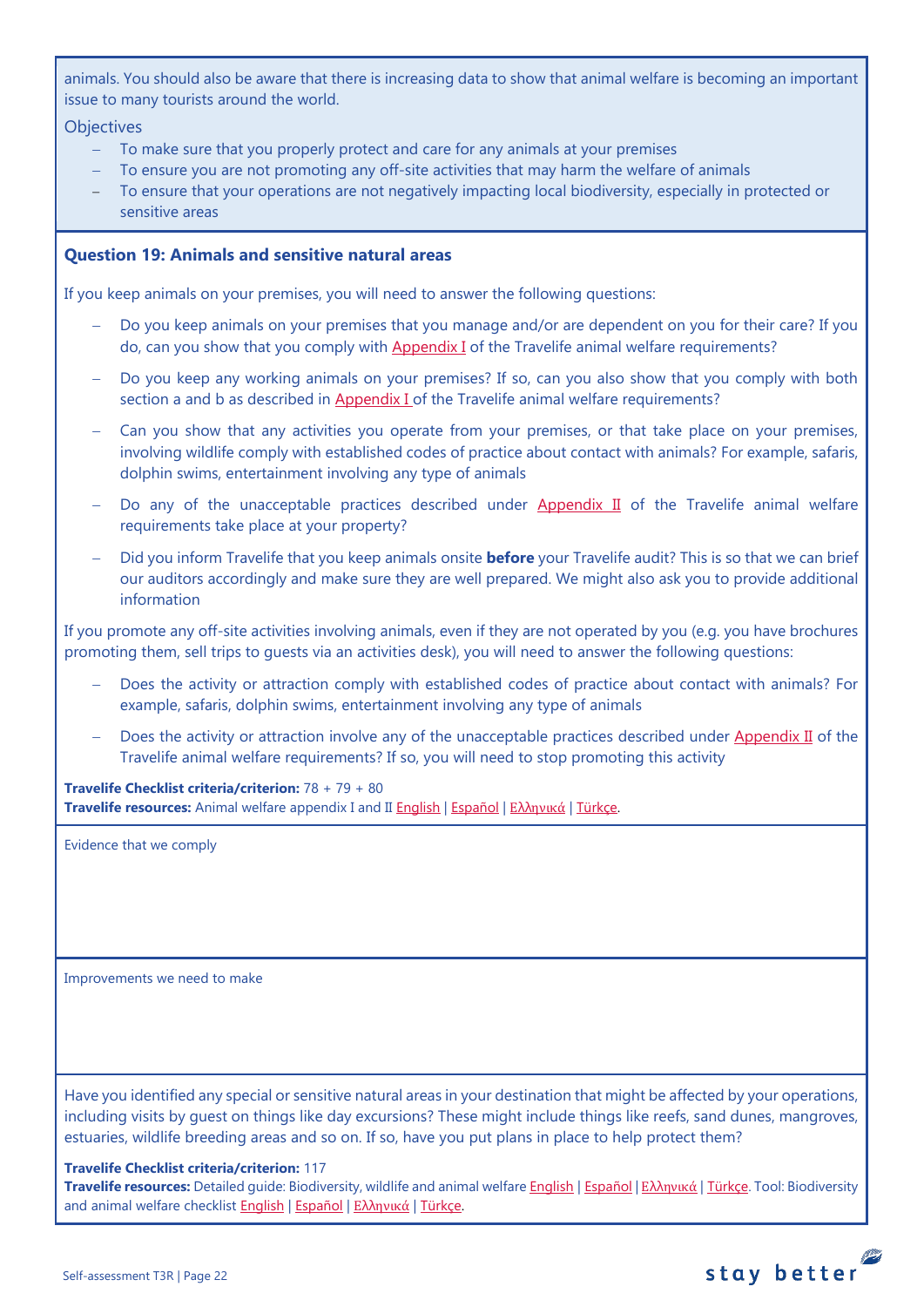## <span id="page-22-0"></span>**COMMUNITY ENGAGEMENT AND SUPPORT**

#### Purpose

Ensuring that your business is actively protecting local culture and heritage is very important both for ensuring good relations with people in your community and that tourism is having a positive impact on them. This is also an important issue for many guests around the world who want to know that their trips are helping, not harming, people in the destinations they visit. Many Travelife Members say this is also important to their staff.

**Objectives** 

- To ensure you speak to the right people to find out what issues are of concern to people in your area
- − To protect and, where appropriate, promote cultural heritage including art, food, language, customs and history
- To make sure your guests understand how to respect and protect local culture and heritage

## <span id="page-22-1"></span>**Question 20: Safeguarding people and their way of life**

Can you show that your operations do not prevent access to essential services and livelihoods, and that you do not harm the health and well-being of people in your community? This includes the following:

- Ensuring that you do not prevent any public rights of access? For example, making sure that your property does not block public access to a beach
- Ensuring that your operations do not prevent access to essential resources and services such as water or energy
- Making sure that your operations do not prevent people from working or sourcing goods and services such as healthcare or education. For example, preventing traditional legal fishing or encouraging local healthcare providers to bring their services to your property for your guests thus making it unavailable or less available to local people
- − Making sure that your operations do not have a negative impact on the health and hygiene of people in your area. For example, polluting water, disrupting sewerage services, noise or light pollution

stay better

Have you acquired land in the last 2 years? If so, can you show that you properly assessed the impact on your local community and put plans in place to minimise any negative impacts?

**Travelife Checklist criteria/criterion:** 107 + 108 + 113 + 114 + 115 **Travelife resources:** Detailed guide: Community engagement and suppor[t English](https://travelifestaybetter.com/wp-content/uploads/2019/02/7-Detailed-Guide-Community-Engagement.pdf) | [Español](https://travelifestaybetter.com/wp-content/uploads/2019/02/7-ES-Detailed-Guide-Community-Engagement.pdf) | Ελλ[ηνικά](https://travelifestaybetter.com/wp-content/uploads/2020/11/7-GR-Detailed-Guide-Community-Engagement.pdf) | [Türkçe.](https://travelifestaybetter.com/wp-content/uploads/2021/01/7-Detailed-Guide-Community-Engagement-TR-Toplum-Katilimi-ve-Destegi-Detayli-Kilavuz.pdf) Detailed guide: Human rights [English](https://travelifestaybetter.com/wp-content/uploads/2021/01/8-Detailed-Guide-Human-Rights.pdf) | Εspañol | Ελλ[ηνικά](https://travelifestaybetter.com/wp-content/uploads/2021/01/8-GR-Detailed-Guide-Human-Rights.pdf) | [Türkçe.](https://travelifestaybetter.com/wp-content/uploads/2021/01/8-Detailed-Guide-Human-Rights-TR-Insan-Haklari-Detayli-Kilavuz.pdf)

Evidence that we comply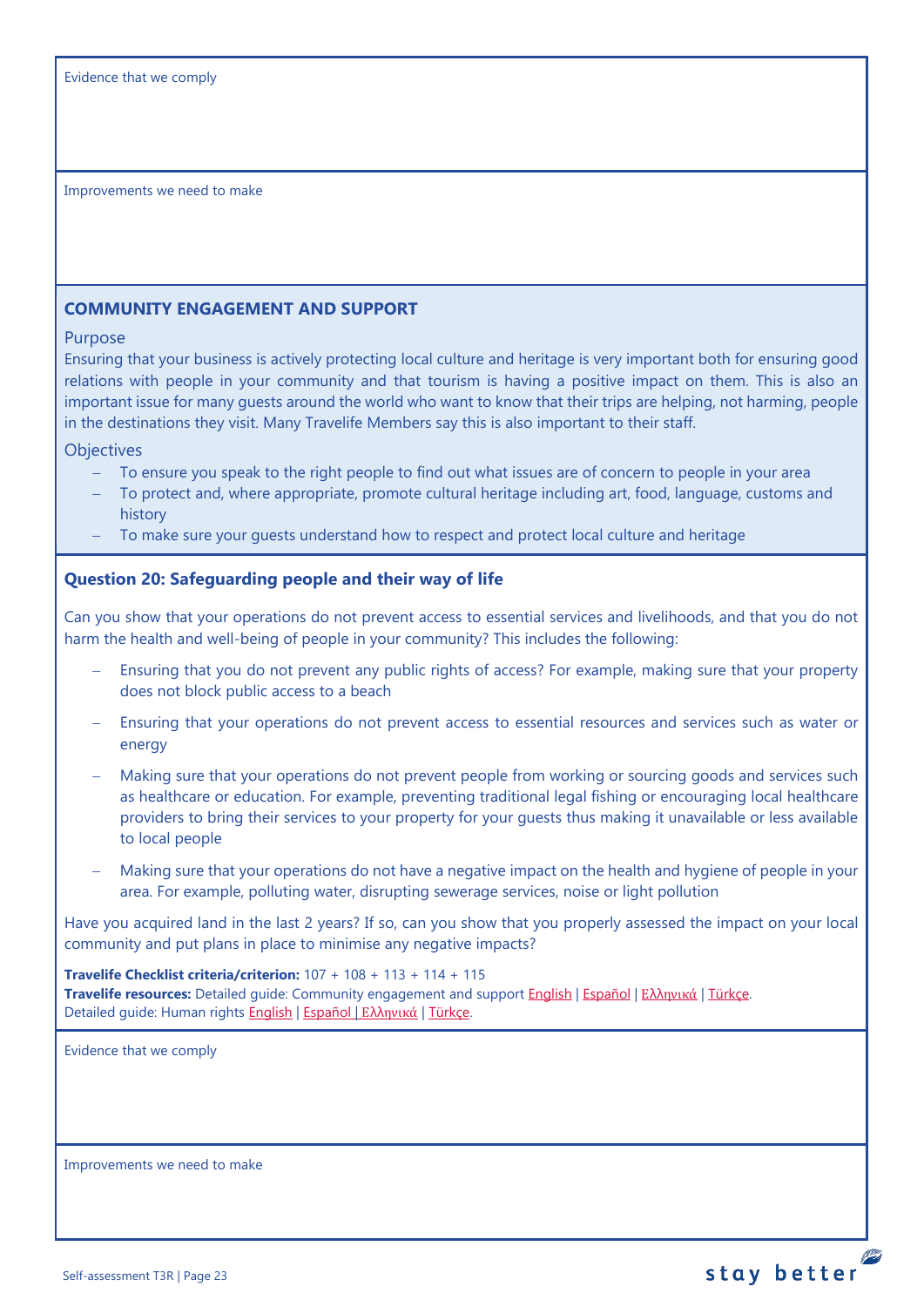## <span id="page-23-0"></span>**Question 21: Fair treatment**

Do you provide any essential services that are not otherwise available in your community? For example, a medical or dental clinic that you use for guests or staff. If so, do you make this available for local people in your community to use as well?

If you have a facility that is available to people who are not guests at your property (e.g. a restaurant or salon), do you make sure that people in your community can use it without any special conditions (other than a fee, if applied) and are treated with the same care and respect as your guests?

#### **Travelife Checklist criteria/criterion:** 105 + 106

**Travelife resources:** Detailed guide: Community engagement and suppor[t English](https://travelifestaybetter.com/wp-content/uploads/2019/02/7-Detailed-Guide-Community-Engagement.pdf) | [Español](https://travelifestaybetter.com/wp-content/uploads/2019/02/7-ES-Detailed-Guide-Community-Engagement.pdf) | Ελλ[ηνικά](https://travelifestaybetter.com/wp-content/uploads/2020/11/7-GR-Detailed-Guide-Community-Engagement.pdf) | [Türkçe.](https://travelifestaybetter.com/wp-content/uploads/2021/01/7-Detailed-Guide-Community-Engagement-TR-Toplum-Katilimi-ve-Destegi-Detayli-Kilavuz.pdf) Detailed guide: Human rights [English](https://travelifestaybetter.com/wp-content/uploads/2021/01/8-Detailed-Guide-Human-Rights.pdf) | [Español](https://travelifestaybetter.com/wp-content/uploads/2021/01/8-ES-Detailed-Guide-Human-Rights.pdf) | Ελλ[ηνικά](https://travelifestaybetter.com/wp-content/uploads/2021/01/8-GR-Detailed-Guide-Human-Rights.pdf) | [Türkçe.](https://travelifestaybetter.com/wp-content/uploads/2021/01/8-Detailed-Guide-Human-Rights-TR-Insan-Haklari-Detayli-Kilavuz.pdf)

Evidence that we comply

Improvements we need to make

## **YOUR GUESTS**

#### Purpose

Accommodation providers that see the most benefit from Travelife Certification are making sure their guests are engaged and informed.

## **Objectives**

- − To remind your guests to help you improve your environmental and social impacts
- − To explain how they can be a more responsible visitor
- − To encourage them to explore your destination so that local businesses benefit more from tourism
- − To make sure your guests know about the important work you are doing

## <span id="page-23-1"></span>**Question 22: Guest engagement and support**

Do you give information to guests in the form of notices, signs, electronic displays or leaflets that explains the following:

- The importance of saving energy and water, along with examples about how they can do that during their stay with you
- How to separate waste for recycling or reuse, and the importance of doing this, and where to find recycling bins on the property
- That they should not take part in activities that might harm animals, animal habitats and general biodiversity
- − How they can help protect areas or sites of special cultural, historical or environmental importance by visiting them and paying an entrance fee or making a donation
- − How they can respect local people including their customs, traditions and way of life and how to dress suitably when visiting local and indigenous communities
- − How to be a responsible visitor, especially when visiting natural areas, local communities or cultural/historical sites

stay better

Information about the local area including activities, shopping and services outside of your property

**Travelife Checklist criteria/criterion:** 27 + 47 + 60 + 81 + 112 + 125 + 126 + 127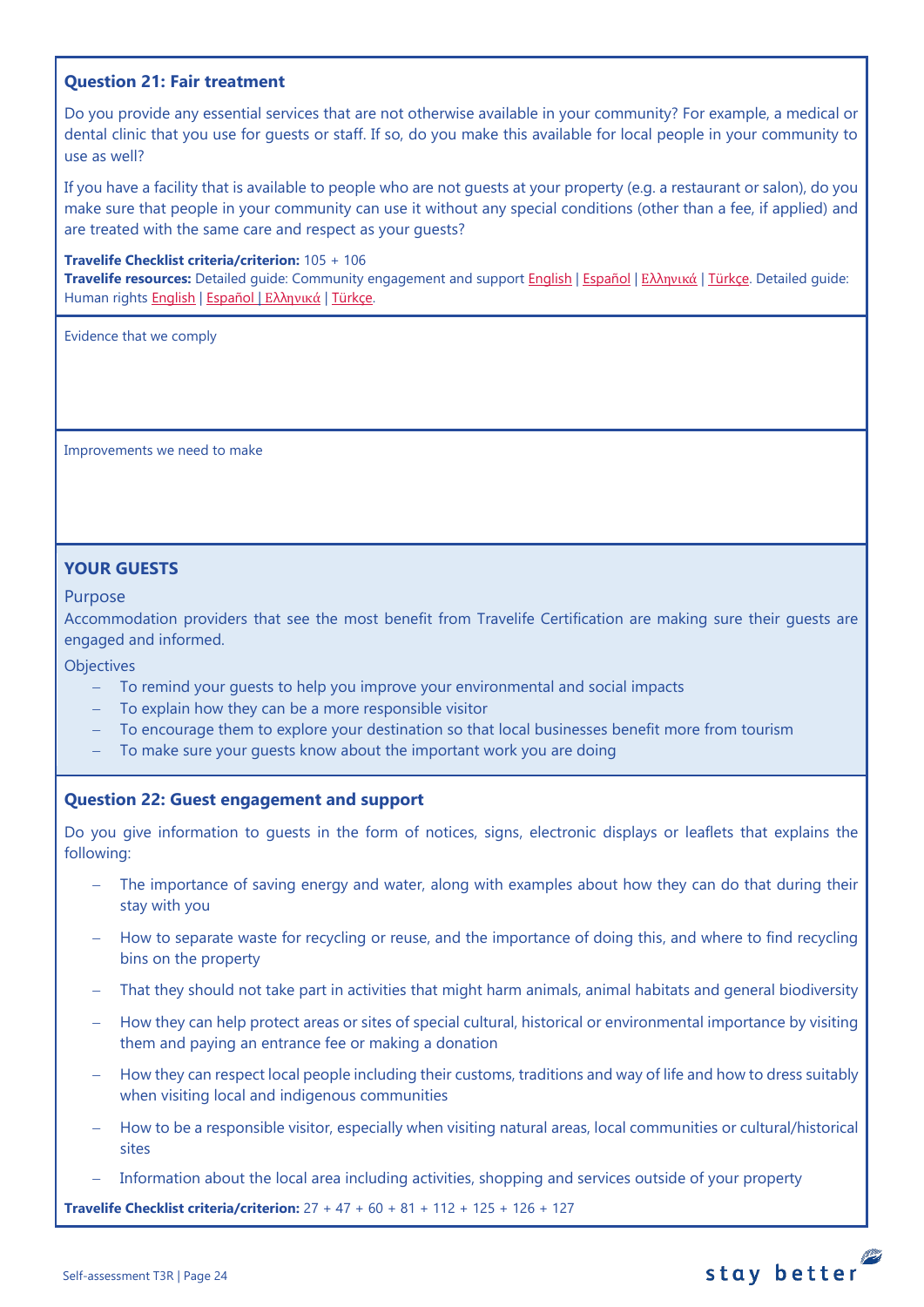**Travelife resources:** Detailed guide: Community engagement and suppor[t English](https://travelifestaybetter.com/wp-content/uploads/2019/02/7-Detailed-Guide-Community-Engagement.pdf) | [Español](https://travelifestaybetter.com/wp-content/uploads/2019/02/7-ES-Detailed-Guide-Community-Engagement.pdf) | Ελλ[ηνικά](https://travelifestaybetter.com/wp-content/uploads/2020/11/7-GR-Detailed-Guide-Community-Engagement.pdf) | [Türkçe.](https://travelifestaybetter.com/wp-content/uploads/2021/01/7-Detailed-Guide-Community-Engagement-TR-Toplum-Katilimi-ve-Destegi-Detayli-Kilavuz.pdf) Detailed guide: Human rights [English](https://travelifestaybetter.com/wp-content/uploads/2021/01/8-Detailed-Guide-Human-Rights.pdf) | [Español](https://travelifestaybetter.com/wp-content/uploads/2021/01/8-ES-Detailed-Guide-Human-Rights.pdf) | Ελλ[ηνικά](https://travelifestaybetter.com/wp-content/uploads/2021/01/8-GR-Detailed-Guide-Human-Rights.pdf) | [Türkçe.](https://travelifestaybetter.com/wp-content/uploads/2021/01/8-Detailed-Guide-Human-Rights-TR-Insan-Haklari-Detayli-Kilavuz.pdf)

Evidence that we comply

<span id="page-24-0"></span>Improvements we need to make

Do you encourage your guests to experience your destination and culture? This could include things such as including traditional dishes on your menu and providing information about your destination, the local cultures and so on.

**Travelife Checklist criteria/criterion:** 125 **Travelife resources:** Detailed guide: Community engagement and suppor[t English](https://travelifestaybetter.com/wp-content/uploads/2019/02/7-Detailed-Guide-Community-Engagement.pdf) | [Español](https://travelifestaybetter.com/wp-content/uploads/2019/02/7-ES-Detailed-Guide-Community-Engagement.pdf) | Ελλ[ηνικά](https://travelifestaybetter.com/wp-content/uploads/2020/11/7-GR-Detailed-Guide-Community-Engagement.pdf) | [Türkçe.](https://travelifestaybetter.com/wp-content/uploads/2021/01/7-Detailed-Guide-Community-Engagement-TR-Toplum-Katilimi-ve-Destegi-Detayli-Kilavuz.pdf)

Evidence that we comply

Improvements we need to make

Do you provide opportunities for guests to support your sustainability work? This could include information about charities you support and how they can donate to them and inviting them to join in with activities.

**Travelife Checklist criteria/criterion:** 123

If you have a Travelife Gold Certification, are you displaying your certificate publicly?

**Travelife Checklist criteria/criterion:** 122 + 124 **Travelife resources:** Detailed guide: Community engagement and suppor[t English](https://travelifestaybetter.com/wp-content/uploads/2019/02/7-Detailed-Guide-Community-Engagement.pdf) | [Español](https://travelifestaybetter.com/wp-content/uploads/2019/02/7-ES-Detailed-Guide-Community-Engagement.pdf) | Ελλ[ηνικά](https://travelifestaybetter.com/wp-content/uploads/2020/11/7-GR-Detailed-Guide-Community-Engagement.pdf) | [Türkçe.](https://travelifestaybetter.com/wp-content/uploads/2021/01/7-Detailed-Guide-Community-Engagement-TR-Toplum-Katilimi-ve-Destegi-Detayli-Kilavuz.pdf)

Evidence that we comply

Improvements we need to make

## **FAIR LABOUR PRACTICES**

#### Purpose

Responsible businesses treat all people fairly, especially their staff, something that a business is almost always rewarded for in terms of employee loyalty and increased guest satisfaction.

**Objectives** 

- − To ensure you are complying with all labour laws and regulations
- To make sure your employees have written terms of employment that they freely agree to
- To avoid discrimination, harassment, abuse and exploitation

## stay better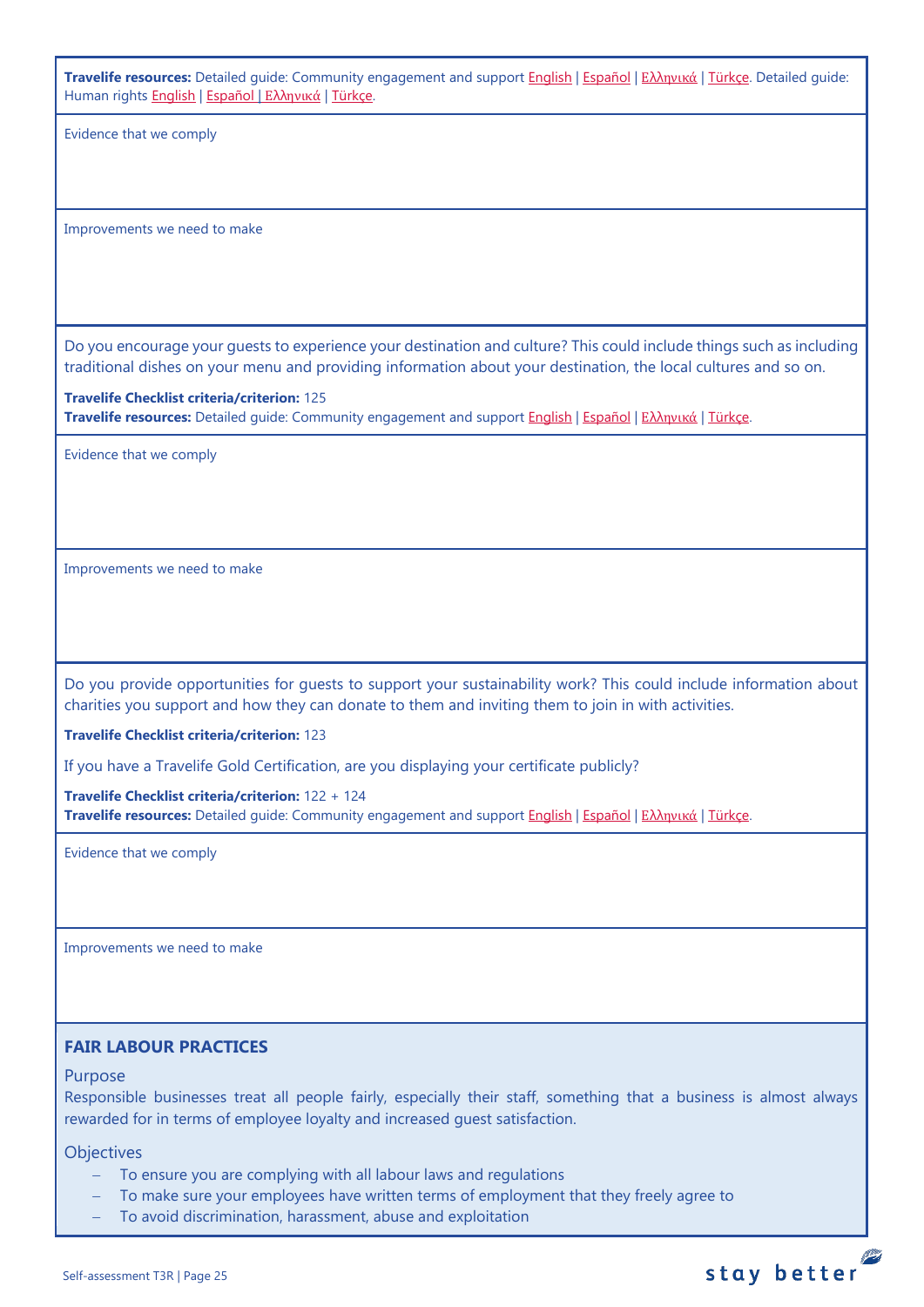To make sure your staff can raise issues and concerns with management without fear of retaliation To ensure that disciplinary procedures are consistent and fair

## <span id="page-25-1"></span>**Question 23: Recruitment and induction**

When recruiting and inducting new staff, can you show that you do the following?

- Make sure that you pay all recruitment fees so that staff (or potential staff) are not paying you, or any agency you use, for their employment
- − Make sure that you do not pay staff anything before they start work, as they would then be bonded to you in order to pay that money back
- Make sure that before they start work, they have been given written terms of employment that include details of their pay
- − Make sure that all new staff have confirmed in writing that they have read and understood the terms of their employment (and their pay), and that these have been explained to them in a language they understand. For example, if your terms are in Spanish but the staff member only speaks Polish, you will either need to provide a written translation in Polish or ensure that they are verbally translated in full
- Make sure you do not discriminate against anyone when considering job applications. This means that you make hiring decisions based on qualifications and experience, not nationality, ethnicity, age, gender, sexual orientation, personal beliefs and so on
- Explain your disciplinary procedures and how they can contact senior management with a problem
- Explain your grievance procedures

**Travelife Checklist criteria/criterion:** 82 + 85 + 87 + 96 + 97 + 100 + 101 **Travelife resources:** Detailed guide: Fair labour practices [English](https://travelifestaybetter.com/wp-content/uploads/2021/01/10-Detailed-Guide-Fair-Labour-Practices.pdf) | [Español](https://travelifestaybetter.com/wp-content/uploads/2021/01/10-ES-Detailed-Guide-Fair-Labour-Practices.pdf) | Ελλ[ηνικά](https://travelifestaybetter.com/wp-content/uploads/2021/01/10-GR-Detailed-Guide-Fair-Labour-Practices.pdf) | [Türkçe.](https://travelifestaybetter.com/wp-content/uploads/2021/01/10-Detailed-Guide-Fair-Labour-Practices-TR-Adil-Is-Gucu-Uygulamalari-Detayli-Kilavuz.pdf) Quick guide: Disciplinary procedures [English](https://travelifestaybetter.com/wp-content/uploads/2019/02/11-Quick-Guide-Disciplinary-Procedures.pdf) | [Español](https://travelifestaybetter.com/wp-content/uploads/2019/02/11-ES-Quick-Guide-Disciplinary-Procedures.pdf) | Ελλ[ηνικά](https://travelifestaybetter.com/wp-content/uploads/2020/07/36-Quick-Guide-Disciplinary-Procedures-GR.pdf) | [Türkçe.](https://travelifestaybetter.com/wp-content/uploads/2020/08/11-Quick-Guide-Disciplinary-Procedures-TR-11-Hizli-Kilavuz-Disiplin-Proseduru.pdf) Quick guide: Avoiding discrimination [English](https://travelifestaybetter.com/wp-content/uploads/2019/02/13-Quick-Guide-Avoiding-Workplace-Discrimination.pdf) | [Español](https://travelifestaybetter.com/wp-content/uploads/2019/02/13-ES-Quick-Guide-Avoiding-Workplace-Discrimination.pdf) | Ελλ[ηνικά](https://travelifestaybetter.com/wp-content/uploads/2020/07/38-Quick-Guide-Avoiding-Workplace-Discrimination-GR.pdf) | [Türkçe.](https://travelifestaybetter.com/wp-content/uploads/2020/10/13-Quick-Guide-Avoiding-Workplace-Discrimination-TR-Isyerinde-Ayrimciligi-Onlemek-icin-Hizli-Kilavuz.pdf) Example: Telling staff how to give you feedback [English](https://travelifestaybetter.com/wp-content/uploads/2019/02/6-Example-Feedback-Instructions-for-Staff.pdf) | [Español](https://travelifestaybetter.com/wp-content/uploads/2019/02/6-ES-Example-Feedback-Instructions-for-Staff.pdf) | Ελλ[ηνικά](https://travelifestaybetter.com/wp-content/uploads/2021/01/6-GR-Example-Feedback-Instructions-for-Staff.pdf) | [Türkçe.](https://travelifestaybetter.com/wp-content/uploads/2020/08/6-Example-Feedback-Instructions-for-Staff-TR-6-Ornek-Calisan-Geri-Bildirim-Talimati.pdf) Detailed guide: Human rights [English](https://travelifestaybetter.com/wp-content/uploads/2021/01/8-Detailed-Guide-Human-Rights.pdf) | [Español](https://travelifestaybetter.com/wp-content/uploads/2021/01/8-ES-Detailed-Guide-Human-Rights.pdf) | Ελλ[ηνικά](https://travelifestaybetter.com/wp-content/uploads/2021/01/8-GR-Detailed-Guide-Human-Rights.pdf) | [Türkçe.](https://travelifestaybetter.com/wp-content/uploads/2021/01/8-Detailed-Guide-Human-Rights-TR-Insan-Haklari-Detayli-Kilavuz.pdf)

Evidence that we comply

<span id="page-25-0"></span>Improvements we need to make

## <span id="page-25-2"></span>**Question 24: General terms and conditions**

Can you show that you have met all of the following fair labour conditions?

- − All staff are given a signed copy of their employment terms and conditions
- − All employees understand these terms and conditions, including how much they will be paid
- You do not keep any original staff documents that belong to them, such as passports, identification cards, bank cards, cheque books, birth certificates and so on

**Travelife Checklist criteria/criterion:** 83 + 84 + 86 **Travelife resources:** Detailed guide: Fair labour practices [English](https://travelifestaybetter.com/wp-content/uploads/2021/01/10-Detailed-Guide-Fair-Labour-Practices.pdf) | [Español](https://travelifestaybetter.com/wp-content/uploads/2021/01/10-ES-Detailed-Guide-Fair-Labour-Practices.pdf) | Ελλ[ηνικά](https://travelifestaybetter.com/wp-content/uploads/2021/01/10-GR-Detailed-Guide-Fair-Labour-Practices.pdf) | [Türkçe.](https://travelifestaybetter.com/wp-content/uploads/2021/01/10-Detailed-Guide-Fair-Labour-Practices-TR-Adil-Is-Gucu-Uygulamalari-Detayli-Kilavuz.pdf) Detailed guide: Human rights [English](https://travelifestaybetter.com/wp-content/uploads/2021/01/8-Detailed-Guide-Human-Rights.pdf) | [Español](https://travelifestaybetter.com/wp-content/uploads/2021/01/8-ES-Detailed-Guide-Human-Rights.pdf) | Ελλ[ηνικά](https://travelifestaybetter.com/wp-content/uploads/2021/01/8-GR-Detailed-Guide-Human-Rights.pdf) | [Türkçe.](https://travelifestaybetter.com/wp-content/uploads/2021/01/8-Detailed-Guide-Human-Rights-TR-Insan-Haklari-Detayli-Kilavuz.pdf)

# stay better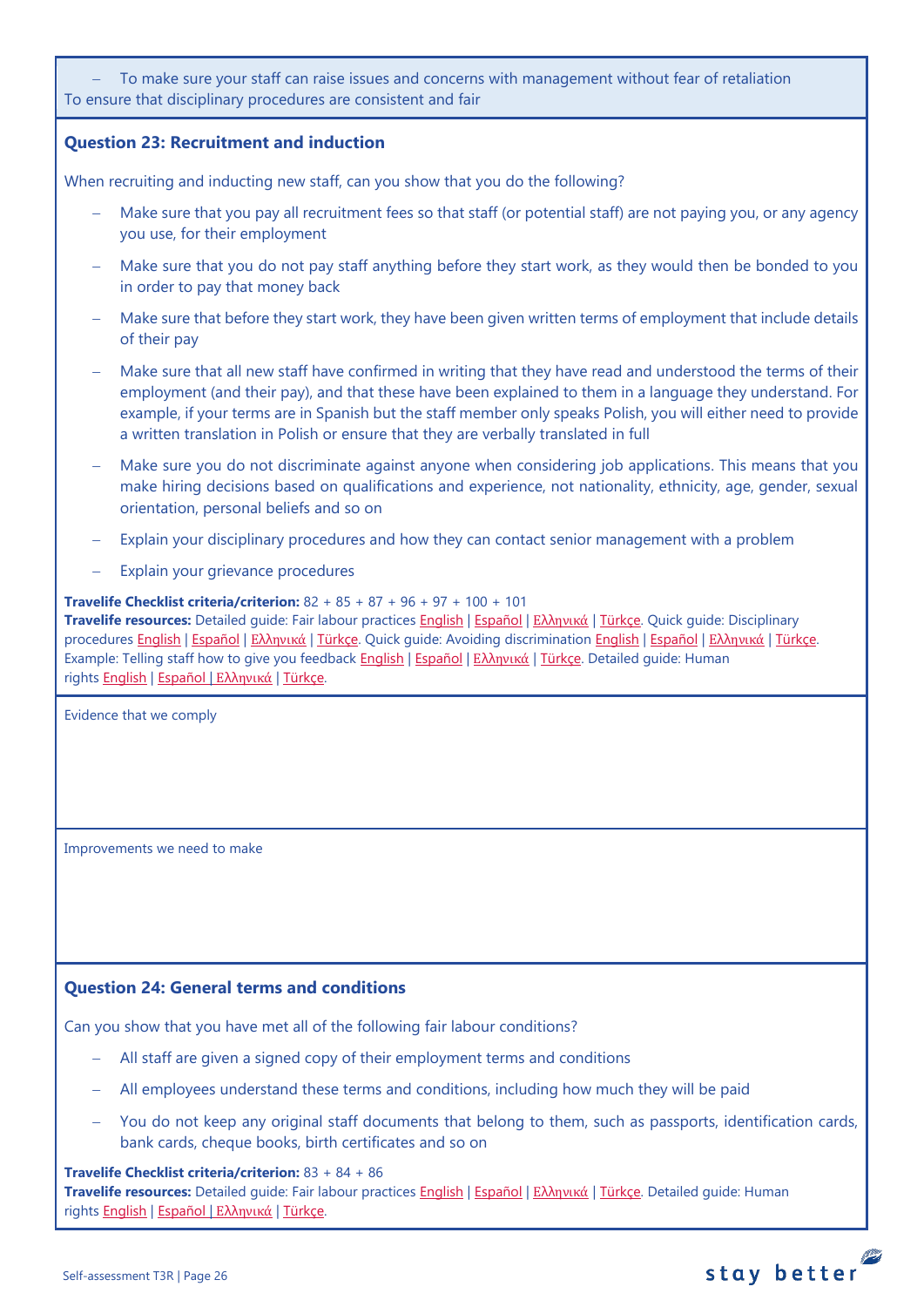Evidence that we comply

Improvements we need to make

Can you show that you have met all of the following fair labour conditions?

- Paying no less than the legal minimum wage. If there is no legal minimum in your country, then you should follow international guidelines
- − Staff are advised in advance about their working hours and agree to them
- If you allow overtime, that this is either paid or that time is given off in lieu, and that you meet any legal requirements relating to overtime, breaks, time off and maximum working hours
- Staff are provided with wage slips that show the hours they have worked, how much they were paid and any overtime hours that have been paid (if applicable)

**Travelife Checklist criteria/criterion:** 89 + 92 + 93 + 95 **Travelife resources:** Detailed guide: Fair labour practices [English](https://travelifestaybetter.com/wp-content/uploads/2021/01/10-Detailed-Guide-Fair-Labour-Practices.pdf) | [Español](https://travelifestaybetter.com/wp-content/uploads/2021/01/10-ES-Detailed-Guide-Fair-Labour-Practices.pdf) | Ελλ[ηνικά](https://travelifestaybetter.com/wp-content/uploads/2021/01/10-GR-Detailed-Guide-Fair-Labour-Practices.pdf) | [Türkçe.](https://travelifestaybetter.com/wp-content/uploads/2021/01/10-Detailed-Guide-Fair-Labour-Practices-TR-Adil-Is-Gucu-Uygulamalari-Detayli-Kilavuz.pdf) Detailed guide: Human rights [English](https://travelifestaybetter.com/wp-content/uploads/2021/01/8-Detailed-Guide-Human-Rights.pdf) | [Español](https://travelifestaybetter.com/wp-content/uploads/2021/01/8-ES-Detailed-Guide-Human-Rights.pdf) | Ελλ[ηνικά](https://travelifestaybetter.com/wp-content/uploads/2021/01/8-GR-Detailed-Guide-Human-Rights.pdf) | [Türkçe.](https://travelifestaybetter.com/wp-content/uploads/2021/01/8-Detailed-Guide-Human-Rights-TR-Insan-Haklari-Detayli-Kilavuz.pdf)

Evidence that we comply

Improvements we need to make

Can you show that you encourage non-discrimination and fair treatment for everyone. For example, providing training in this area and having discrimination, exploitation and abuse as a form of serious misconduct in your disciplinary procedures

#### **Travelife Checklist criteria/criterion:** 100

**Travelife resources:** Detailed guide: Fair labour practices [English](https://travelifestaybetter.com/wp-content/uploads/2021/01/10-Detailed-Guide-Fair-Labour-Practices.pdf) | [Español](https://travelifestaybetter.com/wp-content/uploads/2021/01/10-ES-Detailed-Guide-Fair-Labour-Practices.pdf) | Ελλ[ηνικά](https://travelifestaybetter.com/wp-content/uploads/2021/01/10-GR-Detailed-Guide-Fair-Labour-Practices.pdf) | [Türkçe.](https://travelifestaybetter.com/wp-content/uploads/2021/01/10-Detailed-Guide-Fair-Labour-Practices-TR-Adil-Is-Gucu-Uygulamalari-Detayli-Kilavuz.pdf) Quick guide: Disciplinary procedures [English](https://travelifestaybetter.com/wp-content/uploads/2019/02/13-Quick-Guide-Avoiding-Workplace-Discrimination.pdf) | Εspañol | Ελλ[ηνικά](https://travelifestaybetter.com/wp-content/uploads/2020/07/38-Quick-Guide-Avoiding-Workplace-Discrimination-GR.pdf) | [Türkçe.](https://travelifestaybetter.com/wp-content/uploads/2020/08/11-Quick-Guide-Disciplinary-Procedures-TR-11-Hizli-Kilavuz-Disiplin-Proseduru.pdf) Quick guide: Avoiding discrimination English | Εspañol | Ελληνικά | [Türkçe.](https://travelifestaybetter.com/wp-content/uploads/2020/10/13-Quick-Guide-Avoiding-Workplace-Discrimination-TR-Isyerinde-Ayrimciligi-Onlemek-icin-Hizli-Kilavuz.pdf) Detailed guide: Human rights **[English](https://travelifestaybetter.com/wp-content/uploads/2021/01/8-Detailed-Guide-Human-Rights.pdf) | [Español](https://travelifestaybetter.com/wp-content/uploads/2021/01/8-ES-Detailed-Guide-Human-Rights.pdf) | Ελλ[ηνικά](https://travelifestaybetter.com/wp-content/uploads/2021/01/8-GR-Detailed-Guide-Human-Rights.pdf) | [Türkçe.](https://travelifestaybetter.com/wp-content/uploads/2021/01/8-Detailed-Guide-Human-Rights-TR-Insan-Haklari-Detayli-Kilavuz.pdf)** 

Evidence that we comply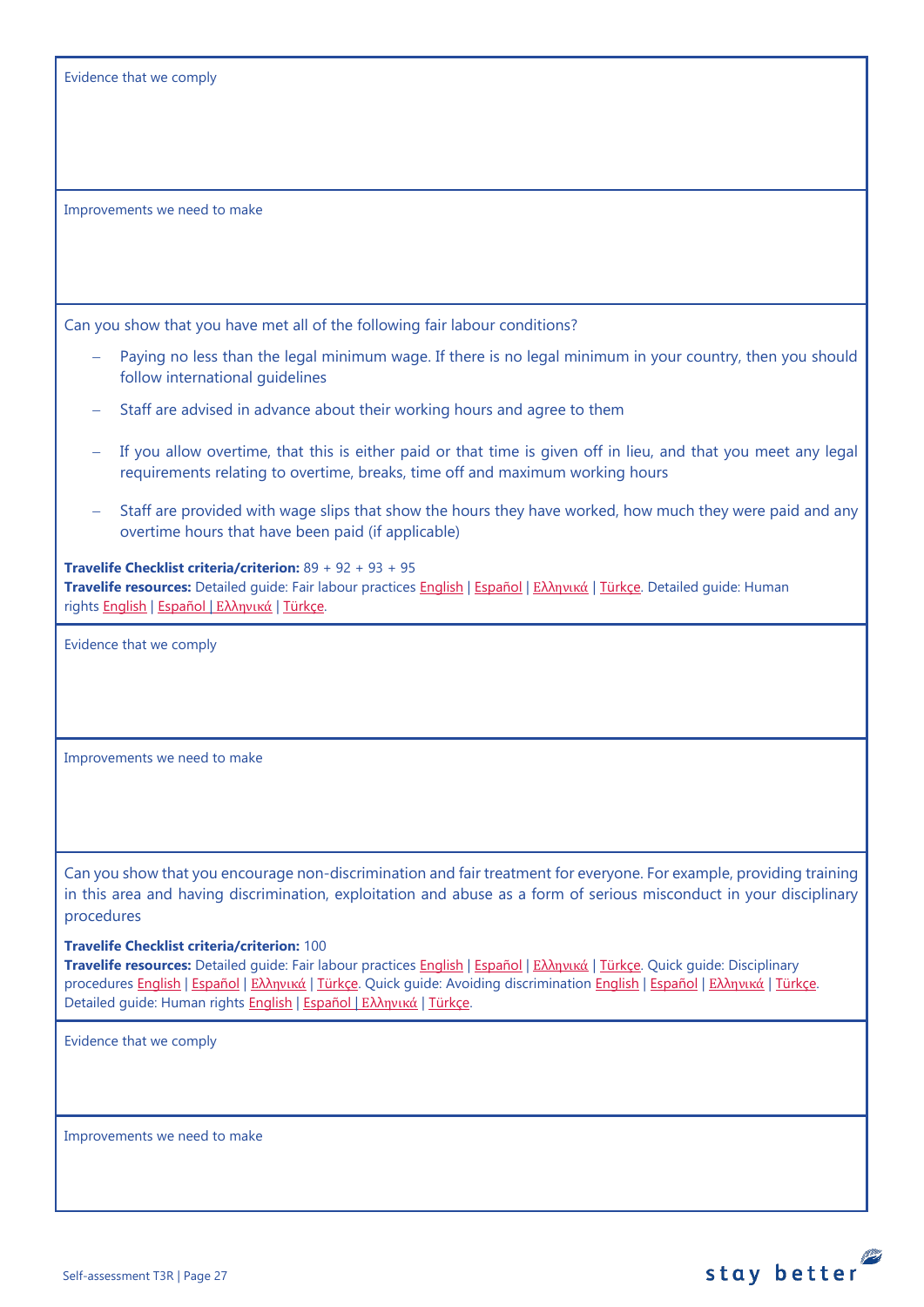When staff leave the business, can you show the following?

- All money you owe them is paid to them when they leave
- They are able to access your premises to collect any of their personal possessions

#### **Travelife Checklist criteria/criterion:** 88

**Travelife resources:** Detailed guide: Fair labour practices [English](https://travelifestaybetter.com/wp-content/uploads/2021/01/10-Detailed-Guide-Fair-Labour-Practices.pdf) | [Español](https://travelifestaybetter.com/wp-content/uploads/2021/01/10-ES-Detailed-Guide-Fair-Labour-Practices.pdf) | Ελλ[ηνικά](https://travelifestaybetter.com/wp-content/uploads/2021/01/10-GR-Detailed-Guide-Fair-Labour-Practices.pdf) | [Türkçe.](https://travelifestaybetter.com/wp-content/uploads/2021/01/10-Detailed-Guide-Fair-Labour-Practices-TR-Adil-Is-Gucu-Uygulamalari-Detayli-Kilavuz.pdf) Detailed guide: Human rights [English](https://travelifestaybetter.com/wp-content/uploads/2021/01/8-Detailed-Guide-Human-Rights.pdf) | [Español](https://travelifestaybetter.com/wp-content/uploads/2021/01/8-ES-Detailed-Guide-Human-Rights.pdf) | Ελλ[ηνικά](https://travelifestaybetter.com/wp-content/uploads/2021/01/8-GR-Detailed-Guide-Human-Rights.pdf) | [Türkçe.](https://travelifestaybetter.com/wp-content/uploads/2021/01/8-Detailed-Guide-Human-Rights-TR-Insan-Haklari-Detayli-Kilavuz.pdf)

Evidence that we comply

Improvements we need to make

## <span id="page-27-0"></span>**Question 25: Complaints, feedback and representation**

Can you show that you have policies and procedures in place to ensure that staff can give feedback to management, address personal grievances and make complaints? These should include the following:

- − All staff are told how to contact senior management if they have a problem
- − If there is a trade union, staff are allowed to join it
- Staff are allowed to form groups or committees without management involvement. These groups or committees can have an elected spokesperson and are given reasonable time to meet during working hours
- There is a grievance procedure in place that has been explained to all staff

#### **Travelife Checklist criteria/criterion:** 97 + 98 + 99 + 101

**Travelife resources:** Detailed guide: Fair labour practices [English](https://travelifestaybetter.com/wp-content/uploads/2021/01/10-Detailed-Guide-Fair-Labour-Practices.pdf) | [Español](https://travelifestaybetter.com/wp-content/uploads/2021/01/10-ES-Detailed-Guide-Fair-Labour-Practices.pdf) | Ελλ[ηνικά](https://travelifestaybetter.com/wp-content/uploads/2021/01/10-GR-Detailed-Guide-Fair-Labour-Practices.pdf) | [Türkçe.](https://travelifestaybetter.com/wp-content/uploads/2021/01/10-Detailed-Guide-Fair-Labour-Practices-TR-Adil-Is-Gucu-Uygulamalari-Detayli-Kilavuz.pdf) Quick guide: Grievance procedures [English](https://travelifestaybetter.com/wp-content/uploads/2019/02/12-Quick-Guide-Grievance-Procedures.pdf) | [Español](https://travelifestaybetter.com/wp-content/uploads/2019/02/12-ES-Quick-Guide-Grievance-Procedures.pdf) | Ελλ[ηνικά](https://travelifestaybetter.com/wp-content/uploads/2020/07/37-Quick-Guide-Grievance-Procedures-GR.pdf) | [Türkçe.](https://travelifestaybetter.com/wp-content/uploads/2020/08/12-Quick-Guide-Grievance-Procedures-TR-12-Hizli-Kilavuz-Sikayet-Proseduru.pdf) Quick guide: Avoiding discrimination [English](https://travelifestaybetter.com/wp-content/uploads/2019/02/13-Quick-Guide-Avoiding-Workplace-Discrimination.pdf) | [Español](https://travelifestaybetter.com/wp-content/uploads/2019/02/13-ES-Quick-Guide-Avoiding-Workplace-Discrimination.pdf) | Ελλ[ηνικά](https://travelifestaybetter.com/wp-content/uploads/2020/07/38-Quick-Guide-Avoiding-Workplace-Discrimination-GR.pdf) | [Türkçe.](https://travelifestaybetter.com/wp-content/uploads/2020/10/13-Quick-Guide-Avoiding-Workplace-Discrimination-TR-Isyerinde-Ayrimciligi-Onlemek-icin-Hizli-Kilavuz.pdf) Example: Telling staff how to give you feedback [English](https://travelifestaybetter.com/wp-content/uploads/2019/02/6-Example-Feedback-Instructions-for-Staff.pdf) | [Español](https://travelifestaybetter.com/wp-content/uploads/2019/02/6-ES-Example-Feedback-Instructions-for-Staff.pdf) | Ελλ[ηνικά](https://travelifestaybetter.com/wp-content/uploads/2021/01/6-GR-Example-Feedback-Instructions-for-Staff.pdf) | [Türkçe.](https://travelifestaybetter.com/wp-content/uploads/2020/08/6-Example-Feedback-Instructions-for-Staff-TR-6-Ornek-Calisan-Geri-Bildirim-Talimati.pdf) Detailed guide: Human rights [English](https://travelifestaybetter.com/wp-content/uploads/2021/01/8-Detailed-Guide-Human-Rights.pdf) | [Español](https://travelifestaybetter.com/wp-content/uploads/2021/01/8-ES-Detailed-Guide-Human-Rights.pdf) | Ελλ[ηνικά](https://travelifestaybetter.com/wp-content/uploads/2021/01/8-GR-Detailed-Guide-Human-Rights.pdf) | [Türkçe.](https://travelifestaybetter.com/wp-content/uploads/2021/01/8-Detailed-Guide-Human-Rights-TR-Insan-Haklari-Detayli-Kilavuz.pdf)

Evidence that we comply

Improvements we need to make

#### <span id="page-27-1"></span>**Question 26: Keeping records**

Do you have a system in place to ensure that all hours worked by each employee are recorded, and are these records easily accessible and regularly checked to ensure staff working hours comply with the law?

Can you show that you also keep records of the following?

Records of any overtime that has been worked